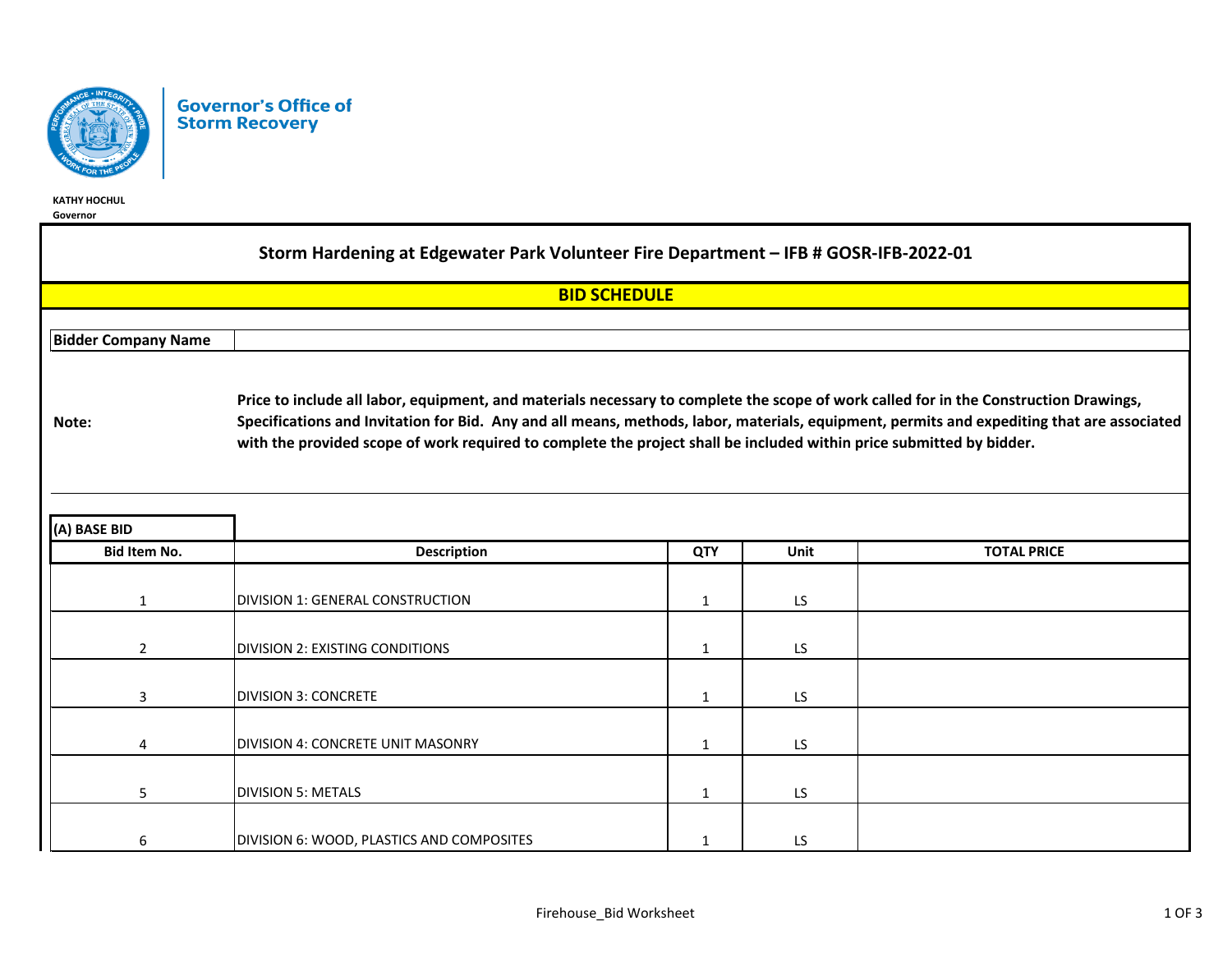

**KATHY HOCHUL** Governor **INVITATION FOR BID: Storm Hardening at Edgewater Park Volunteer Fire Department – IFB # GOSR-IFB-2022-01**

## **Contents**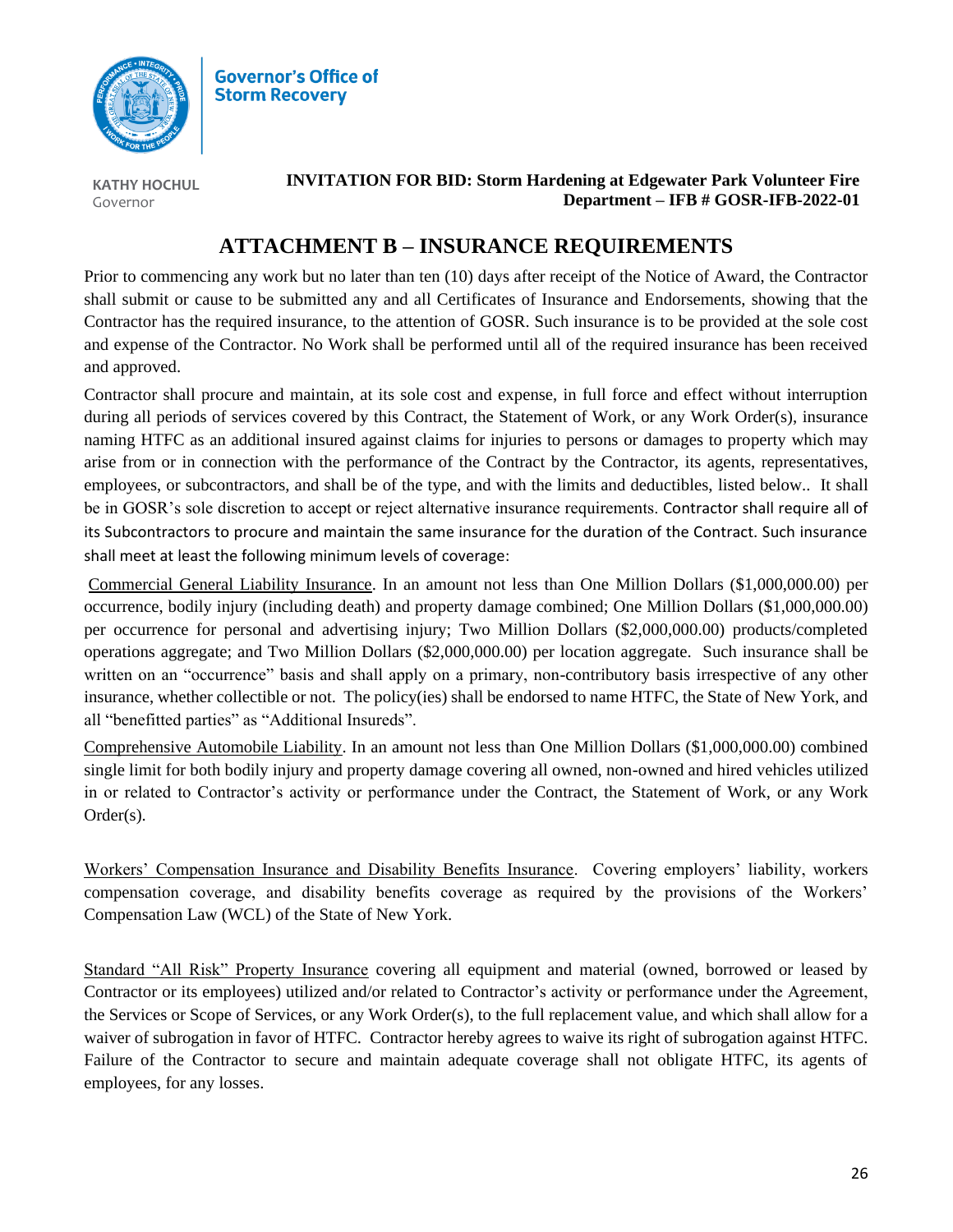

**KATHY HOCHUL** Governor

#### **INVITATION FOR BID: Storm Hardening at Edgewater Park Volunteer Fire Department – IFB # GOSR-IFB-2022-01**

**IMPORTANT NOTICE:** A Restricted Period under the Lobbying Procurement Law is currently in effect for this procurement process and will remain in effect until approval of the Contract. Bidders are prohibited from Lobbying Procurement Law Contacts related to this procurement process with any employee of the Housing Trust Fund Corporation ("HTFC"), the Governor's Office of Storm Recovery ("GOSR)", or its Affiliates, other than the Designated Contact Officer listed below.

Lobbying Procurement Law Designated Contact Officer: Natalie Dennery Lobbying Contact Officer Governor's Office of Storm Recovery Email: [GOSRProcurement@stormrecovery.ny.gov](mailto:GOSRProcurement@stormrecovery.ny.gov) Email subject: RE: Lobbying Inquiry

Pursuant to State Finance Law §§ 139-j and 139-k, this IFB includes and imposes certain restrictions on communications between GOSR and Bidders during the solicitation process. A Bidder is restricted from making contacts from the earliest notice of intent to solicit offers through final award and approval of the contract (the "Restricted Period") with GOSR staff other than the Designated Contact Officer, unless it is a contact that is included among certain statutory exceptions set forth in State Finance Law  $\S$  139-j(3)(a).

In accordance with § 2879 of the Public Authorities Law, GOSR is required to make a responsibility determination with respect to each Contractor to whom a contract is to be awarded. The Lobbying Law requires that proposed Contractors disclose findings of non-responsibility against them by any other governmental agency within the previous four (4) years. Certain findings of non-responsibility can result in a rejection for contract award and, in the event of two (2) findings within a four-year period, the Bidder will be rendered ineligible (debarred) to submit a proposal for, or be awarded, any procurement contract for a period of four (4) years from the date of the second final determination of non-responsibility. Contacts by GOSR employees who are required to obtain information in furtherance of the Responsibility Determination are considered "permissible contacts" under the NYS Finance Law § 139 (j)(3)(a)(8). Further information about these requirements and HTFC's Lobbying Procurement Law policies is available in [HTFC's Standard Clauses and Requirements for Solicitations,](https://hcr.ny.gov/system/files/documents/2019/02/appendixiagenciesstandardcontractclauses.pdf) hyperlinked herein.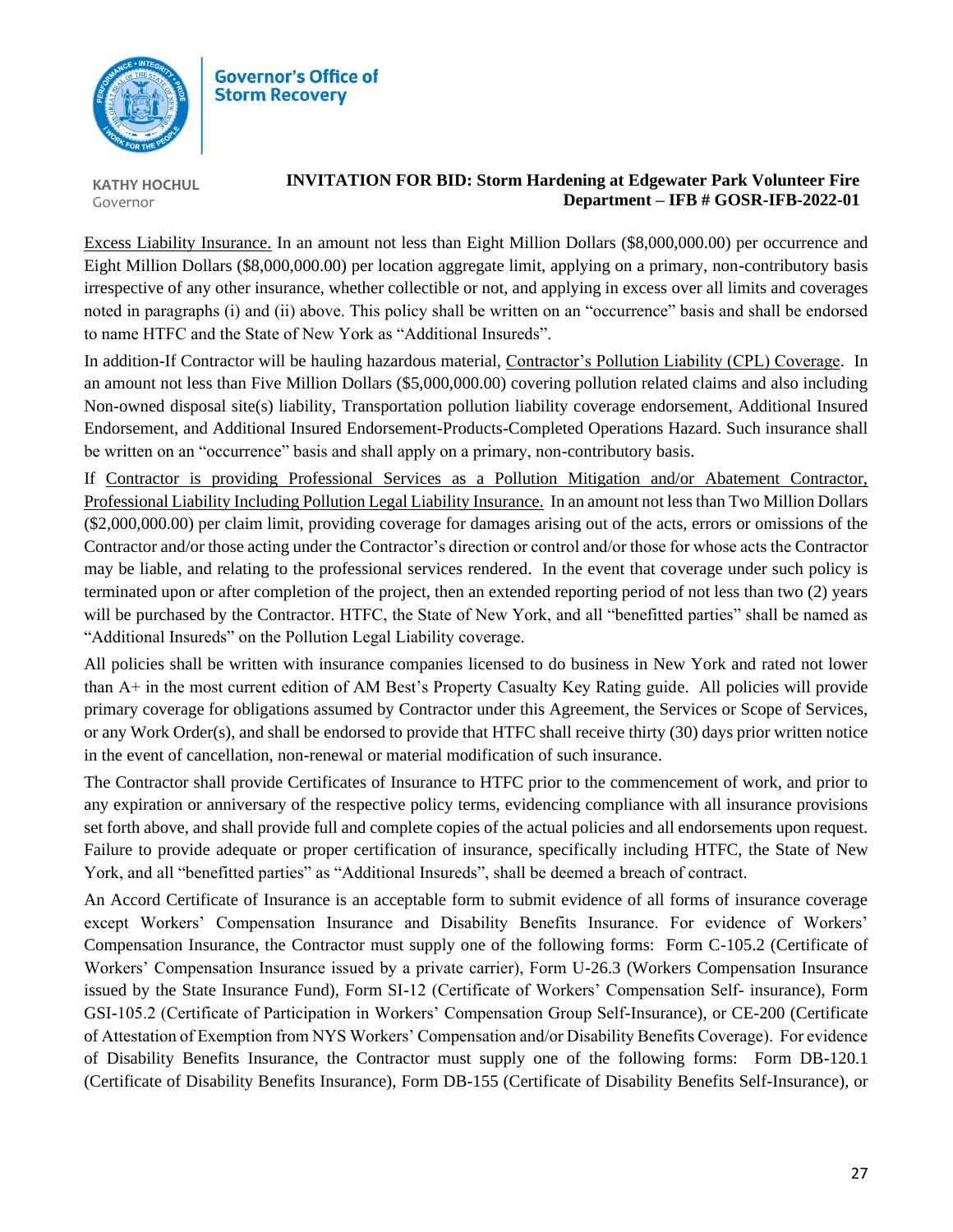

**KATHY HOCHUL** Governor **INVITATION FOR BID: Storm Hardening at Edgewater Park Volunteer Fire Department – IFB # GOSR-IFB-2022-01**

# <span id="page-3-0"></span>I. INTRODUCTION

The Governor's Office of Storm Recovery ("GOSR") of the Housing Trust Fund Corporation ("HTFC") administers Federal grant funds from various sources, including but not limited to grants from the U.S. Department of Housing and Urban Development (HUD). All purchases made with grant monies shall comply with the terms and conditions of the grant, as well as the applicable Federal, State, and local procedures regarding these purchases. All Federal grant awards are subject to the Uniform Administrative Requirements and Cost Principles, codified at 2 CFR 200. This includes the standards for procurements under Federal grants, which applies to contracts for services, goods, construction, or repair. GOSR shall follow applicable local and State requirements except to the extent that these are inconsistent with Federal statutes, regulations, or grant conditions.

# <span id="page-3-1"></span>II. PURPOSE

GOSR seeks to procure **Storm Hardening for the Edgewater Park Volunteer Fire Department** in connection with its administration of U.S. Department of Housing and Urban Development ("HUD") Community Development Block Grant-Disaster Recovery ("CDBG-DR") funds appropriated by the Disaster Relief Appropriations Act, 2013 (Pub. L. 113-2). This Invitation for Bids ("IFB") is issued in accordance with the Procurement and Contract Guidelines of GOSR and in compliance with New York State Finance Law.

GOSR is an Affirmative Action/Equal Opportunity Employer. Minority Business Enterprises, Small Business Enterprises, Women Business Enterprises, Service-Disabled Veteran Owned Businesses, Section 3 Business Concerns, and labor surplus area firms are encouraged to submit bids.

Bidders are encouraged review the New York State Action Plan for Community Development Block Grant Disaster Recovery and all amendments thereto, as well as all Federal Register notices related to the CDBG-DR funds. The Action Plan and all amendments are located on the GOSR website at: [http://stormrecovery.ny.gov/funding/action](http://stormrecovery.ny.gov/funding/action-plans-amendments)[plans-amendments.](http://stormrecovery.ny.gov/funding/action-plans-amendments)

## <span id="page-3-2"></span>III. TIMETABLE

## **A. PRE-BID TELECONFERENCE**

A non-mandatory Pre-Bid Teleconference will be held via phone to discuss this IFB:

Date: June  $27<sup>th</sup> 2022$ 

Time: 2:00 PM EDT

Dial-in Number: 267-807-9611

Access Code: 688442

## **B. PRE-BID SITE VISIT**

A Pre-Bid Site Visit will be held for this procurement:

Date: June 23rd 2022 Time: 12:00 PM EDT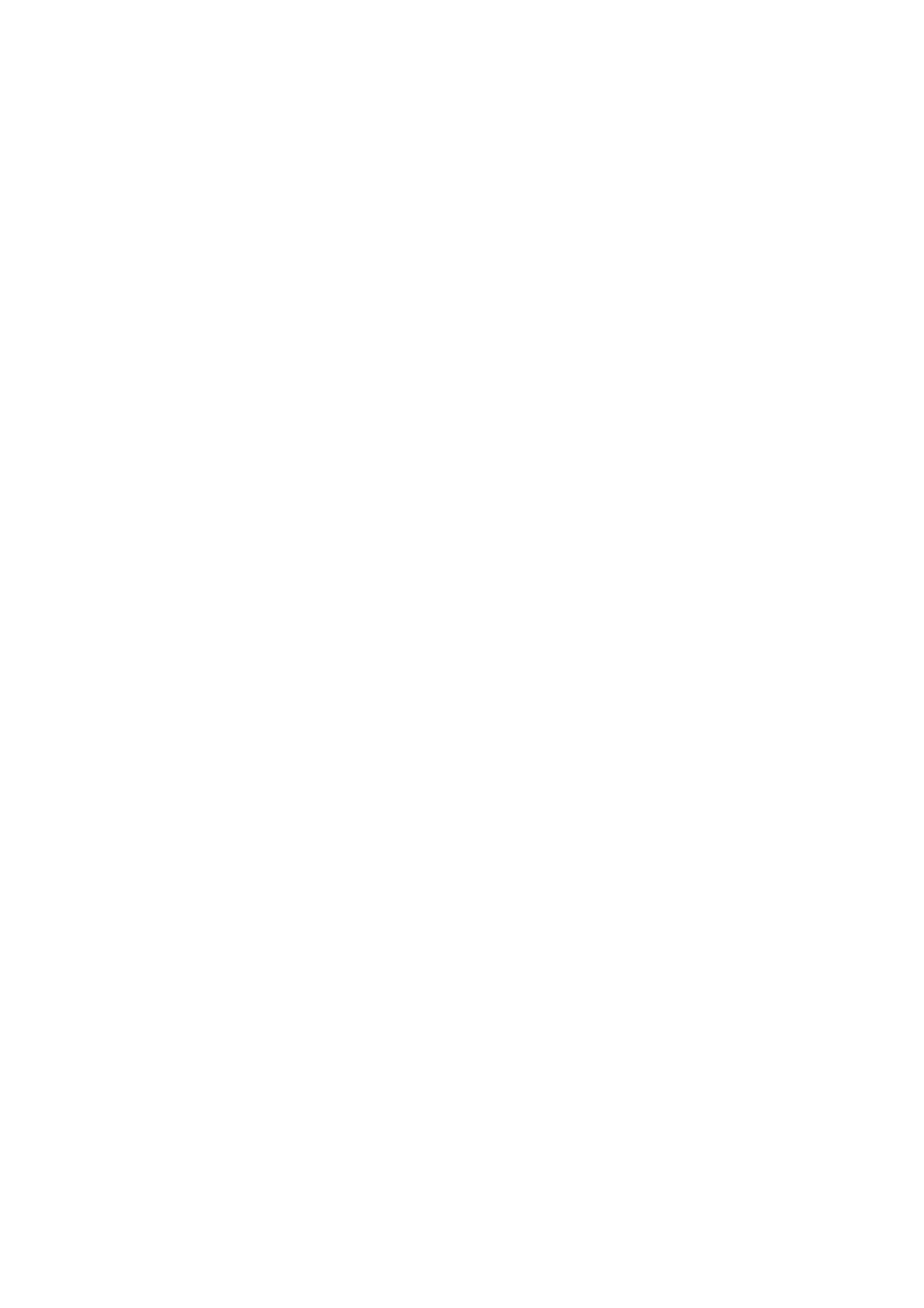

**KATHY HOCHUL** Governor

#### **INVITATION FOR BID: Storm Hardening at Edgewater Park Volunteer Fire Department – IFB # GOSR-IFB-2022-01**

Location: Edgewater Park Volunteer Fire Department

1 Adee Drive, Edgewater Park, NY

Bidders are responsible for fully acquainting themselves with the conditions of the Project site (which may include more than one site), as well as those relating to the construction and labor of the Project, and for informing themselves with respect to local labor availability, means of transportation, necessity for security, laws and codes, local permit requirements, wage scales, local tax structure, contractors' licensing requirements, availability of required insurance, and other factors that could affect the Work. It the responsibility of each Bidder to fully understand the facilities, difficulties and restrictions which may impact the cost or effort required to complete the Project. Existing restrictions and regulations will not be considered as grounds for any additional cost over the Contract sum.

The Successful Contractor will be expected to assume the risk of encountering any subsurface or other latent physical condition which can be reasonably anticipated on the basis of documentary information provided by the Construction Documents and from inspection and examination of the site.

## **C. INTERPRETATION OF DRAWINGS AND DOCUMENTS**

Bidders unclear as to the true meaning of any part of the Drawings, Specifications or other proposed Contract Documents may submit to GOSR a timely written request for interpretation. The request must be no later than the deadline for Questions. Interpretation of the Drawings, Specifications or other proposed Contract Documents will be made only by a written Addendum. GOSR will not be responsible for any other explanation or interpretations of the proposed documents. If a prospective Bidder becomes aware of any errors or omissions in any part of the Contract Documents, it is the obligation of the prospective Bidder to promptly bring it to the attention of GOSR and in no case later than the deadline for Questions.

## **D. QUESTIONS**

Prospective Bidders are strongly encouraged to check the "Procurement Opportunities" webpage frequently for updates and additional information pertaining to this IFB. All questions and correspondence must be sent to [GOSRProcurement@stormrecovery.ny.gov.](mailto:GOSRProcurement@stormrecovery.ny.gov) All questions must reference this specific IFB in the subject line of the email. For example, the subject line for questions related to this IFB should read **Bid Question – Edgewater Firehouse**. Any correspondence or questions sent to any other email address regarding this IFB will not receive a response.

It is the sole responsibility of the Bidder to check for any addenda and/or additional information on the "Procurement Opportunities" webpage:<http://stormrecovery.ny.gov/doing-business-with-gosr/rfps>

It is the responsibility of each Bidder to examine the entire IFB package, seek clarification in writing, and review their Bid for accuracy before submitting. It is the responsibility of each Bidder, before submitting a Bid, to:

- 1. Examine the Invitation for Bid Documents thoroughly;
- 2. Visit the site or structure to become familiar with conditions that may affect costs, progress, performance or furnishing of the Work; and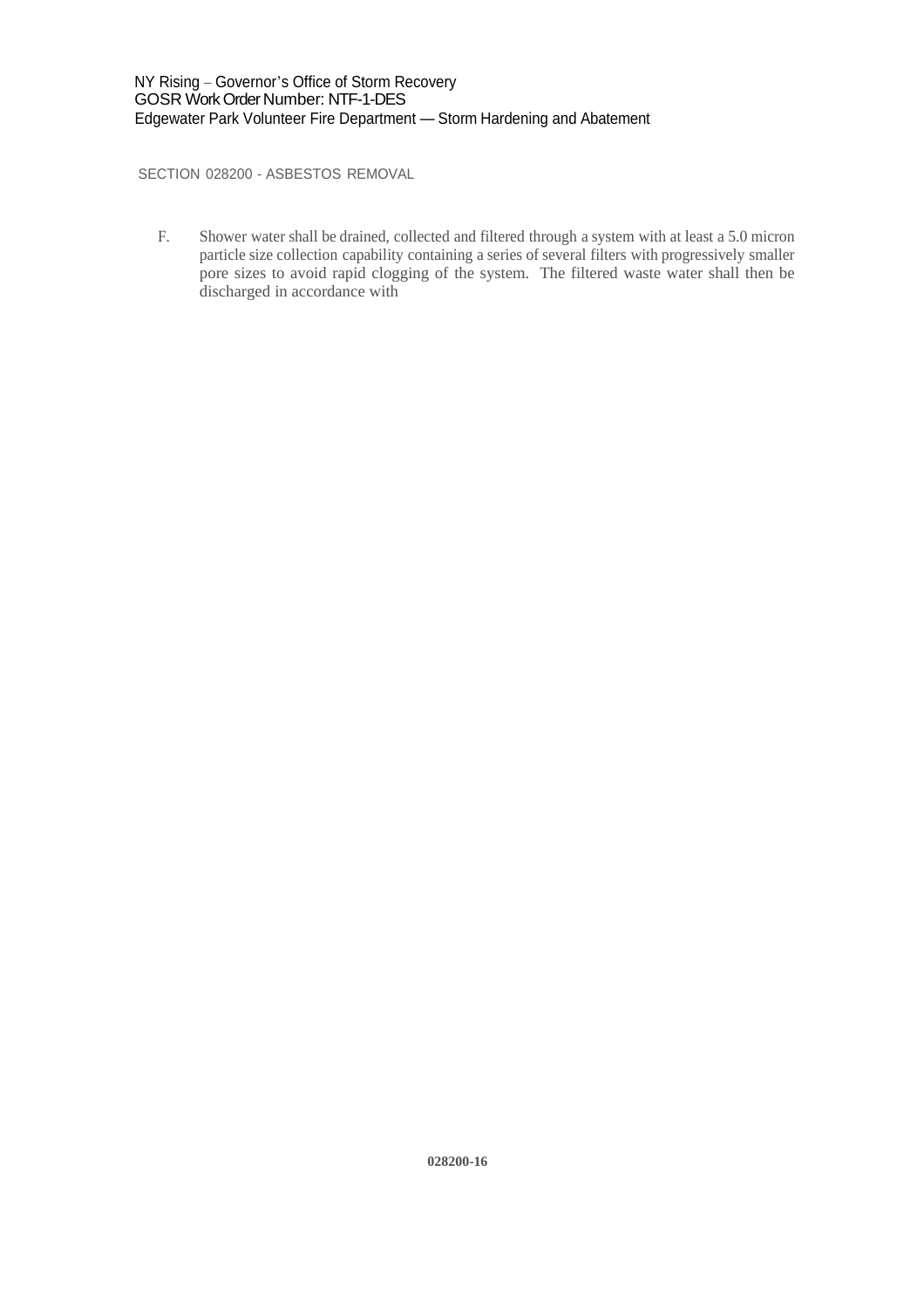

#### **INVITATION FOR BID: Storm Hardening at Edgewater Park Volunteer Fire Department – IFB # GOSR-IFB-2022-01**

3. Take into account GOSR, Federal, State, and local laws, regulations, ordinances, and requirements that may affect costs, progress, performance, furnishing of the Work, or award.

The deadline for submission of questions relating to this IFB is **July 1st 2022 no later than 2:00 PM EDT.**

All questions submitted in writing prior to the deadline will be compiled and answered in writing via an Addendum. A copy of all questions and answers via Addendum will be published online and/or forwarded in an email to all firms. GOSR will not be bound by any information conveyed verbally.

The submission of a Bid shall constitute an incontrovertible representation by Bidder that Bidder has complied with the IFB requirements and that without exception, the Bid is premised upon performing and furnishing the Work detailed in the Invitation for Bid Documents and that the provided documents are sufficient in scope and detail to indicate and convey understanding of all terms and conditions for performance and furnishing of the Work.

## **E. ADDENDA**

Prior to the Bid submission deadline, GOSR may wish to amend, add to, or delete from the IFB or Contract Documents. GOSR may also issue clarifications resulting from any pre-bid conferences or questions submitted. In such situations, GOSR shall issue an Addendum to the IFB setting forth the nature of the modification. Once an Addendum is issued, all Bidders will be notified via email that an Addendum has been issued.

Please Note: Bidders are responsible for ensuring that they have received any and all Addenda.

## **F. EXTENSIONS**

GOSR reserves the right to extend the bid due date and time prescribed above. However, unless GOSR issues a written Addendum to this IFB that extends the Bid due date and time for all Bidders, the bid due date and time prescribed above shall remain in effect.

## **G. PUBLIC BID OPENING**

All bids will be opened at the time and place prescribed in this IFB, and the sealed Bids shall be opened publicly on **July 13th, 2022– 2:00 PM EDT.** The public bid opening will take place on Zoom. Bidders can join one of two ways:

- 1. Join online: <https://us06web.zoom.us/j/87338870499?pwd=THF3SGoxYS81cHBKU3J6RkNuSUtwZz09> Meeting ID: 873 3887 0499 Passcode: 766837
- 2. Join by phone: 1(646) 558-8656 Meeting ID: 873 3887 0499 Passcode: 766837

## **H. SCHEDULE SUMMARY**

The following is the estimated timetable and is provided to assist responding Bidders in planning: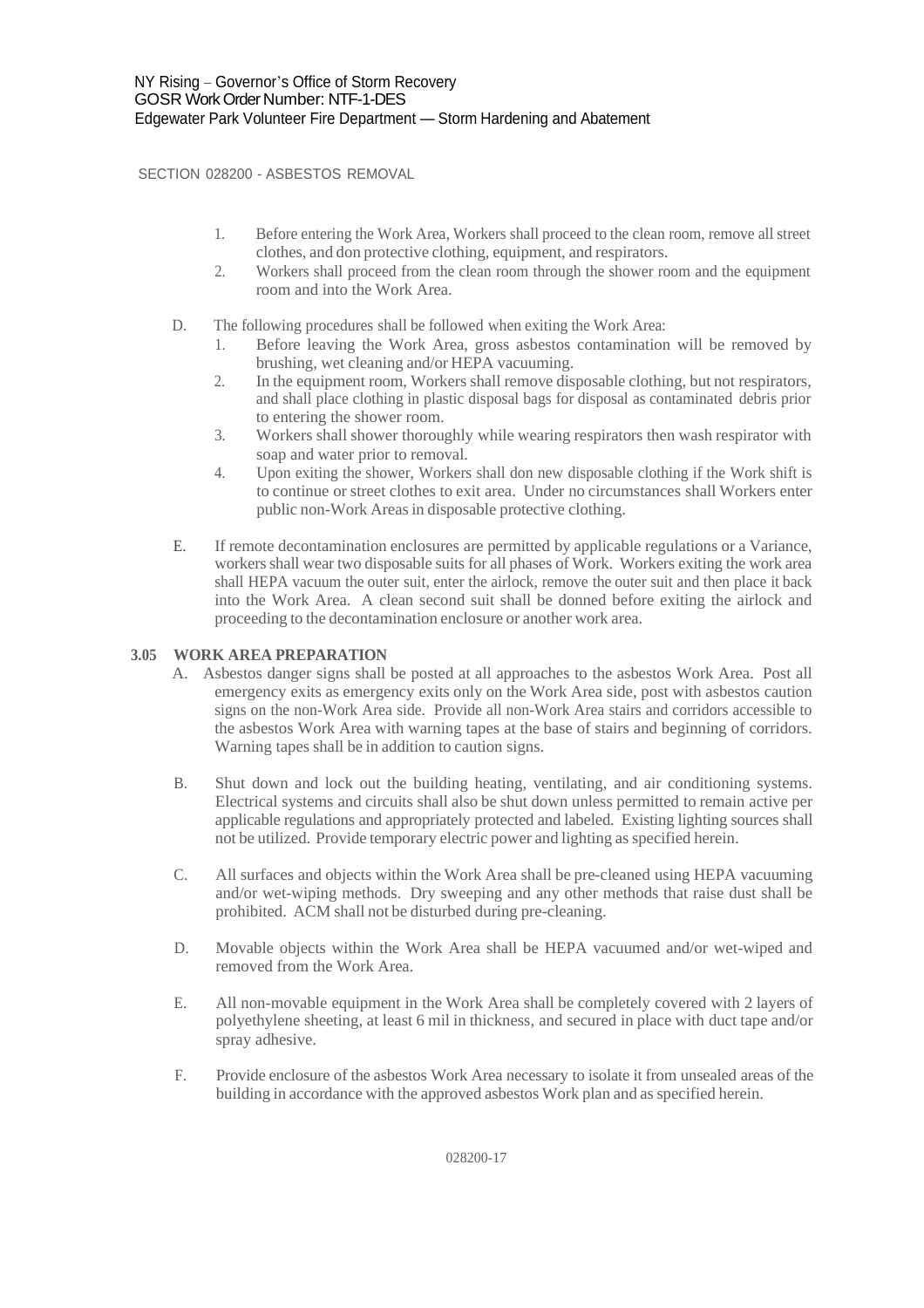

## **INVITATION FOR BID: Storm Hardening at Edgewater Park Volunteer Fire Department – IFB # GOSR-IFB-2022-01**

| <b>Bid Issuance Date</b>                                                            | June 14 <sup>th</sup> , 2022                         |
|-------------------------------------------------------------------------------------|------------------------------------------------------|
| <b>Pre-Bid Conference Date</b>                                                      | June $17^{\text{th}}$ , $2022 - 2:00$ PM EDT         |
| <b>Pre-Bid Site Visit Date</b>                                                      | June $23^{rd}$ , $2022 - 12:00$ PM EDT               |
| <b>Questions Due Date</b>                                                           | July $1st$ , 2022 – 2:00 PM EDT                      |
| $\boldsymbol{\alpha}$<br>SUBMISSION DATE<br><b>BID</b><br><b>PUBLIC BID OPENING</b> | July 13th, 2022-2:00 PM EDT<br><b>NO EXCEPTIONS.</b> |
| <b>Notice to Proceed</b>                                                            | Upon notice from GOSR                                |

GOSR reserves the right to modify this schedule at its discretion. Notification of changes in connection with this IFB will be made available to prospective Bidders via electronic email. It is the sole responsibility of Bidders to periodically review the GOSR website for regular updates to the IFB which may alter the terms or requirements of this IFB.

## **I. ANTICIPATED CONTRACT TERM**

Any contract that is awarded from the IFB is anticipated to be for an initial period of two (2) year(s) with three (3) one (1) year options, not to exceed a total contract term of five (5) years.

# <span id="page-6-0"></span>IV. SUBMISSION INSTRUCTIONS

## **A. BID & ADDENDA ACKNOWLEDGEMENTS**

By submitting a Bid in response to this IFB, Bidders accept the solicitation process as it has been outlined in this IFB.

All bids are required to remain in effect for at least 120 days from the date of submission. This effective period should be taken into account when preparing the bid.

GOSR will not be liable for any costs incurred by the Bidder in preparing a response to this IFB. Bidders submit Bid(s) at their own risk and expense. GOSR makes no guarantee that any products or services will be purchased as a result of this IFB and reserves the right to reject any and all Bids. All Bids and accompanying documentation will become the property of GOSR. By submitting a Bid, Bidders acknowledge and accept that reference checks and/or background investigation may be conducted as a part of the due-diligence process. Award will be made to the lowest, responsible, and responsive Bidder who submits a response to this IFB.

In cases where Addenda are issued under this solicitation, Bidder must sign and submit the actual Addenda documents with their Bid. All Addenda shall become a part of the requirements for this IFB. In signing and submitting Addenda with its Bid, Bidder acknowledges that it has examined all documents, attachments, forms, specifications, addenda, and all instructions. GOSR may deem a bid non-responsive for failure of Bidder to acknowledge any and all Addenda.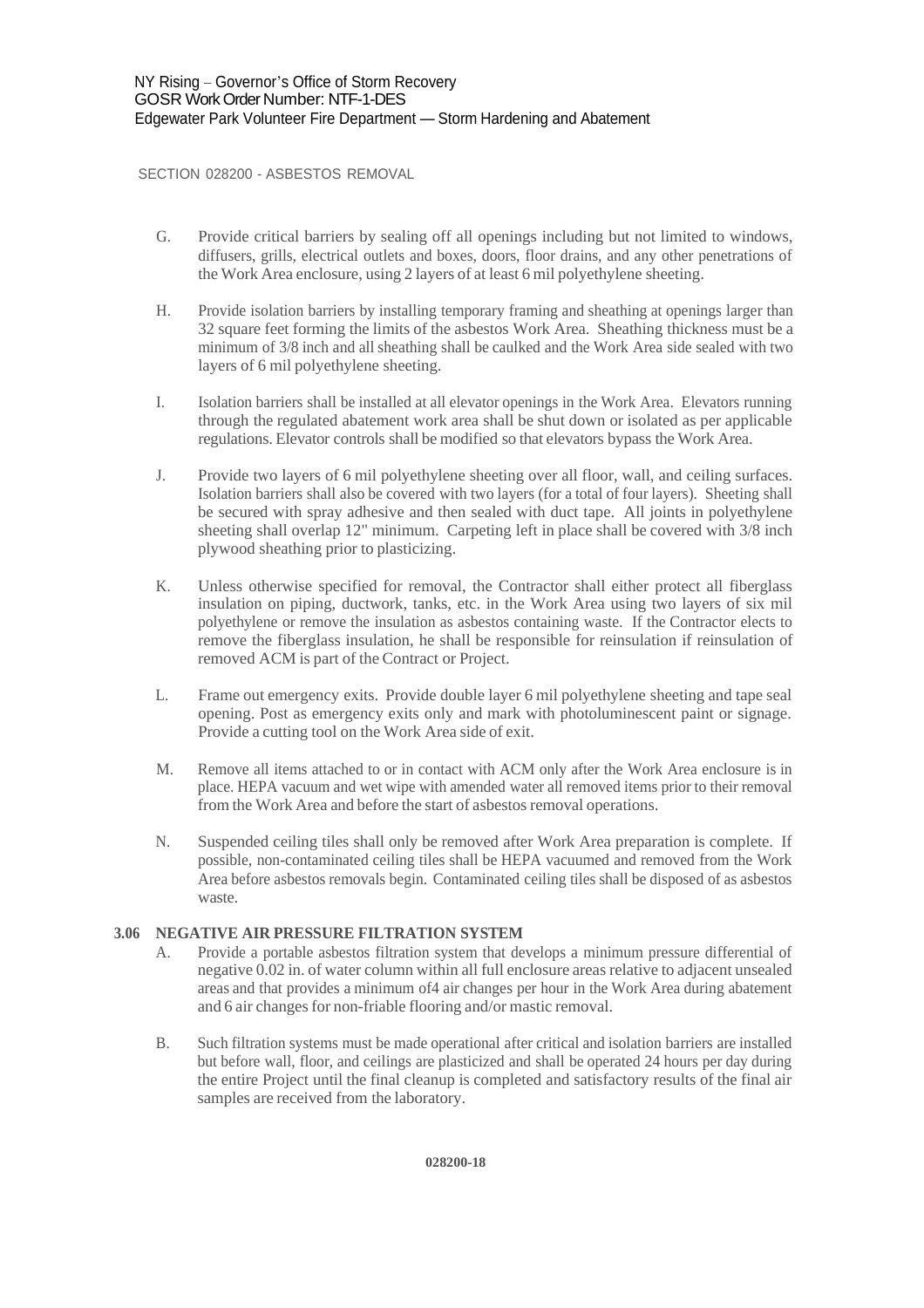

**KATHY HOCHUL** Governor

#### **INVITATION FOR BID: Storm Hardening at Edgewater Park Volunteer Fire Department – IFB # GOSR-IFB-2022-01**

Bidders are responsible for consulting the standards referenced in this IFB. Failure of Bidder to so examine and inform itself shall be at its sole risk, and no relief for error or omission will be given except as required under State law.

## **READ THIS ENTIRE DOCUMENT CAREFULLY AND FOLLOW ALL INSTRUCTIONS. THE BIDDER IS RESPONSIBLE FOR FULFILLING ALL REQUIREMENTS AND SPECIFICATIONS. B. BID SUBMISSION**

Bids must be submitted electronically as detailed below:

- 1. Bidders must submit ONE (1) complete Bid as ONE (1) PDF document.
- 2. Bids must be submitted by email to: [GOSRProcurement@stormrecovery.ny.gov](mailto:GOSRProcurement@stormrecovery.ny.gov)
- 3. Bidders must indicate for which contract opportunities the Bidder is submitting. For this IFB, the email subject shall indicate **Bid Submission for Edgewater Firehouse – Bid and Attachments**.
- 4. Bids must be delivered by email no later than the Bid submission deadline.

Bids that can only be viewed, downloaded, or otherwise accessed via file sharing, file hosting, or other file storage platforms will not be accepted.

Bid font size shall not be any less than 12 point, with 1-inch margins, with the exception of tables and charts, but such text must be clearly legible. Bidders are encouraged to submit only relevant and necessary information. The Bidder shall not make any aspect of its submission contingent upon the use of State of New York personnel, property, or equipment.

GOSR will consider Bids to this IFB which are submitted in a consistent and easily comparable format. Bids not organized in the manner set forth in this IFB may be considered nonresponsive at the sole discretion of GOSR. Bidders should not refer to other parts of their submission to information that may be publicly available elsewhere, or to the Bidder's website or any other website, in lieu of presenting the information in the Bid.

It is the responsibility solely of Bidder to see that its Bid is properly submitted in proper form and prior to the stated closing time. GOSR will only consider bids that have transmitted successfully. Bidders shall be solely responsible for informing themselves with respect to the accepted bid submission method, for ensuring the capability of their computer system to upload the required documents, and for the stability of their internet service. Failure of the Bidder to successfully submit an electronic Bid shall be at the Bidder's sole risk, and no relief will be given for late and/or improperly submitted Bids.

## **C. DIGITAL FORMAT**

GOSR will accept Bids in digital format. Bids must be submitted via email to [GOSRProcurement@stormrecovery.ny.gov.](mailto:GOSRProcurement@stormrecovery.ny.gov)

Submissions of this IFB must be filed electronically in Portable Document Format (pdf) file. Unless otherwise noted, Bidders must complete and submit all forms, information, and other documentation listed herein (including, without limitation, any Attachments and Appendices to this IFB) as part of their electronic submissions. Bidder is responsible to ensure that emails and attachments are delivered in a legible format.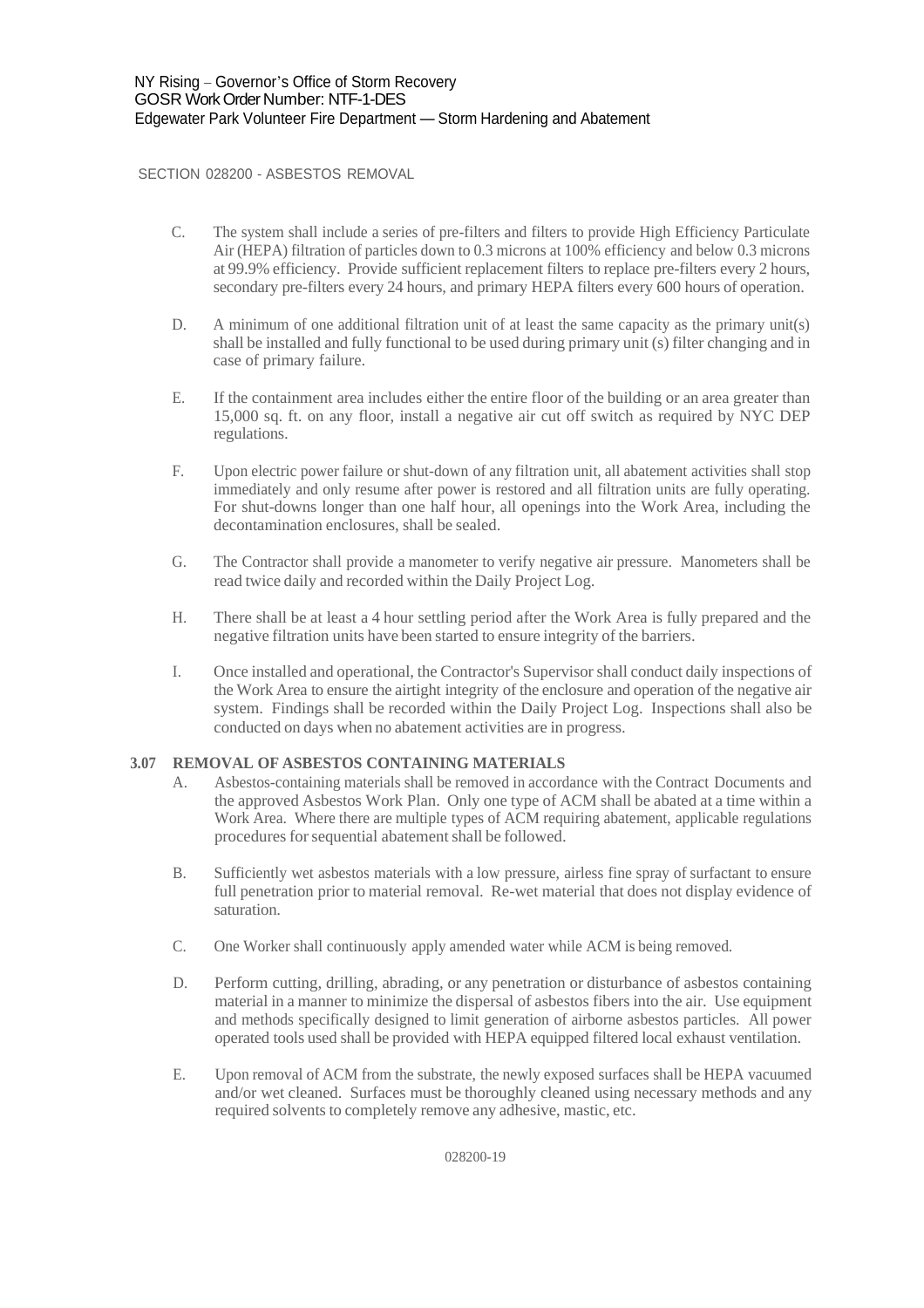

**KATHY HOCHUL** Governor

#### **INVITATION FOR BID: Storm Hardening at Edgewater Park Volunteer Fire Department – IFB # GOSR-IFB-2022-01**

Only complete and responsive Bids will be evaluated. In all instances, GOSR's determination regarding the completeness/responsiveness of any Bids shall be final.

If, in its Bid response, Bidder makes any changes whatsoever to GOSR's published IFB specifications, GOSR's IFB specifications, *as published,* shall control. Furthermore, if a Bidder has been found to have made an alteration of any kind to GOSR's published IFB specifications, or the work under the Contract is not being performed, the Contract is subject to immediate cancellation.

## **D. LATE BIDS; BID RETURNS**

Bids are due to the GOSR Procurement Department by the date and time specified on the cover sheet and as listed under **Section II - Timetable**. GOSR will not accept late bids. Late bids will be rejected. If a solicitation is cancelled, submitted bids will not be returned.

## **E. SCANNED OR RE-TYPED RESPONSE**

If in its response, Bidder either electronically scans, re-types, or in some way reproduces the GOSR's published IFB package, then in the event of any conflict between the terms and provisions of GOSR's published IFB package, or any portion thereof, and the terms and provisions of the response made by Bidder, the GOSR's IFB package as published shall control. Furthermore, if an alteration of any kind to the GOSR's published IFB package is only discovered after the Contract is executed and is or is not being performed, the Contract is subject to immediate cancellation.

## **F. PRICING**

Bidder must provide the pricing as requested for all services and/or items specified within the *Bid Schedule*  (Attachment A). Pricing must be all-inclusive. No price or rate changes, additions, or subsequent qualifications will be honored during the course of the Contract.

Any rates provided to GOSR must be all-inclusive. "All-inclusive" shall be construed as costs incorporating all charges for service, labor, material, equipment, overhead, and any other costs. No separate line item rates or charges for services listed in the scope of work will be accepted.

## **G. BID BOND**

If the Contract is for the construction of public works, or the Contract value is anticipated to exceed \$100,000. Bid bonds must be submitted with the Bid package:

- 1. Bidder must furnish a good and sufficient bid guarantee in the amount of five (5) percent of the total Contract price.
- 2. The bid guarantee shall consist of a firm commitment such as a bid bond, certified check, or other negotiable instrument as assurance that the Bidder will, upon acceptance of its bid, execute such contractual documents as may be required within the time specified.
- 3. The bid bond must be executed with a surety company authorized to do business in this State.

## **H. REQUIRED BID DOCUMENTS**

Bidder's IFB submission package must include the components checked below, in the order in which they are listed. If the item is "X" checked, the item must be included in Bidder's submission in order for the submission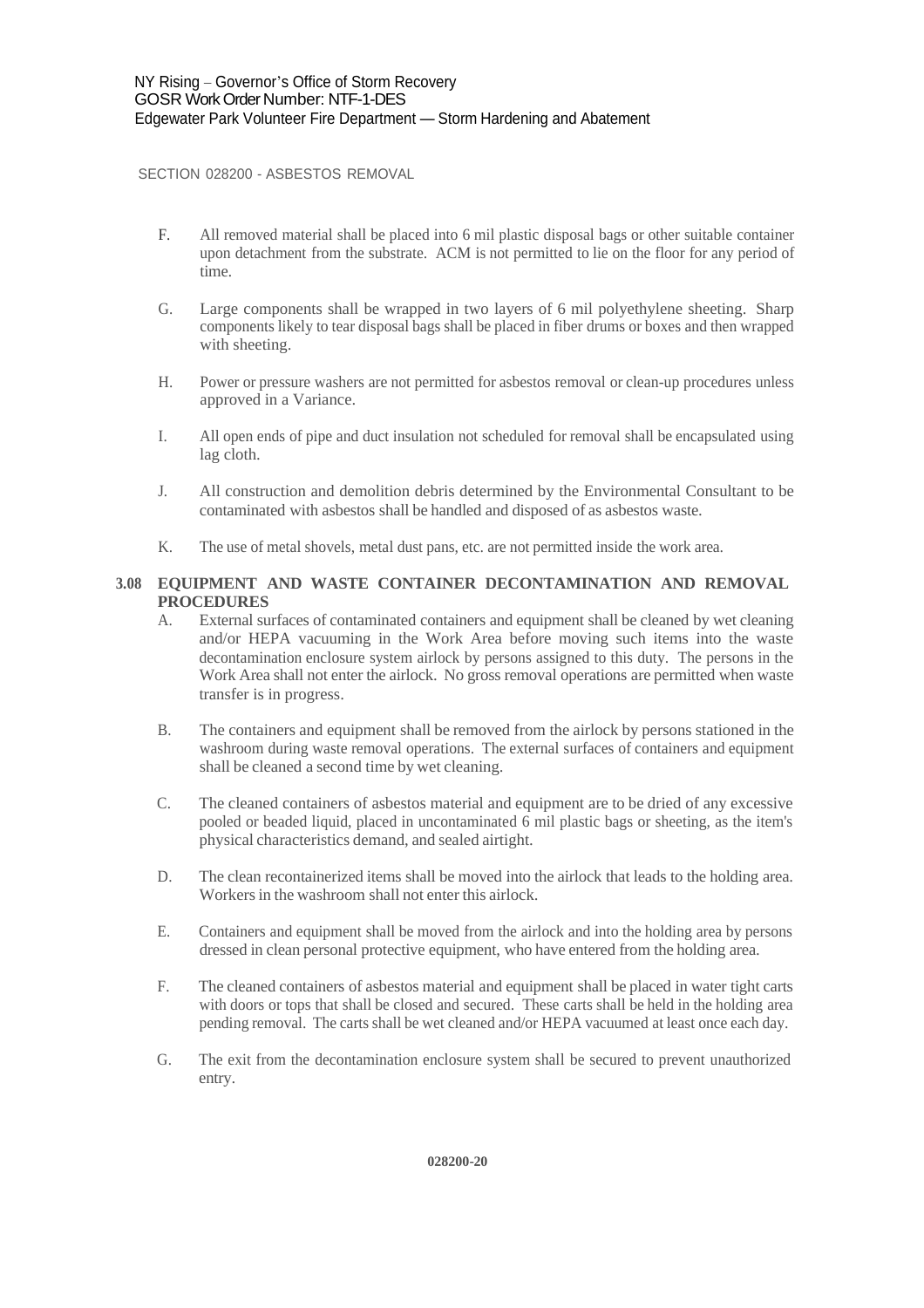

**KATHY HOCHUL** Governor

#### **INVITATION FOR BID: Storm Hardening at Edgewater Park Volunteer Fire Department – IFB # GOSR-IFB-2022-01**

to be considered complete. Bidders are asked to review the documentation to ensure all applicable parts are included. If any portion of this IFB or its attachments are missing, notify the Purchasing Department immediately. Bidder should be thoroughly familiar with all of the following items applicable to the bid submission before submitting a bid:

| 図 | IFB Cover Sheet - Bidder must complete and submit the Invitation for Bid Cover Sheet,<br>providing its Company Name and Bid amount.                                                                                                                                                                                                                                                                                                                                                                                                |  |  |
|---|------------------------------------------------------------------------------------------------------------------------------------------------------------------------------------------------------------------------------------------------------------------------------------------------------------------------------------------------------------------------------------------------------------------------------------------------------------------------------------------------------------------------------------|--|--|
| ⊠ | Bid Schedule – Bidder must complete and submit the Bid Schedule, included as Attachment<br>А.                                                                                                                                                                                                                                                                                                                                                                                                                                      |  |  |
| 図 | <b>Bid Bond</b> – If contract value exceeds \$100,000, Bidder must furnish a good and sufficient<br>bid guarantee in the amount of five (5) percent of the total contract price.                                                                                                                                                                                                                                                                                                                                                   |  |  |
| ⊠ | <b>Contractor Responsibility Questionnaire - Contractor Responsibility Questionnaire for</b><br><b>Bidder</b><br>and<br>proposed<br>subcontractors,<br>which<br>its<br>can<br>be<br>found<br>at<br>http://www.osc.state.ny.us/vendrep/forms_Contractor.htm . Select the questionnaire that<br>best matches the business type (either For-Profit or Not-For-Profit) and business activity<br>(Construction or Other). Do not send the completed form to the Office of the State<br>Comptroller (OSC) unless specifically requested. |  |  |
| ⊠ | Certification Regarding Lobbying - Bidder must sign and submit the Certification<br>Regarding Lobbying form.                                                                                                                                                                                                                                                                                                                                                                                                                       |  |  |
| ⊠ | <b>Statement of Conflicts</b> – A statement of conflicts (if any) the Bidder or key employees may<br>have regarding this Project.                                                                                                                                                                                                                                                                                                                                                                                                  |  |  |
| 区 | <b>Respondent Overview &amp; Certification</b> – Bidder must sign and submit this form.                                                                                                                                                                                                                                                                                                                                                                                                                                            |  |  |
| 区 | Affirmation of Understanding of and Agreement Pursuant to State Finance Law §139-<br>$j(3)$ and §139- $j(6)(b)$ – Bidder must sign and submit this form.                                                                                                                                                                                                                                                                                                                                                                           |  |  |
| 図 | Offeror Disclosure of Prior Non-Responsibility Determinations - Bidder must sign and<br>submit this form.                                                                                                                                                                                                                                                                                                                                                                                                                          |  |  |
| ⊠ | Non-Collusive Bidding Certification – Bidder must sign and submit this form.                                                                                                                                                                                                                                                                                                                                                                                                                                                       |  |  |
|   | Diversity Forms - Bidder must complete and submit all required diversity forms                                                                                                                                                                                                                                                                                                                                                                                                                                                     |  |  |
|   | Equal Employment Opportunity Staffing Plan (PROC-1)                                                                                                                                                                                                                                                                                                                                                                                                                                                                                |  |  |
|   | <b>MWBE Utilization Plan (PROC-2)</b>                                                                                                                                                                                                                                                                                                                                                                                                                                                                                              |  |  |
| 冈 | Minority and Women-Owned Business Enterprises - Equal Employment<br><b>Opportunity Policy Statement (PROC-4)</b>                                                                                                                                                                                                                                                                                                                                                                                                                   |  |  |
|   | Equal Employment Opportunity Statement (PROC-8)                                                                                                                                                                                                                                                                                                                                                                                                                                                                                    |  |  |
|   | <b>SDVOB Utilization Plan</b>                                                                                                                                                                                                                                                                                                                                                                                                                                                                                                      |  |  |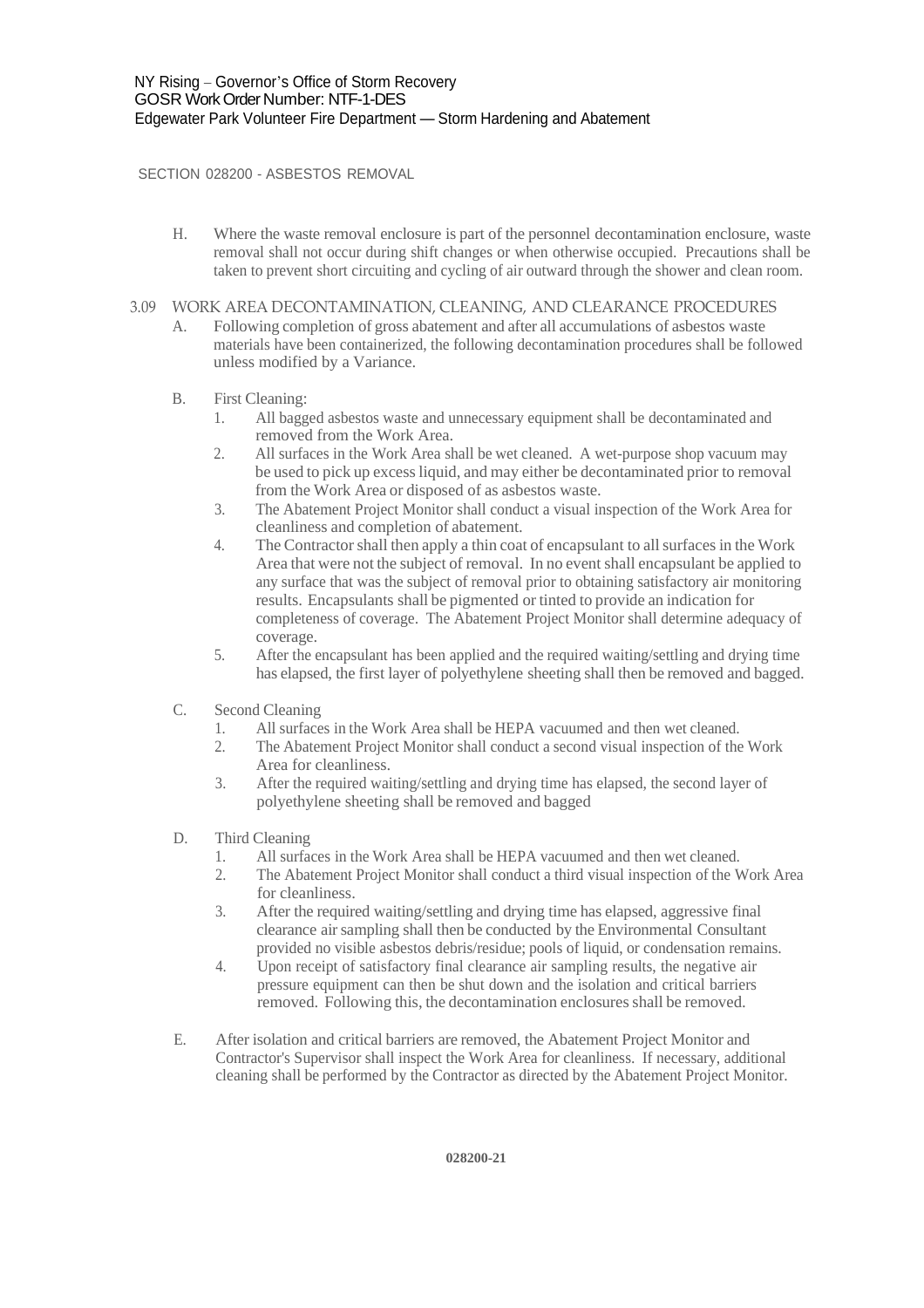

**KATHY HOCHUL** Governor **INVITATION FOR BID: Storm Hardening at Edgewater Park Volunteer Fire Department – IFB # GOSR-IFB-2022-01**

• Section 3 Plan

# <span id="page-10-0"></span>V. EVALUATION & AWARD PROCEDURES

## **A. NONCONFORMING BIDS**

Bids that are incomplete, contain material irregularities or include alterations to or terms and conditions that do not conform to the terms and conditions of the IFB, or otherwise do not comply with the requirements of the IFB are subject to rejection as non-responsive. In accordance with New York State Finance Law, GOSR reserves the right to waive any informality or irregularity, to make awards to more than one Bidder, and/or to reject any or all bids if there is a sound documented reason.

#### **B. EVALUATION PROCESS**

GOSR will select the responsive and responsible Bidder that, in the opinion of GOSR, has been determined to have submitted the lowest bid based on all identified factors.

Prices proposed by Bidder shall be irrevocable until Contract award unless the bid is withdrawn. A Bid may be withdrawn by a Bidder, provided an authorized representative of the Bidder submits a written request to withdraw the Bid prior to the time set for opening the Bids.

#### **C. BASIS OF AWARD**

Award will be made to the lowest, responsible, and responsive Bidder who submits a response to this IFB. GOSR shall evaluate Bids in response to this solicitation, and intends to award a firm fixed price contract to the responsive and responsible bidder, whose Bid, considering price and any price-related factors specified in the solicitation, is the lowest.

Where specified in these bidding documents, factors such as discounts, transportation cost, and life cycle costs shall be considered in determining which bid is lowest. Payment discounts will only be used to determine the low bid when prior experience indicates that such discounts are usually taken advantage of.

## **D. UNBALANCED BID**

To the extent applicable, GOSR may reject any Bid as nonresponsive if it is materially unbalanced as to the prices for the various items of work to be performed. A Bid is "materially unbalanced" when it is based on prices significantly less than cost for some work and prices which are significantly overstated for other work.

#### **E. CONTRACT OBLIGATION**

Binding agreements shall remain in effect until all products and/or services covered by this procurement have been satisfactorily delivered and accepted. This IFB does not obligate GOSR to the eventual purchase of any services described, implied or which may be proposed. Progress toward this end is solely at the discretion of GOSR and may be terminated at any time prior to execution of a contract.

## **F. RESPONSIBILITY**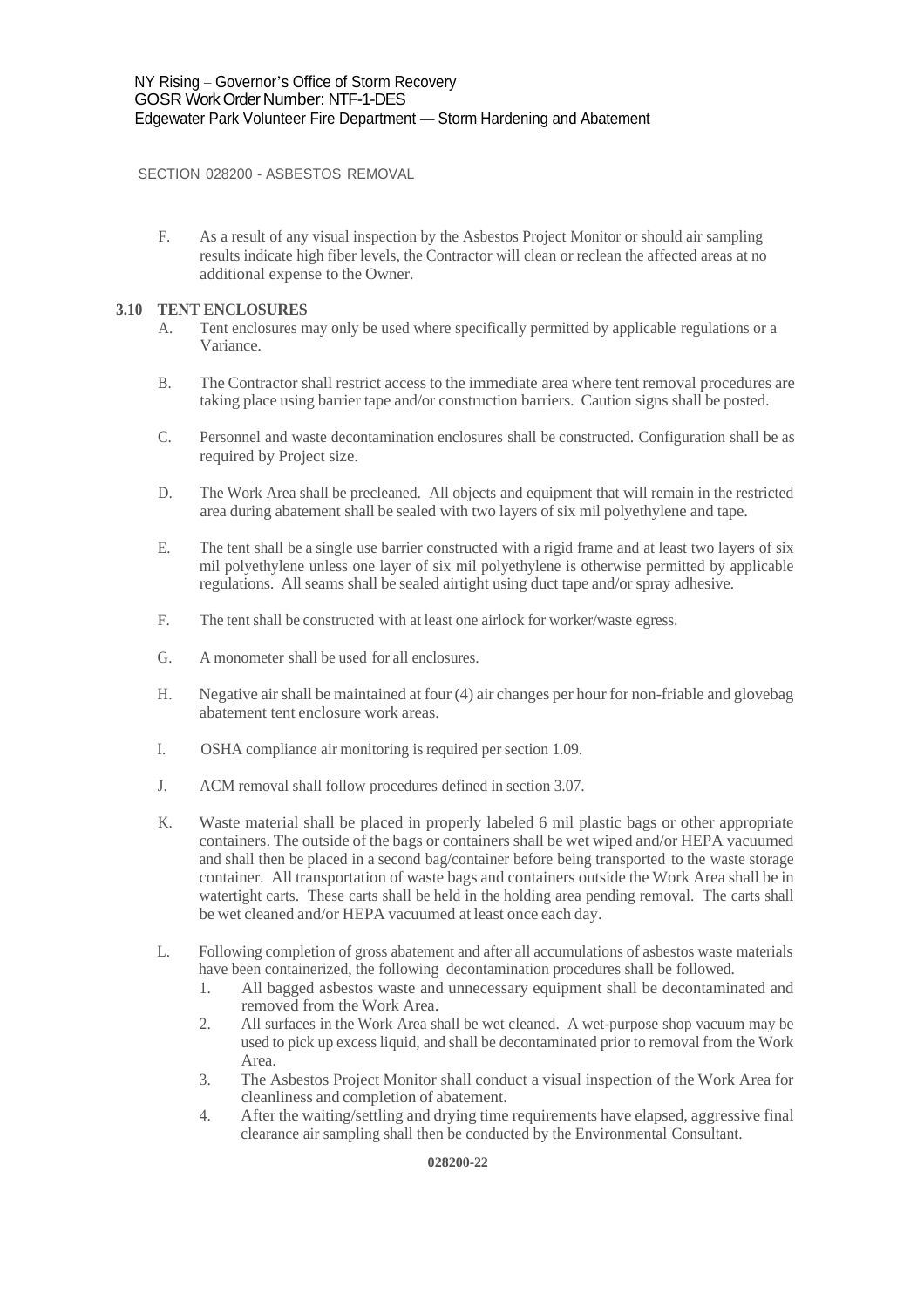

**KATHY HOCHUL** Governor

#### **INVITATION FOR BID: Storm Hardening at Edgewater Park Volunteer Fire Department – IFB # GOSR-IFB-2022-01**

GOSR shall award contracts only to responsible Bidders who have the ability to perform successfully under the terms and conditions of the proposed contract. Information provided by the Bidder may be used, in part, by GOSR to assess Bidders' responsibility.

To be considered responsible, a Bidder must:

- Have adequate financial resources to perform the contract, or the ability to obtain them;
- Be able to comply with the required or proposed delivery or performance schedule, taking into consideration all existing business commitments;
- Have a satisfactory performance record;
- Have a satisfactory record of integrity and business ethics;
- Have the necessary organization, experience, accounting and operational controls, and technical skills, or the ability to obtain them;
- Have the necessary production, construction, and technical equipment and facilities, or the ability to obtain them; and
- Be otherwise qualified and eligible to receive an award under applicable laws and regulations.

Before being considered for award, the Bidder may be requested by GOSR to submit a statement or other documentation regarding any of the items above. Failure by the Bidder to provide such additional information shall render the Bidder nonresponsive and ineligible for award.

Responsible Bidders must have the experience necessary to complete the Scope of Work and ability to comply with New York and GOSR requirements and all Federal codes, policies and regulations applicable to this project.

GOSR shall conduct research to determine that a Bidder is responsible. Some methods to determine responsibility include:

- Compliance with Delivery and Performance Schedules: GOSR may request information on other active contracts the Bidder is performing and verify the status with those buyers;
- Performance Record: GOSR may require Bidders to submit contact information for recent contracts they have performed for other customers and contact them to ascertain the Bidder's quality of performance, including timeliness of delivery/completion, quality of work, compliance with terms and conditions of the contract, and cost control, if applicable.
- Integrity and Business Ethics: GOSR may check local offices of Code Compliance and Business Licenses or other regulatory agencies for business ethics record and compliance with public policy. GOSR may verify the Bidder's compliance with payments, wage rates, and affirmative action requirements with other customers and with applicable State and Federal Government offices, e.g., DOL Wage and Hour Division;
- Necessary Organization, Experience, Operational Controls, and Technical Skills: GOSR may verify experience with other customers, request copies of audits, or verify that necessary personnel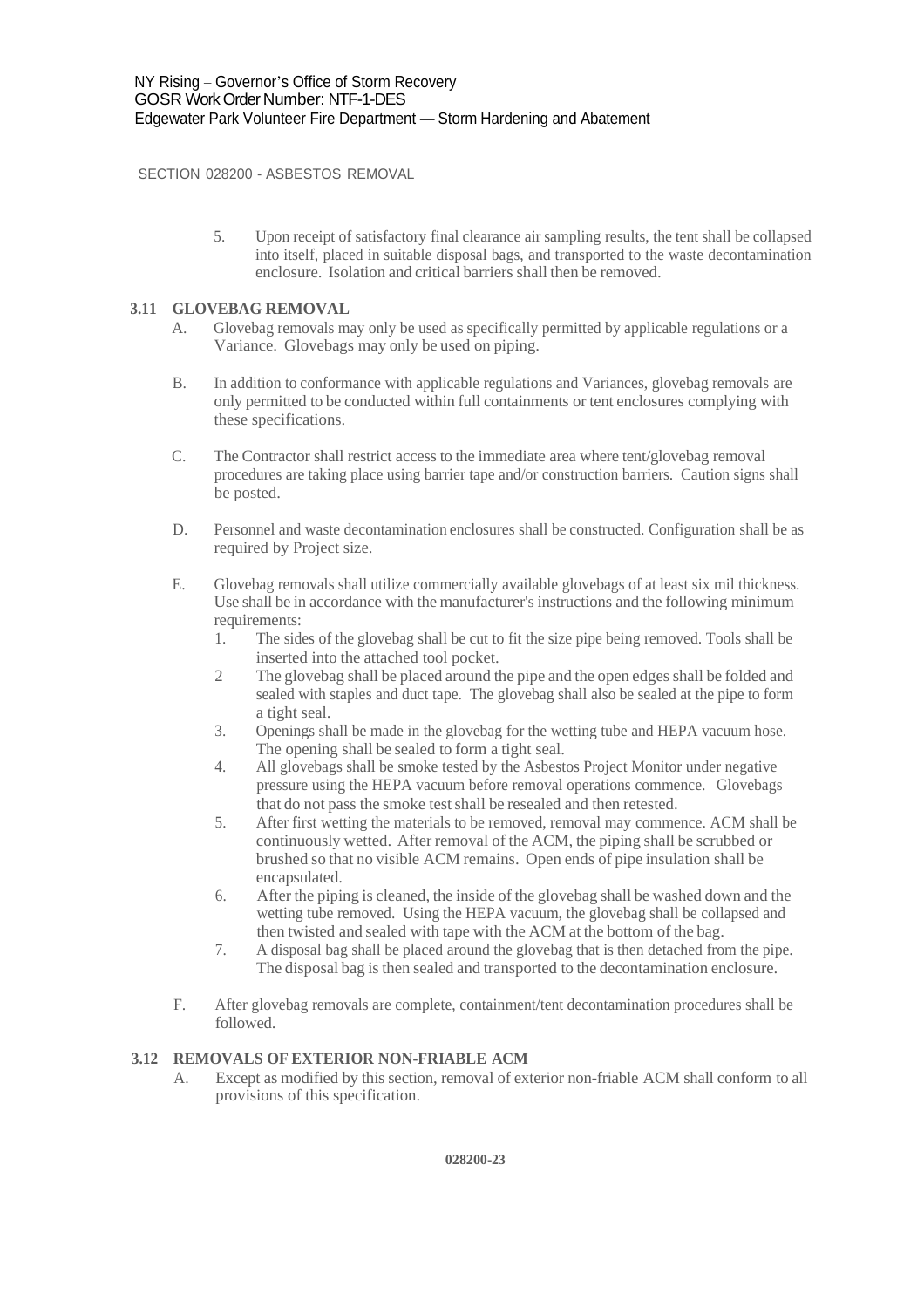

**KATHY HOCHUL** Governor

#### **INVITATION FOR BID: Storm Hardening at Edgewater Park Volunteer Fire Department – IFB # GOSR-IFB-2022-01**

will be available to work on GOSR's contract:

- Necessary Production, Construction, and Technical Equipment and Facilities: GOSR may request evidence that the Bidder has all the equipment and facilities he/she will need or the capability to obtain them; and
- System for Award Management: GOSR shall verify that the Bidder is not debarred through the System for Award Management [\(www.SAM.gov\)](http://www.sam.gov/).

Bidders are responsible for determining the responsibility of their prospective subcontractors. Bidders shall be required to provide information on any prospective subcontractors to be used in completion of the Project. Determinations of prospective subcontractor responsibility may affect GOSR's determination of the Bidder's responsibility. A Bidder may be required to provide written evidence of a proposed subcontractor's responsibility.

GOSR may directly determine a prospective subcontractor's responsibility. In this case, the same standards used to determine a Bidders responsibility shall be used by GOSR to determine subcontractor responsibility.

# <span id="page-12-0"></span>VI. STATEMENT OF WORK

The successful Bidder shall perform the Statement of Work to the extent necessary (a) for the proper execution and completion of the Work under the Contract; (b) to supervise and direct the Work in a safe manner and perform all Work in accordance with the Contract, applicable law, applicable permits and industry standards; (c) to achieve Final Completion of the project; and (d) in conformance with the Contract Documents and the Technical Specifications and such that the Work is in compliance with the Contract, industry standards, applicable codes, applicable laws and applicable permits.

The successful Bidder is responsible for identifying, coordinating, and conforming scope, specifications, and recommendations of assigned project(s) to meet legal and regulatory parameters/constraints, codes and applicable requirements set forth by agencies, including, but not limited to the State of New York, the U.S. Environmental Protection Agency (EPA), the Federal Emergency Management Agency (FEMA), the New York State Department of Environmental Conservation (DEC), the New York State Department of Labor (NYSDOL), and any other local codes or agencies as they may apply.

## **A. SCOPE**

The scope of this project shall include furnishing all qualified personnel, supervision, labor, services, materials, equipment, facilities, travel, overhead and incidentals necessary for Storm Hardening of the Edgewater Park Volunteer Fire Department. The work to be performed by the Bidder for this project shall include, but is not limited to:

- 1. Construction services for Storm Hardening of the Edgewater Park Volunteer Fire Department.
- 2. New windows installed throughout the entire building
- 3. Improvements to the roof and building envelope that includes new roofing, flashings, and waterproofing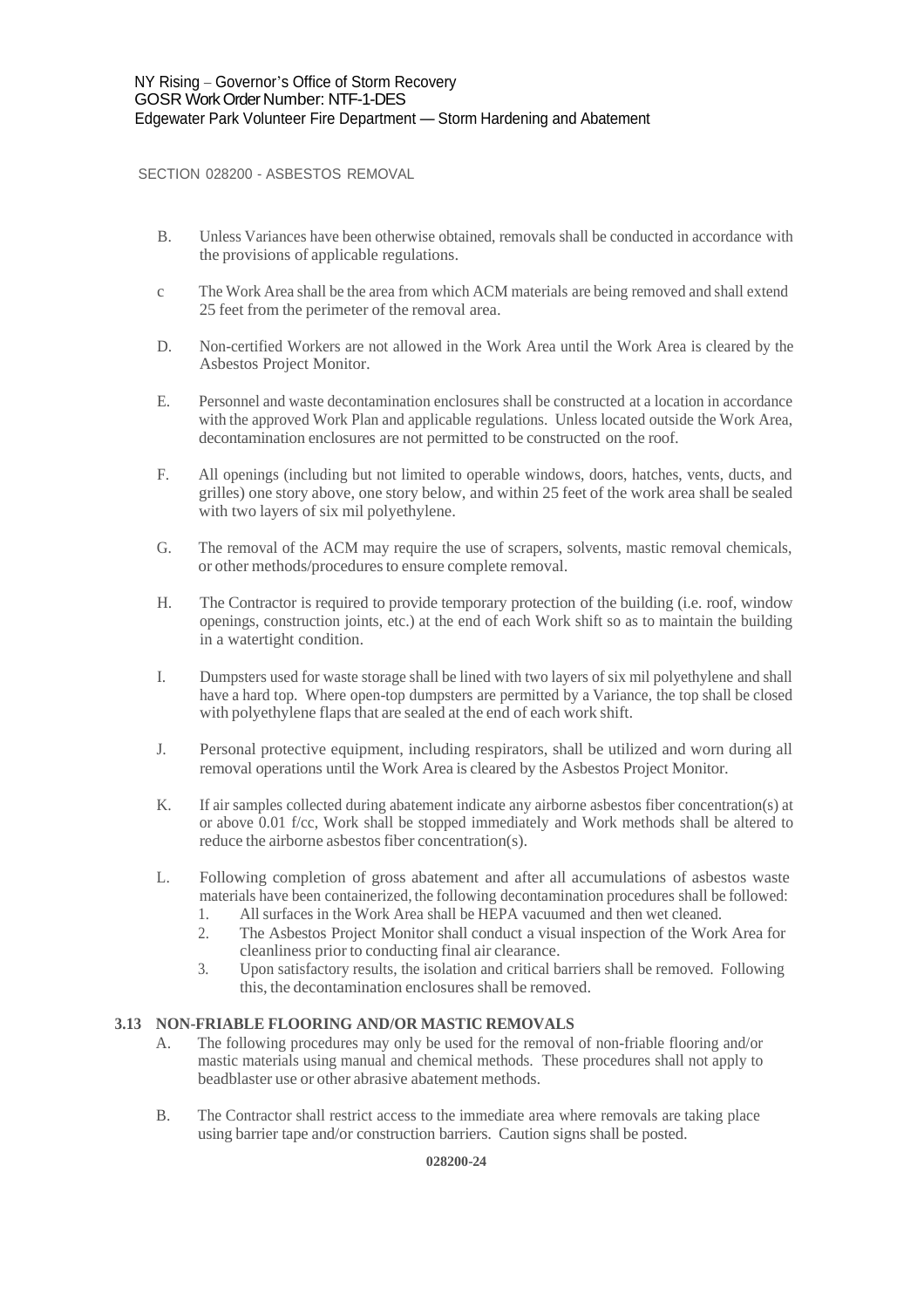

#### **INVITATION FOR BID: Storm Hardening at Edgewater Park Volunteer Fire Department – IFB # GOSR-IFB-2022-01**

- 4. Installation of a backup generator to provide emergency power and allow the facility to serve as a shelter during emergencies. The generator will be of sufficient capacity to provide accessory usage for emergency equipment
- 5. Upgraded HVAC installed in the community center
- 6. Complete renovation of the community center, including modern lighting, finishes, upgraded HVAC, and ADA-compliant bathrooms so that the facility can function as a generator-driven emergency shelter and build community resilience.
- 7. Furnish and install construction signage per Appendix G "Construction Signage Requirements"
- 8. The contractor shall perform all contract work such that on-going use of the firehouse remain unaffected and shall be operational at all times. This shall include all MEP systems, access to egress points, or otherwise approved in the site logistics plans.
- 9. Warranty period shall not be less than one (1) year, to include labor and materials.

Bidders must refer to all attachments, including the Standards & Specifications and Plans & Drawings for further details and information.

#### **B. STANDARDS & SPECIFICATIONS**

Applicable standards and specifications required under this IFB are included under the Standards & Specifications attachment:

- 1. Technical Specifications
- 2. Environmental Inspection Report

It is the responsibility of the Bidder to ensure that each worker provided by the Bidder shall be fully trained and qualified to provide any assigned work. Accordingly, all work provided shall be guaranteed by the Bidder to be performed in a workmanlike, skillful, and competent manner and in accordance with all applicable laws, codes, and/or regulations, including those issued by, but not limited to, the State of New York (and/or, if applicable, any city jurisdiction therein in which work will be performed) and/or any applicable Federal laws, codes, and regulations.

## **C. PLANS & DRAWINGS**

Applicable plans and drawings pertinent to this IFB are included under the Plans & Drawings attachment:

- a. Approved GC.FO- X00735640-I1
- b. Approved Electrical Drawings
- c. Approved Mechanical Plans X00736087-I1
- d. Approved Plumbing Plans- X00736306-I1
- e. Fire Alarm Plans

#### **D. COMMENCEMENT OF SERVICES**

The Successful Bidder must be prepared to commence these services within thirty (30) days of the issuance of a Task Order, at the direction of GOSR.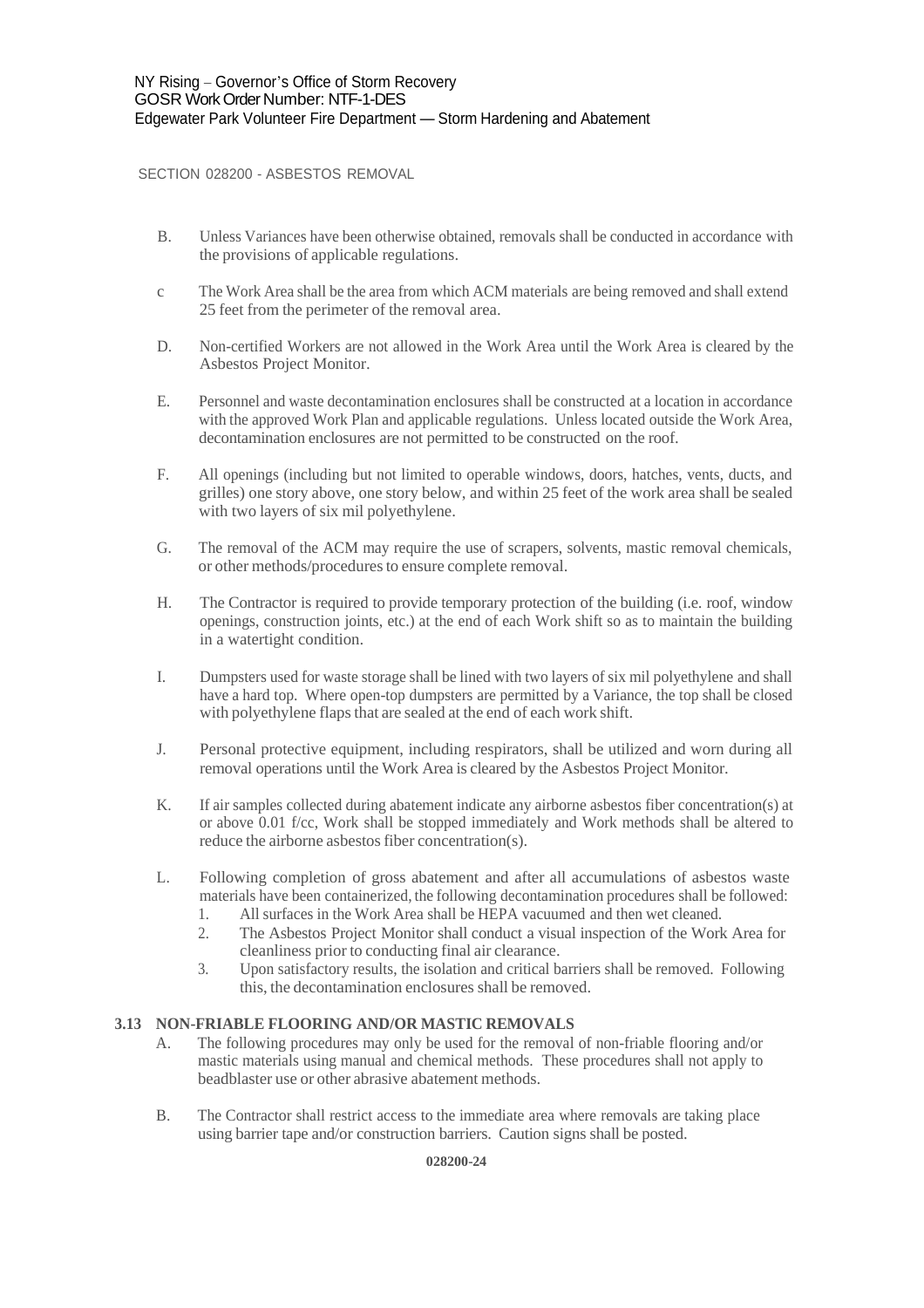

**KATHY HOCHUL** Governor **INVITATION FOR BID: Storm Hardening at Edgewater Park Volunteer Fire Department – IFB # GOSR-IFB-2022-01**

## **E. TIME FOR PERFORMANCE**

Time is of the essence in the performance of the Work. Upon issuance of the Notice To Proceed (NTP), the Successful Bidder will have three (3) days to commence initiation of work and a maximum of six (6) months from NTP to Complete all Work required by the Contract Documents to the satisfaction of the GOSR Project Manager, Engineer and Authority(ies) Having Jurisdiction, as well as written acceptance from GOSR and its designees. Work milestones provided below:

| <b>Deliverable</b>                                                                                                                                    | <b>Completion Milestone Date</b> |
|-------------------------------------------------------------------------------------------------------------------------------------------------------|----------------------------------|
| Commencement of Work (NTP plus three (3) days)                                                                                                        | August 15, 2022                  |
| Substantial Completion (complete all scopes of work,<br>and pass all controlled inspections)                                                          | December 13, 2022                |
| Work Order Closeout: Complete Punchlist, obtain all<br>authority having jurisdiction sign-offs, in order to<br>complete final requisition of services | February 11, 2023                |

#### **F. SITE ACCESS**

The Work described in Section VI – Statement of Work will be conducted at locations and entities under an Agreement with the Governor's Office of Storm Recovery. The Successful Bidder, in coordination with GOSR, will be responsible for scheduling access to the project location(s) and will work directly with the GOSR Project Manager to ensure that all necessary preparations and access to the project location(s) are made in accordance with the approved project construction schedule.

#### **G. CRITICAL PATH METHOD (CPM) SCHEDULE REQUIREMENTS**

A detailed Baseline construction schedule utilizing the Critical Path Method, with appropriate work breakdown structure to coordinate all trade work, is required to be submitted by the awarded Contractor fourteen (14) calendar days following award. Schedule updates indicating original baseline and revised actual schedule must be submitted, when one of the following occurs:

- The schedule experiences delay or acceleration
- Once (1) every 30 calendar days
- At the discretion of the GOSR Project Manager.

#### **H. KEY DELIVERABLES**

The Key Deliverables to be provided by the Successful Contractor shall include the following:

- 1. Phasing Plan
- 2. Submit a site security and logistics plan indicating work sequencing, staging, delivery and storage area(s) for Project Manager approval, within ten (10) days following award.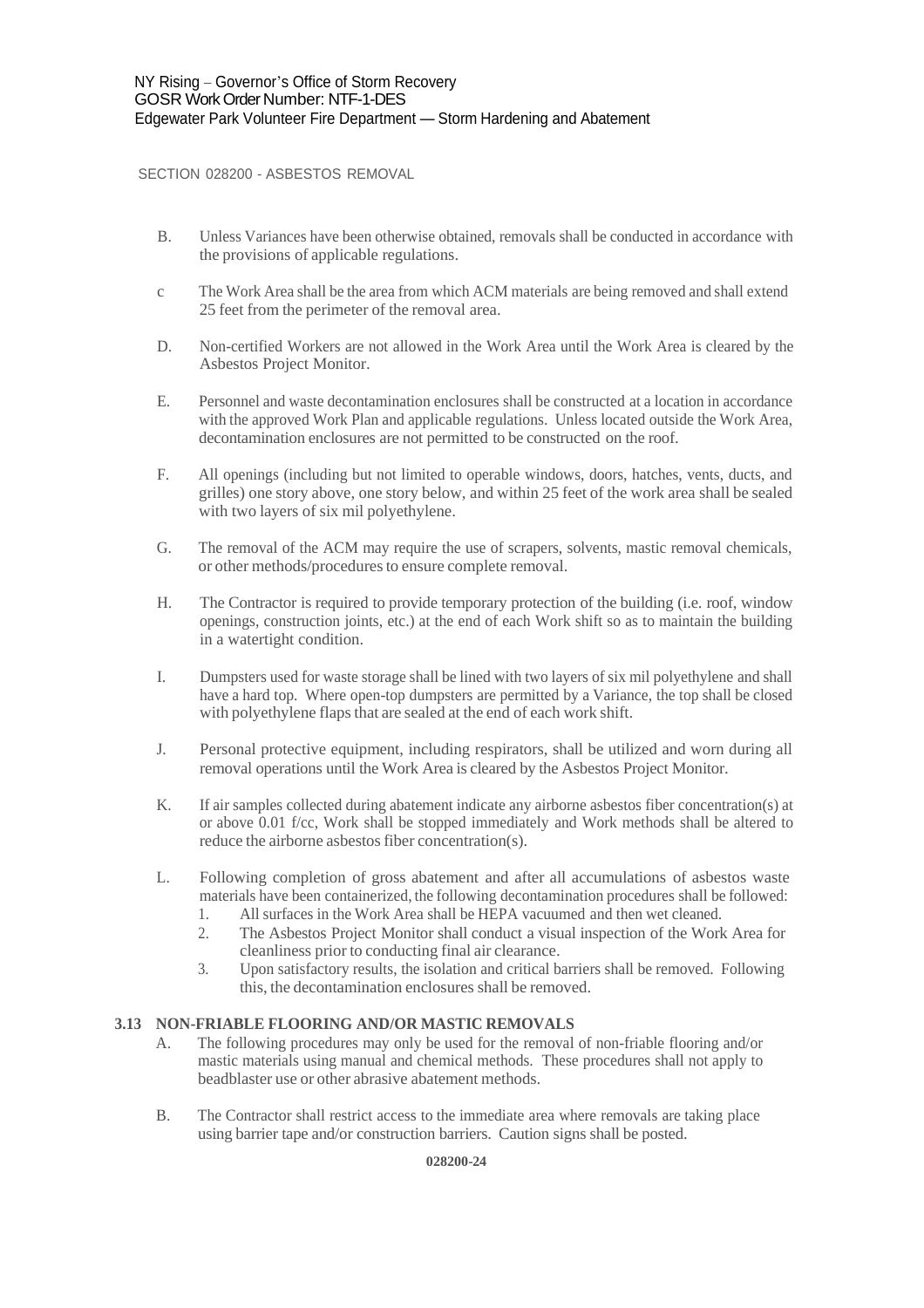

#### **INVITATION FOR BID: Storm Hardening at Edgewater Park Volunteer Fire Department – IFB # GOSR-IFB-2022-01**

- 3. Baseline CPM Schedule and Updates baseline schedule with monthly updates, listing all inspections, and coordination of work. Baseline schedule must be submitted and approved by the GOSR Project Manager prior to on-site construction start for each project.
- 4. Project Specific Site Health and Safety Plan (HASP) shall be submitted within fifteen (15) days of NTP and prior to any work beginning for each project.
- 5. Contractor Submittals and Requests for Information shall be submitted timely by the Contractor and must be included in the schedule.
- 6. Reporting of daily field activity, fabrication progress including count of labor force by trade classification, material lead times, deliveries and installation metrics, and notification of inspections and when work is completed.
- 7. Successfully coordinate, request, and pass all progress, quality, and final inspections as required by governing agencies noted on bid documents, including but not limited to the Authority(ies) Having Jurisdiction, municipality(ies), Engineer of Record, and GOSR Project Manager.

## **I. ELECTRONIC PROJECT MANAGEMENT**

GOSR utilizes an Oracle Primavera based project controls system. By submitting its bid, Bidder commits to comply with reporting, data provision, updating and other requirements of the program at the direction of project manager and GOSR program controls personnel. This includes weekly reporting on status of projects, significant milestone progress reporting and other information regarding the progress of the work. Failure to comply with reporting requirements may result in a delay of payment until remedied.

# <span id="page-15-0"></span>VII. GENERAL PROVISIONS

## **1. AUTHORIZATION TO DO BUSINESS IN NEW YORK**

All Bidders are required to have and maintain any licenses, certifications, and registrations required by the State of New York, GOSR, or municipality in which the work takes place, or as required by recognized professional organization governing the services performed under this contract (such as professional licensing requirements i.e. licensed plumbers).

A Sole Proprietorship, General Partnership, and all business entities (SP, LLC, INC, etc.) doing business under a name other than the name of the owner requires a DBA (Doing Business As) Certificate, which must be filed within the state or locality in which they are doing business. If a Bidder's business isn't located in New York, Bidders must submit the licenses, certifications, and other documentation required by the locality in which their business is based.

## **2. PERFORMANCE & PAYMENT BONDS**

(Applicable to construction and facility improvement contracts exceeding \$100,000)

The Contractor shall comply with New York State bonding requirements under Section 137 of the State Finance Law, which requires the following minimum bonding requirements:

• A performance bond on the part of the Contractor for 100 percent of the contract price. A "performance"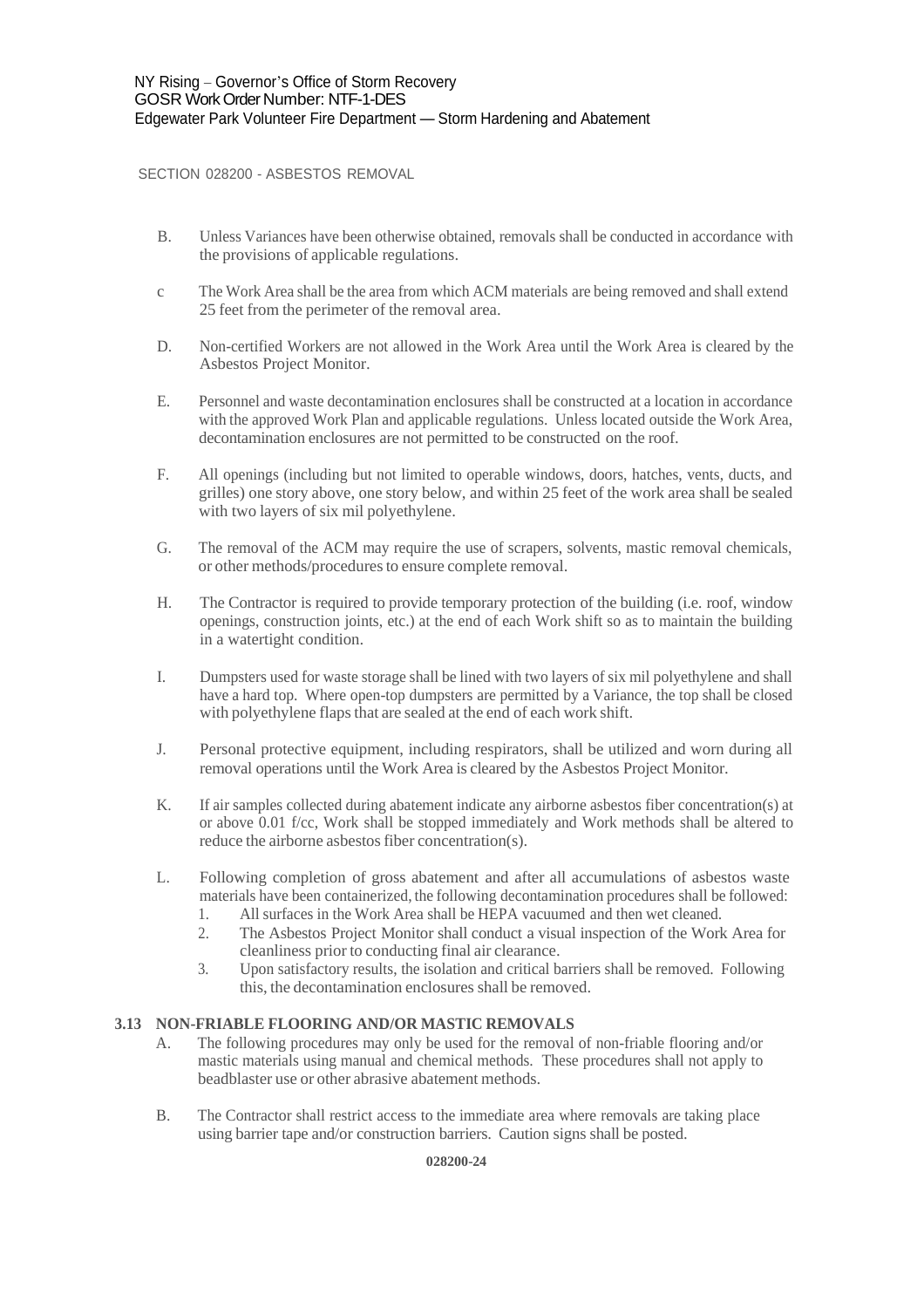

#### **INVITATION FOR BID: Storm Hardening at Edgewater Park Volunteer Fire Department – IFB # GOSR-IFB-2022-01**

bond" is one executed in connection with a contract to secure fulfillment of all the Contractor's obligations under such contract.

• A payment bond on the part of the Contractor for 100 percent of the contract price. A "payment bond" is one executed in connection with a contract to assure payment as required by law of all persons supplying labor and material in the execution of the work provided for in the contract.

## **3. COMPLIANCE WITH STATE, FEDERAL, AND LOCAL LAWS**

Bidder**s** should refer to Appendix I – Federal Contract Provisions and Appendix II – Standard Clauses for Contracts with HTFC for more detailed information on the requirements and regulations applicable to this contract opportunity:

- New York State Finance Law
- New York State Executive Law
- New York State Economic Development Law
- New York State Public Authorities Law
- New York State Labor Law
- 2 CFR 200 Uniform Administrative Requirements, Cost Principles, and Audit Requirements for Federal Awards
- 24 CFR Part 570 Community Development Block Grants
- 24 CFR Part 75 Economic Opportunities for Low- and Very Low-Income Persons, which implements Section 3 of the Housing and Urban Development Act of 1968.

Bidder shall follow all Federal, State, and local laws, rules, codes, ordinances, and regulations applicable to Bidder's services.

GOSR operates its business ethically and in compliance with the law. We ask that any Bidder or Bidder's employee doing business with GOSR who believes he or she has witnessed any suspected ethical violation or fraud immediately report the allegations to:

Toll-Free Telephone: 855-861-0003

E-mail: [fraud@stormrecovery.ny.gov](mailto:fraud@stormrecovery.ny.gov) (must include company name with report)

Fax: (215) 689-3885 (must include company name with report)

For Free Interpretation/Language Assistance: 1-844-694-7163

All suspected criminal conduct will be investigated and reported to the appropriate law enforcement agency. Bidders who report suspected ethical violations or fraud can do so without fear of retaliation. Retaliating against any Bidder or Contractors for reporting suspected ethical violations or fraud is strictly prohibited.

By submitting this Bid, neither contractor nor any substantially owned or affiliated person, firm, partnership or corporation has participated or is participating or shall participate in an international boycott in violation of the provisions of the United States export administration act of nineteen hundred sixty-nine, as amended, or the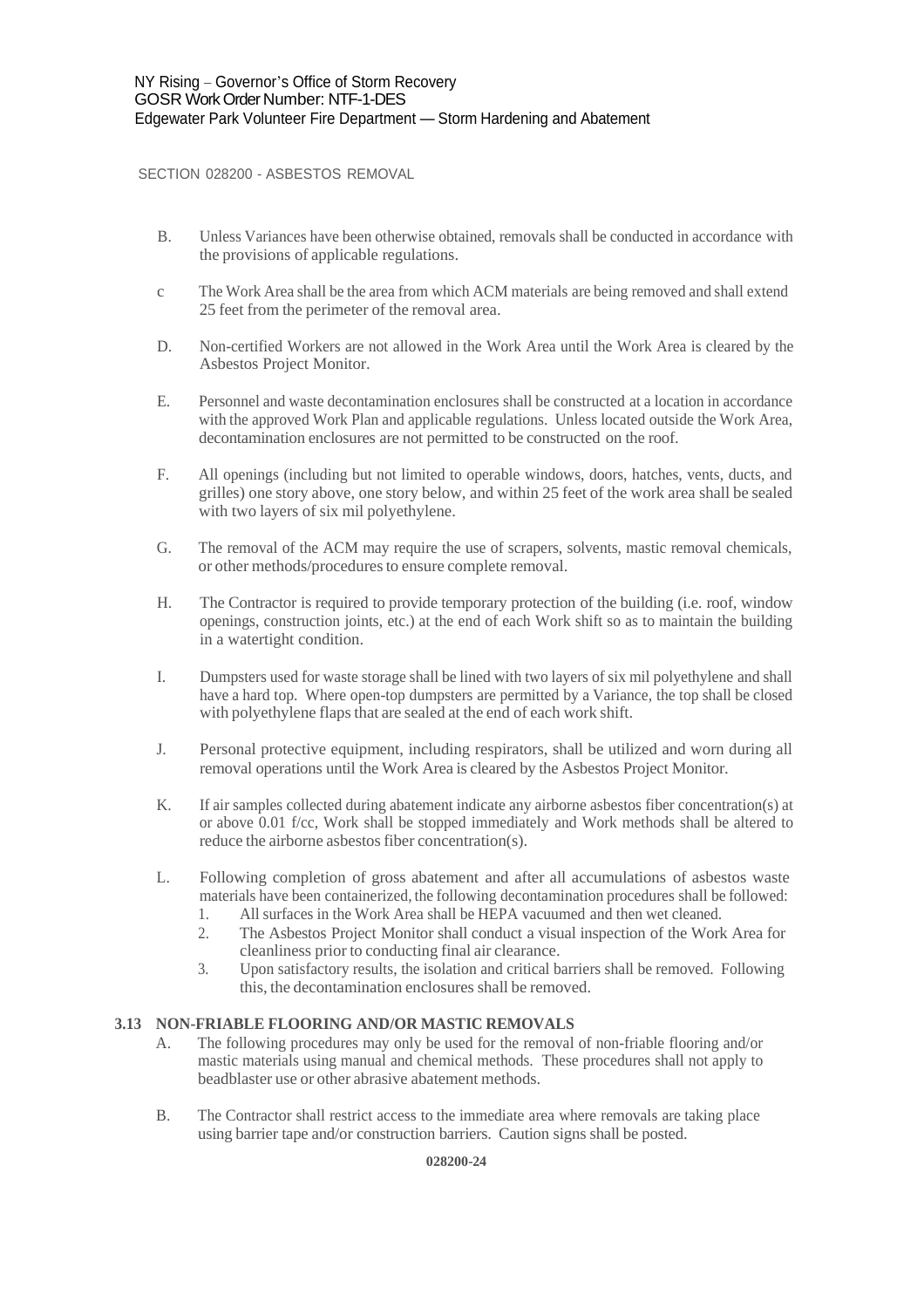

**KATHY HOCHUL** Governor

#### **INVITATION FOR BID: Storm Hardening at Edgewater Park Volunteer Fire Department – IFB # GOSR-IFB-2022-01**

export administration act of nineteen hundred seventy-nine, as amended, or the regulations of the United States department of commerce promulgated thereunder.

## **4. DISQUALIFICATION OF BIDDER**

Upon signing its Bid, Bidder certifies that Bidder has not violated the antitrust laws of this State or of Federal antitrust laws. Any or all bids may be rejected if GOSR believes that collusion exists among Bidders. If multiple bids are submitted by a Bidder and after the bids are opened, one of the bids is withdrawn, the result will be that all of the bids submitted by that Bidder will be withdrawn; however, nothing herein prohibits Bidders from submitting multiple bids for different products or services.

## **5. FUNDING**

GOSR anticipates that all or partial funding for the project subject to this IFB will consist of Federal grant funding. The Federal agencies providing this funding may include, but shall not be limited to, the U.S. Department of Housing and Urban Development (HUD). As such, Bidder acknowledges and is responsible for ensuring compliance with the general procurement standards applicable to Contractors, as detailed in 2 C.F.R. 200. Any Contract awarded pursuant to this IFB shall include all required Contract clauses in all solicitation and contract awards for services and work associated with this project, and the selected Bidder shall include the applicable clauses in its subcontracts (see Appendix I – Federal Contract Provisions).

Additionally, any contract entered into by GOSR that is to be paid in whole or in part from grant funds will be subject to termination for convenience by GOSR should grant funding become unavailable at any time for the continuation of services paid for by the grant, and further funding cannot be obtained for the contract. Such termination will be without liability to GOSR, other than for payment of services rendered prior to the date of termination.

## **6. SECTION 3 ACT OF 1968 COMPLIANCE**

Bidder acknowledges and is responsible for ensuring compliance with Section 3 of the Housing and Urban Development Act of 1968 (12 U.S.C. 1701u) ("Section 3"). The purpose of Section 3 is to ensure that economic opportunities, most importantly employment, generated by certain HUD financial assistance shall, to the greatest extent feasible, be directed to low- and very low-income persons, particularly those who are recipients of government assistance for housing or residents of the community in which the Federal assistance is spent. The implementing regulations for Section 3 are found at 24 C.F.R. 75.

24 C.F.R. 75.19(a) requires that, to the greatest extent feasible, and consistent with existing Federal, State, and local laws and regulations, contractors and subcontractors shall ensure that employment and training opportunities arising in connection with Section 3 projects are provided to Section 3 workers within the metropolitan area (or nonmetropolitan county) in which the project is located.

Where feasible, priority for employment opportunities and training should be given to:

- 1. Section 3 workers residing within the service area or the neighborhood of the project, and
- 2. Participants in YouthBuild programs.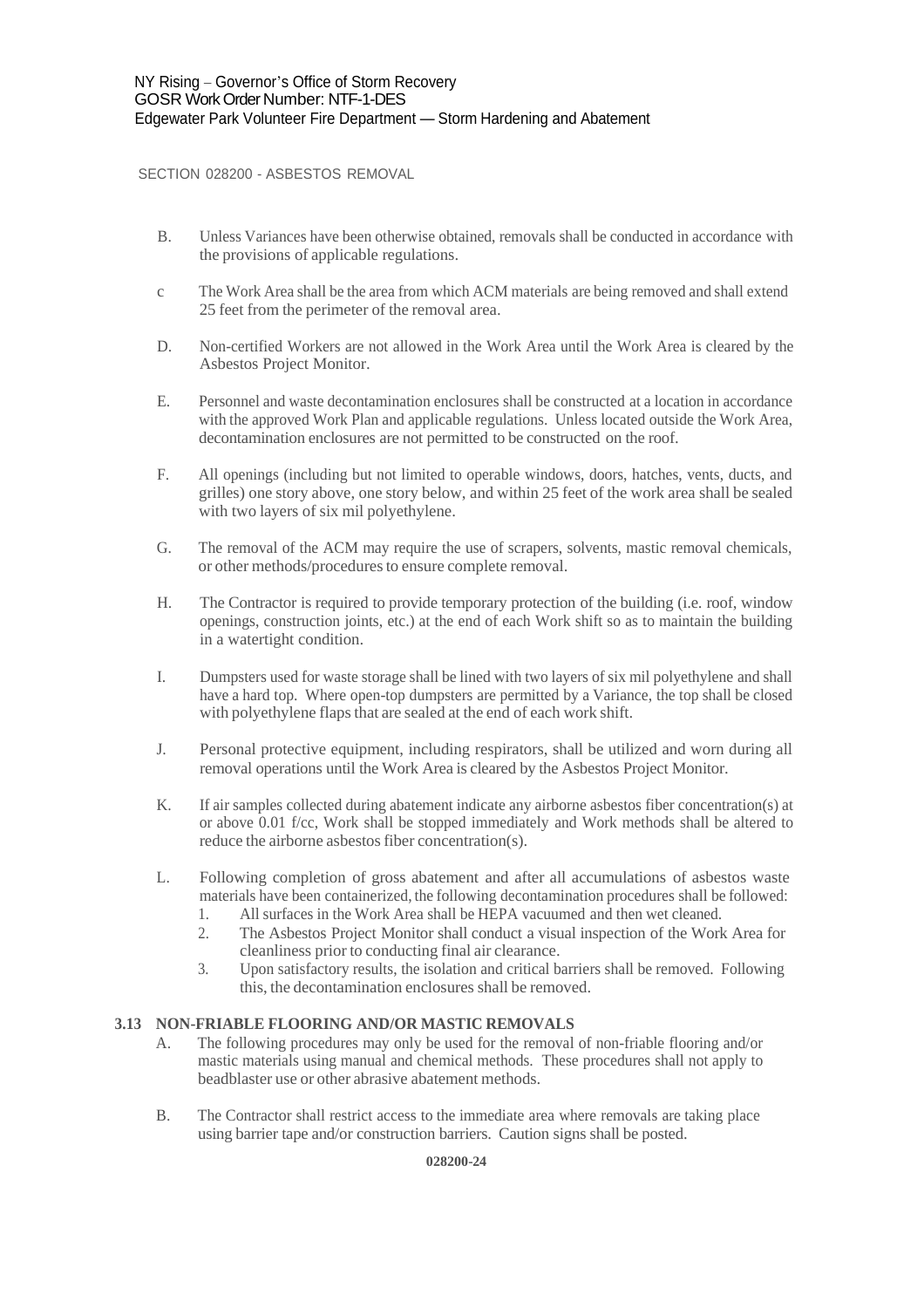

#### **INVITATION FOR BID: Storm Hardening at Edgewater Park Volunteer Fire Department – IFB # GOSR-IFB-2022-01**

24 C.F.R. 75.19(b) requires that, to the greatest extent feasible, and consistent with existing Federal, State, and local laws and regulations, contractors and subcontractors shall ensure contracts for work awarded in connection with Section 3 projects are provided to business concerns that provide economic opportunities to Section 3 workers residing within the metropolitan area (or nonmetropolitan county) in which the project is located.

Where feasible, priority for contracting opportunities should be given to:

- 1. Section 3 business concerns that provide economic opportunities to Section 3 workers residing within the service area or the neighborhood of the project, and
- 2. YouthBuild programs.

Contractors or subcontractors that employ Section 3 workers must maintain documentation to ensure that workers meet the definition of a Section 3 worker or Targeted Section 3 worker, at the time of hire or the first reporting period. Please refer to 24 C.F.R. 75.31 regarding acceptable documentation for a Section 3 worker or Targeted Section 3 worker.

Bidders must complete and submit the Section 3 Utilization Plan & Statement of Compliance (See Bid Forms – Article 41) with their Bid. The Section 3 Utilization Plan & Statement of Compliance should detail the Bidder's goals to hire new Section 3 residents and/or subcontract with Section 3 Business Concerns. Bidders should indicate all firms proposed as subcontractors on this project, and whether any of the firms are Section 3 Business Concerns. Section 3 Business Concerns can be found on the HUD Section 3 website at https://portalapps.hud.gov/Sec3BusReg/BRegistry/What.

Businesses which fit the definition of a Section 3 Business Concern, and would like to self-perform in order to comply with Section 3 requirements, must submit Section 3 Self-Certification documentation. At GOSR's discretion, GOSR may accept the GOSR Section 3 Business Concern Self-Certification, or equivalent Section 3 Self-Certification forms from HUD, or other Section 3 programs in the Bidder's local jurisdiction.

## **7. MWBE UTILIZATION AFFIRMATIVE STEPS**

2 C.F.R. 200.321 requires that Contractors take all necessary affirmative steps to assure that minority businesses, women's business enterprises, and labor surplus area firms are used when possible. Contractors are required to facilitate Historically Underutilized Business (HUB) and/or Minority & Women-Owned Business Enterprise (MWBE) participation. Affirmative steps must include:

- 1. Placing qualified small and minority businesses and women's business enterprises on solicitation lists;
- 2. Assuring that small and minority businesses, and women's business enterprises are solicited whenever they are potential sources;
- 3. Dividing total requirements, when economically feasible, into smaller tasks or quantities to permit maximum participation by small and minority businesses, and women's business enterprises;
- 4. Establishing delivery schedules, where the requirement permits, which encourage participation by small and minority businesses, and women's business enterprises; and
- 5. Using the services and assistance, as appropriate, of such organizations as the Small Business Administration and the Minority Business Development Agency of the Department of Commerce.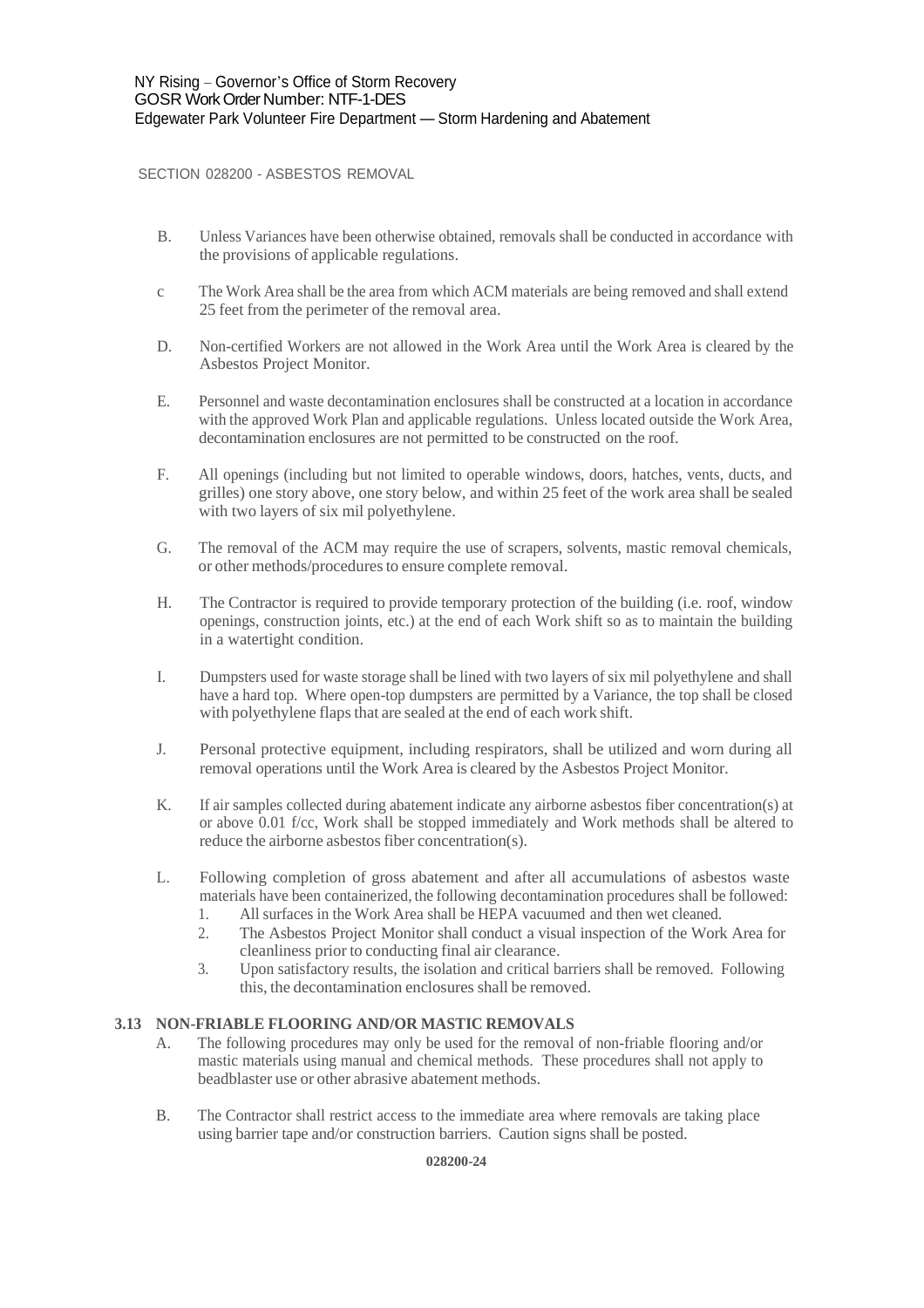

#### **INVITATION FOR BID: Storm Hardening at Edgewater Park Volunteer Fire Department – IFB # GOSR-IFB-2022-01**

GOSR shall monitor and evaluate the successful Contractor's MWBE compliance throughout the contract period. Upon award, successful Contractor shall be responsible for providing reports in the format and frequency required by GOSR.

## **8. NEW YORK EXECUTIVE LAW ARTICLE 15-A - PARTICIPATION BY MINORITY GROUP MEMBERS AND WOMEN WITH RESPECT TO STATE CONTRACTS**

GOSR is committed to awarding contracts minority and women-owned business enterprises ("MWBEs") and to firms that are dedicated to diversity and provide high-quality services. GOSR strongly encourages firms that are certified as MWBEs by the State's Empire State Development ("ESD") to submit responses to this IFB. GOSR strongly encourages joint ventures of MWBE firms with majority firms and with other MWBE firms.

GOSR is committed to achieving significant MWBE participation in its contracts and will use good faith efforts to ensure that qualified MWBE firms are included in the selection of firms to provide the above described services. For purposes of this solicitation, HTFC hereby establishes an overall goal of 30% for MWBE participation - 15% for New York State certified minority-owned business enterprises ("MBE") participation and 15% for New York State certified women-owned business enterprises ("WBE") participation (based on the current availability of qualified MBEs and WBEs). A Contractor who is selected for the subject Contract must document its good faith efforts to provide meaningful participation by MWBEs as subcontractors or suppliers in the performance of the Contract and the Contractor agrees that GOSR may withhold payment pending receipt of the required MWBE documentation. The directory of MWBEs can be viewed at: https://ny.newnycontracts.com. For guidance on how GOSR will determine a Contractor's "good faith efforts," refer to 5 NYCRR §142.8.

Bidders that are not MWBEs are strongly encouraged to consider partnering, or making other joint venture arrangements, with certified MWBE firms to achieve the prescribed goals and to give M/WBE firms the opportunity to participate in the above-described services performed under the contract(s) awarded to the successful Bidder(s).

Include the following in the Bidder's submission:

- 1. If the Bidder is a New York State-certified M/WBE firm, provide documentation evidencing registration. For M/WBE firms that are not certified but have applied for certification, provide evidence of filing, including the filing date.
- 2. A description of the instances, if any, in which the Bidder has worked with M/WBE firms on previous transactions by engaging in joint ventures or other partnering or subcontracting arrangements. Submissions should include the nature of the engagement, how such arrangement was structured, and a description of how the services and fees were allocated.
- 3. A statement of the Bidder's willingness, if any, to engage in M/WBE partnering or mentoring arrangements with an M/WBE firm selected by the Bidder. Such statement should include an explanation of how the Bidder would suggest structuring such an arrangement and allocating services and fees between the firms participating in the arrangement.
- 4. Provide a plan for ensuring the participation of minority group members and women in accordance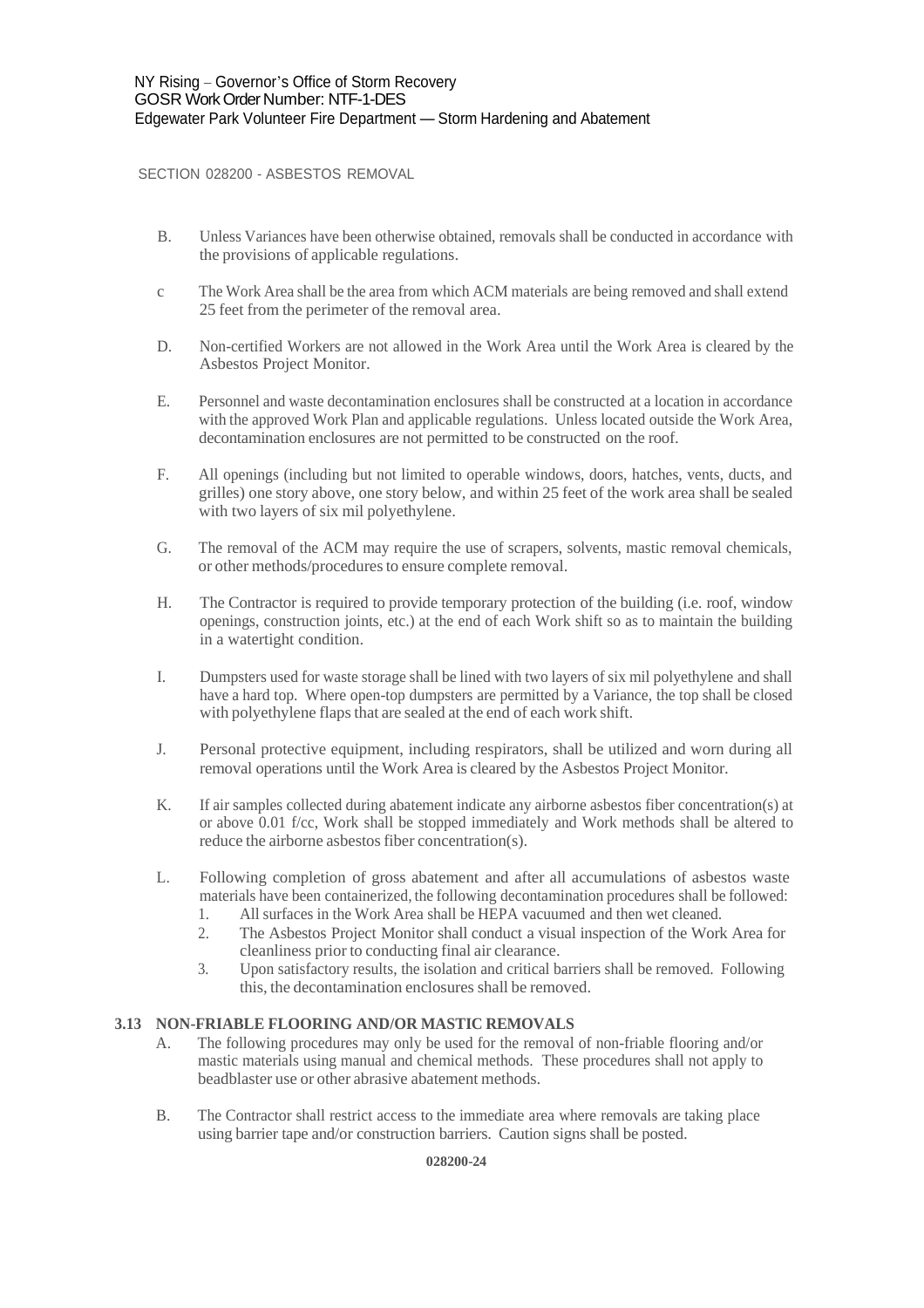

#### **INVITATION FOR BID: Storm Hardening at Edgewater Park Volunteer Fire Department – IFB # GOSR-IFB-2022-01**

with the Participation by Minority Group Members and Women Requirements and Procedures for Contracts with HTFC, attached hereto as Appendix II – Standard Clauses for Contracts with HTFC.

For assistance identifying MWBE partners, review the NYS MWBE Directory of Certified Firms. Upon award, successful Contractor shall be responsible for providing reports in the format and frequency required by GOSR.

## **9. NEW YORK EXECUTIVE LAW ARTICLE 17-B. PARTICIPATION BY SERVICE-DISABLED VETERANS WITH RESPECT TO STATE CONTRACTS**

GOSR is committed to awarding contracts to service-disabled veteran-owned business ("SDVOBs") that provide high-quality services. HTFC strongly encourages firms that are certified as SDVOBs by the State's Office of General Services ("OGS"), to submit responses to this IFB.

GOSR is committed to achieving significant SDVOB participation in its contracts and will use good faith efforts to ensure that qualified SDVOB firms are included in the selection process. Bidders for this IFB and any subsequent contracts will be strongly encouraged and expected, to the maximum extent practical and consistent with the legal requirements of the State Finance Law and the Executive Law, to use responsible and responsive SDVOBs in the fulfilment of the requirements of the contract that are of equal quality and functionality to those that may be obtained from non-SDVOBs. A Contractor who is selected for the subject Contract must document its good faith efforts to provide meaningful participation by SDVOBs in the performance of the contract and the Contractor agrees that GOSR may withhold payment pending receipt of the required SDVOB documentation.

For assistance identifying SDVOB partners, refer to the Directory of New York State Certified Service-Disabled Veteran-Owned Businesses. Upon award, successful Contractor shall be responsible for providing reports in the format and frequency required by GOSR.

## **10. MINIMUM EFFECTIVE PERIOD OF BID**

All bids are required to remain in effect for at least 120 days from the date of submission. This effective period should be taken into account when preparing the bid.

## **11. SUPPLEMENTAL MATERIALS**

Bidders are responsible for including all pertinent product data in the returned bid package. Literature, brochures, data sheets, specification information, completed forms requested as part of the bid package and any other facts which may affect subsequent contract award should be included. Failure to include all necessary and proper supplemental materials may be cause to reject the entire Bid.

## **12. BRAND NAMES / SUBSTITUTION**

Brand names and model numbers that may appear in the documents of this IFB are for reference only and shall serve as an example of functional, design, and/or quality standards and requirements for the product or service identified. It is not the intent of GOSR to restrict bids in such cases, but rather to establish a desired quality or level of merchandise or to meet a pre-established standard due to existing items. Herein, or within the attached specifications, whenever GOSR has listed a specific brand name, the words "or equal" shall automatically apply thereto. This term "or equal" means that Contractor may propose to provide an alternate product as long as such proposed alternate product, in the opinion of GOSR, meets the minimum specifications.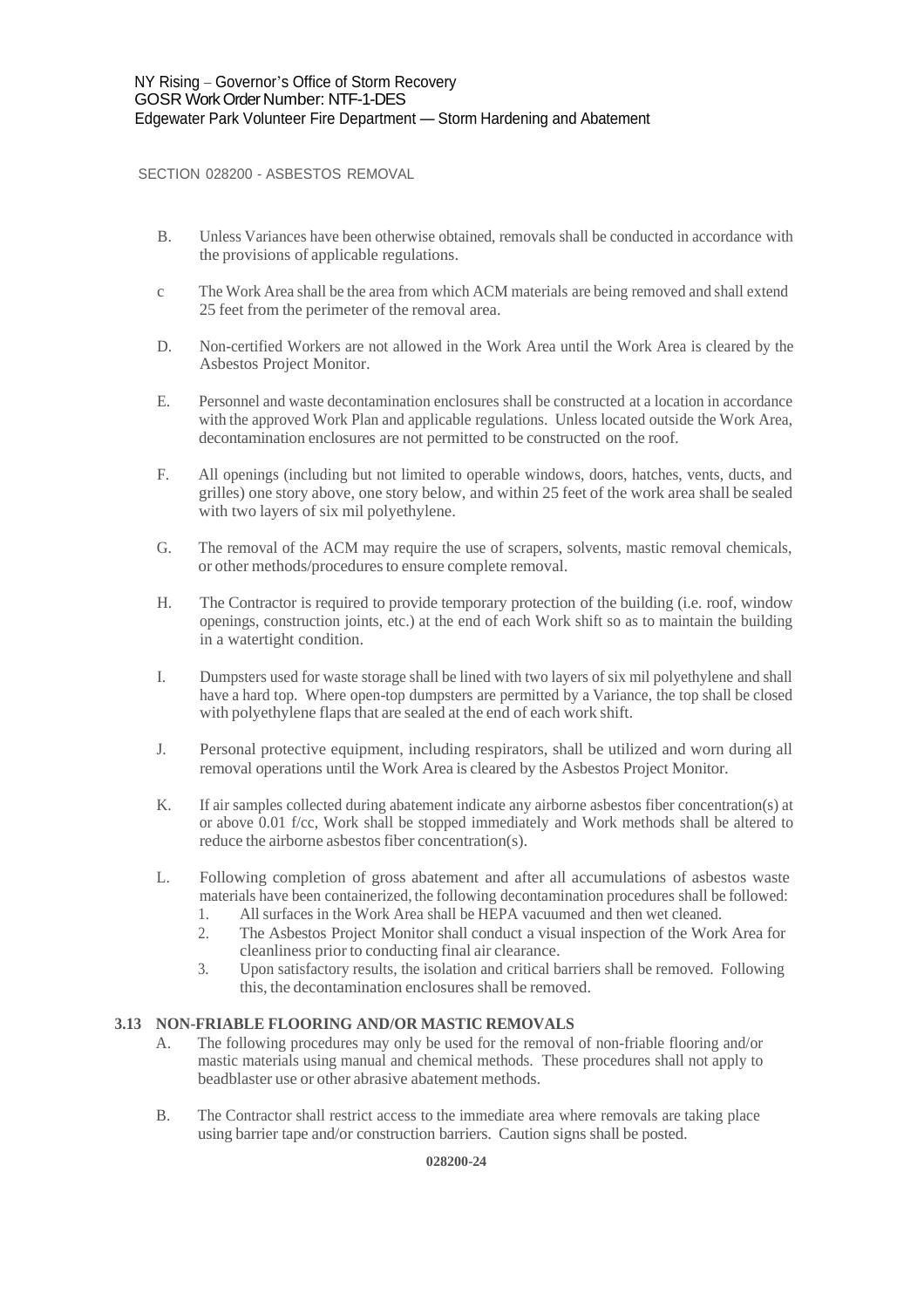

#### **INVITATION FOR BID: Storm Hardening at Edgewater Park Volunteer Fire Department – IFB # GOSR-IFB-2022-01**

If Bidder wishes to provide a different product than the product GOSR has identified within this IFB, Bidder may propose different products or items within their Bid submission, provided the products or items provide the same essential characteristics and are of equal or better quality. The burden of proof of such rests with Bidders. GOSR shall act as sole judge in determining equality and acceptability of products offered. After opening of bid, but prior to award recommendation, GOSR may require documentation demonstrating equal or superior products as compared to products required.

## **13. REGULATORY REQUIREMENTS & PERMITS**

Bidders awarded pursuant to this IFB shall comply with all applicable Federal, State, and local laws, rules, regulations, ordinances, and codes and shall identify, prepare and/or obtain all licenses, documentation, coordination, testing, inspections, plans, reports, forms, and permits required to provide the services under this IFB and as required by Local, State, and Federal Agencies, Departments, Boards, and Commissions at his/her own expense. Bidder shall be responsible for supplying necessary reports and studies (if applicable) to the agencies as required and provide responses to their comments, as necessary.

## **14. CONFLICTS OF INTEREST**

Prior to responding to this IFB, the Bidder must perform a conflict of interest inquiry and disclose to GOSR in its bids of any and all potential conflicts of interest that exist or may exist for its organization and/or subcontractors or affiliates in relation to the scope of work contained in this document.

In the event of real or apparent of conflicts of interest, GOSR reserves the right to impose additional conditions upon Bidders. The successful Contractor will be subject to the provisions on conflicts of interest set forth in section 74 of the New York State Public Officers Law. Contractor shall immediately inform GOSR in writing of actual or potential conflict of interest that arises under a contract. GOSR reserves the right to cancel any contract awarded pursuant to this IFB upon thirty (30) days written notice in the event that an actual conflict of interest, or the appearance of such conflict, is not cured to GOSR's satisfaction.

## **15. FEDERAL PROVISIONS & REQUIREMENTS**

Because the Contract is being funded with Federal funds, the Contract shall be governed by certain Federal terms and conditions for Federal grants, attached hereto as Appendix I of the IFB. Submission of a Bid shall affirmatively represent and certify that the Bidder understands and shall adhere to all applicable Federal requirements. Any funds disallowed by any Federal government entity shall be disallowed from the fee or compensation to Contractor.

Upon award, successful Contractor shall be responsible for providing reports in the format and frequency required by GOSR to maintain its compliance with its funding sources.

## **16. STANDARD CLAUSES FOR CONTRACTS WITH HTFC**

Because the Contract will be between the Bidder and HTFC, the contract shall be governed by certain standard HTFC terms and conditions, attached hereto as Appendix II of the IFB Appendices. Bidder shall provide a description of experience with such requirements and affirmatively represent and certify that the Bidder shall adhere to the terms and conditions set forth at Appendix II, and any subsequent changes deemed appropriate by HTFC.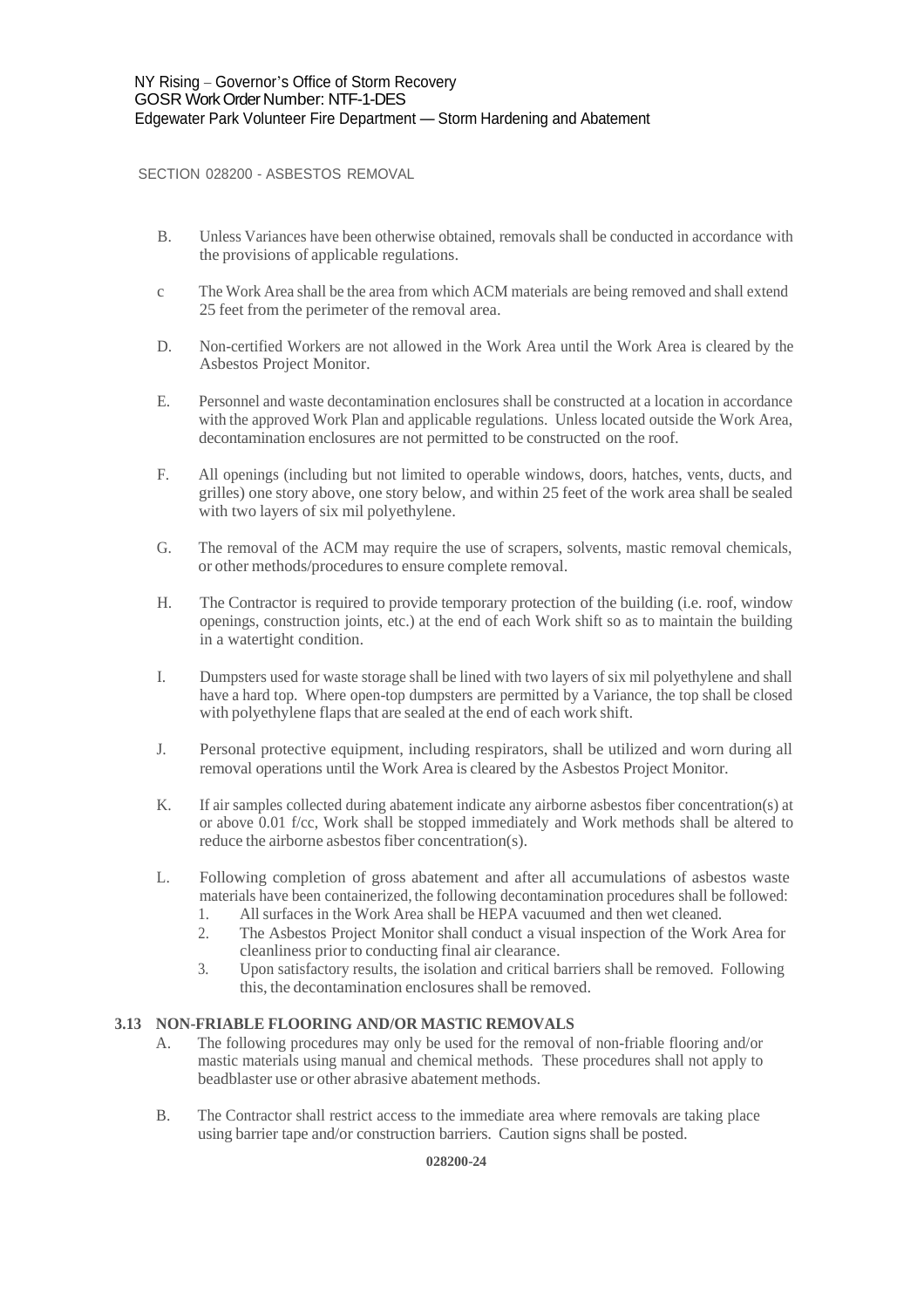

**KATHY HOCHUL** Governor

#### **INVITATION FOR BID: Storm Hardening at Edgewater Park Volunteer Fire Department – IFB # GOSR-IFB-2022-01**

## **17. IRAN DIVESTMENT ACT**

Every bid made to HTFC/GOSR pursuant to a competitive solicitation must contain the following statement, signed by the Bidder on company letterhead and affirmed as true under penalty of perjury:

"By submission of this bid, Bidder and each person signing on behalf of any Bidder certifies, and in the case of a joint bid or proposal each party thereto certifies as to its own organization, under penalty of perjury, that to the best of its knowledge and belief that each Bidder is not on the list created pursuant to paragraph (b) of subdivision 3 of section 165-a of the State Finance Law."

The list in question is maintained by the Office of General Services. A Bid that fails to certify compliance with this requirement may not be accepted as responsive.

## <span id="page-22-0"></span>VIII. ATTACHMENTS & APPENDICES **ATTACHMENTS:**

- Attachment A Bid Schedule (REQUIRED)
- Attachment B Insurance Requirements
- Attachment  $C -$  Standards & Specifications
- Attachment  $D -$ Plans & Drawings
- Attachment E Prevailing Wage and Other Labor Requirements

## **APPENDICES:**

- Appendix I Federal Contract Provisions
	- o Certification Regarding Lobbying
- Appendix II Standard Clauses for Contracts with the Housing Trust Fund Corporation
	- o HTFC Construction Agreement
	- $\circ$  Appendix A Affirmation of Understanding of and Agreement Pursuant to State Finance Law §139-j (3) and §139-j (6)(b)
	- o Appendix B Offeror Disclosure of Prior Non-Responsibility Determinations
	- o Non-Collusive Bidding Certification
	- o New York State Vendor Responsibility Questionnaire For-Profit Construction (CCA-2)
- Appendix III Diversity Forms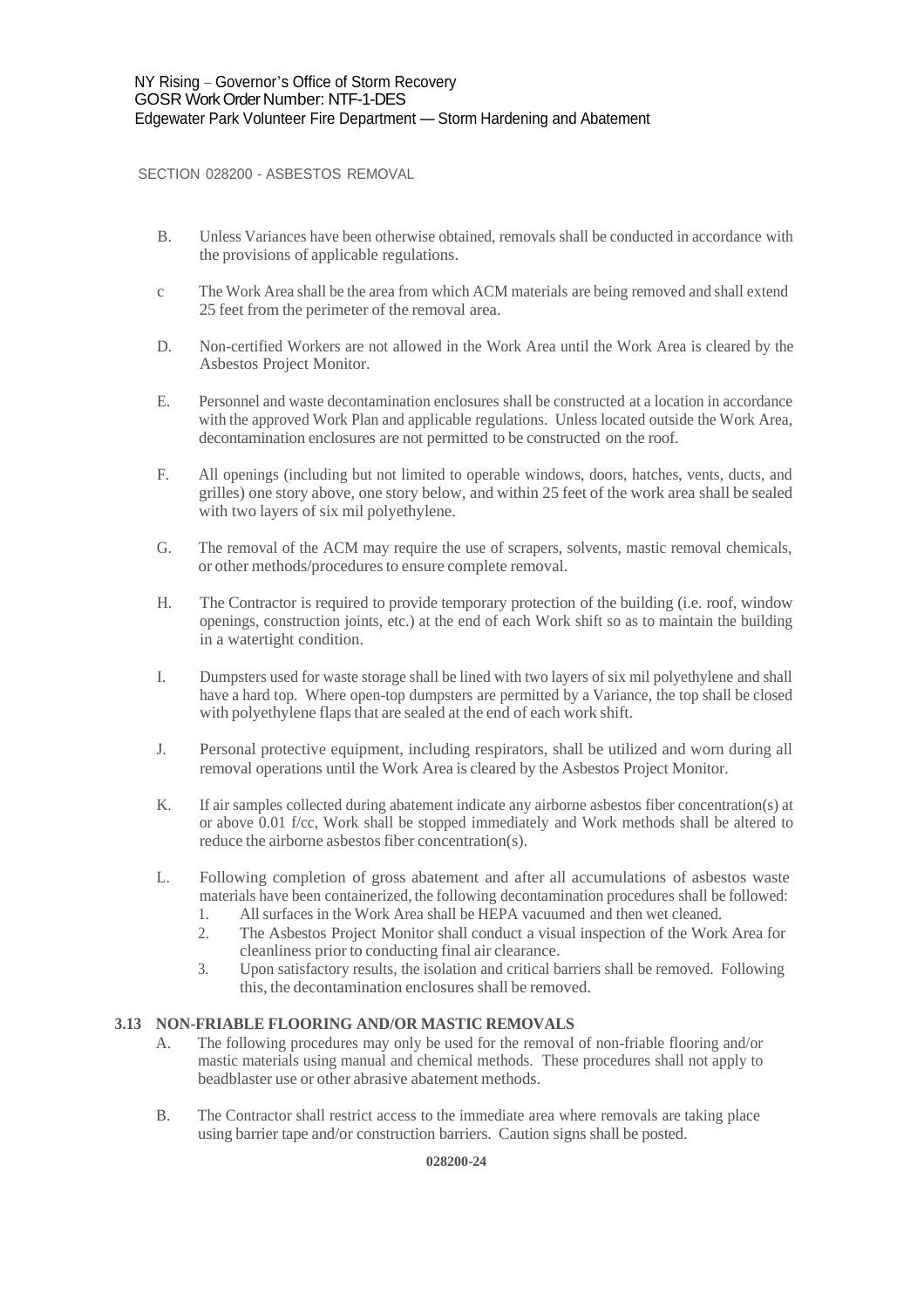

**KATHY HOCHUL** Governor

#### **INVITATION FOR BID: Storm Hardening at Edgewater Park Volunteer Fire Department – IFB # GOSR-IFB-2022-01**

- o Equal Employment Opportunity Staffing Plan (PROC-1)
- o MWBE Utilization Plan (PROC-2)
- o Minority and Women-Owned Business Enterprises Equal Employment Opportunity Policy Statement (PROC-4)
- o SDVOB Utilization Plan
- o Equal Employment Opportunity Statement (PROC-8)
- o Section 3 Plan
- Appendix IV– Construction Requirements and Procedures for Contracts with Housing Trust Fund Corporation
	- o Affirmation of Income Payments to MBE/WBE
	- o Monthly Employment Utilization Report
	- o Appendix A Standard Clauses for NYS Contracts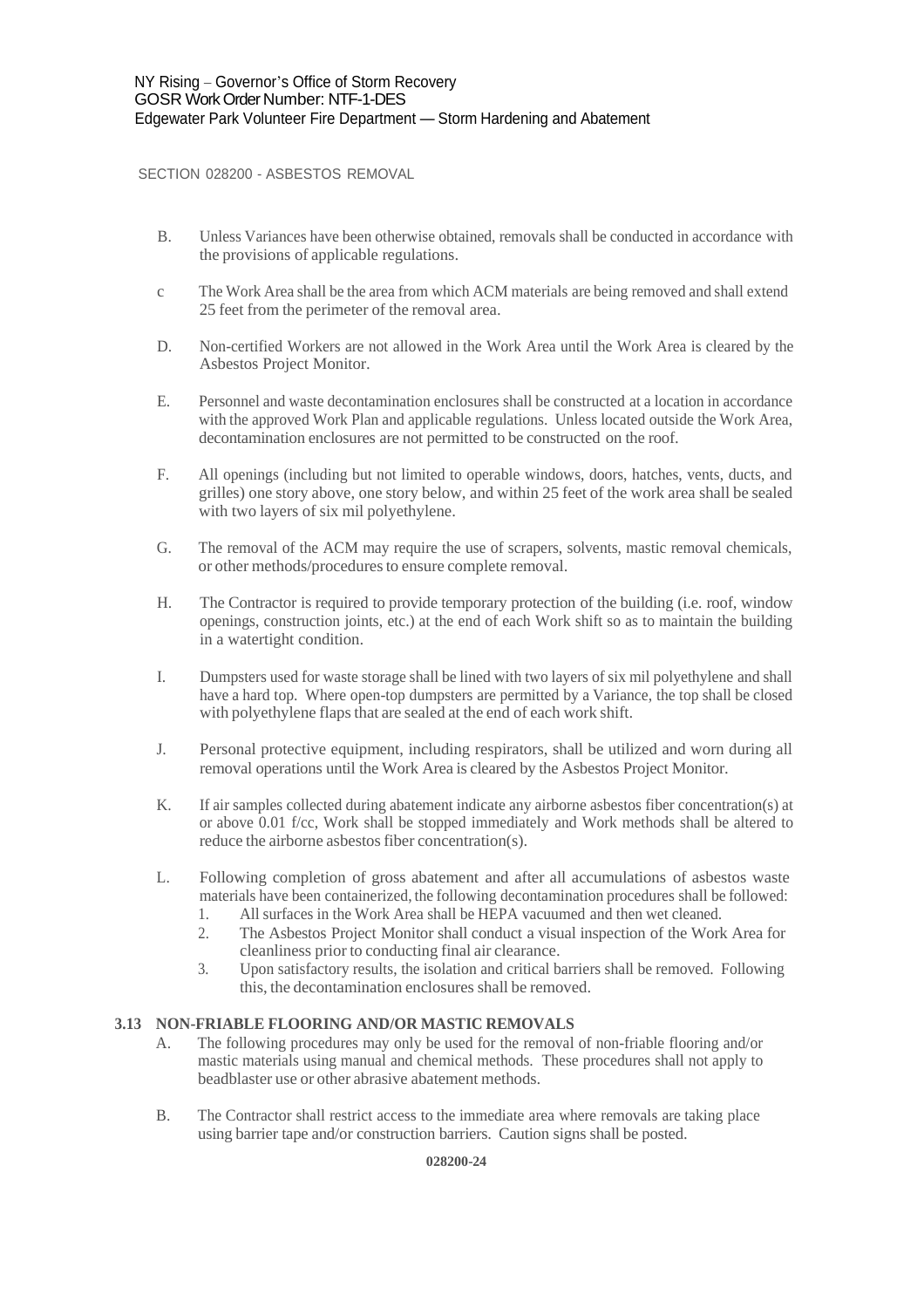

**KATHY HOCHUL** Governor

## **INVITATION FOR BID: Storm Hardening at Edgewater Park Volunteer Fire Department – IFB # GOSR-IFB-2022-01**

## **ATTACHMENT A – BID SCHEDULE**

The costs for any Work shown or required in the Contract Documents, but not specifically identified as a line item are to be included in the related line items and no additional compensation shall be due to Contractor for the performance of the Work.

All blank spaces in the attached Bid Schedule must be filled in. Failure to fill in any blank spaces may render the bid non-responsive. In case of discrepancy between the Unit Price and Item Cost set forth for a unit basis item, the Unit Price shall prevail and shall be utilized as the basis for determining the lowest responsive, responsible Bidder. However, if the amount set forth as a Unit Price is ambiguous, unintelligible or uncertain for any cause, or is omitted, or is the same amount as the entry in the Item Cost column, then the amount set forth in the Item Cost column for the item shall prevail and shall be divided by the estimated quantity for the item and the price thus obtained shall be the Unit Price.

For purposes of evaluating Bids, GOSR will correct any apparent errors in the extension of Unit Prices and any apparent errors in the addition of lump sum and extended prices.

The estimated quantities for Unit Price items are for purposes of comparing Bids only and GOSR makes no representation that the actual quantities of work performed will not vary from the estimates. Final payment shall be determined by the Engineer from measured quantities of work performed based upon the Unit Price.

The undersigned agrees that this Bid Schedule constitutes a firm offer to GOSR which cannot be withdrawn for the number of calendar days indicated in the Invitation for Bids from and after the Bid opening, or until a Contract for the Work is fully executed by GOSR and a third party, whichever is earlier.

In submitting this Bid, Bidder acknowledges and commits to comply with all applicable legal and regulatory requirements.

By submission of this bid, Bidder and each person signing on behalf of any Bidder certifies, and in the case of a joint bid each party thereto certifies as to its own organization, under penalty of perjury, that to the best of its knowledge and belief that each Bidder is not on the list created pursuant to paragraph (b) of subdivision 3 of section 165-a of the State Finance Law.

Authorized Bidder Signature Date

Printed Name (First & Last): \_\_\_\_\_\_\_\_\_\_\_\_\_\_\_\_\_\_\_\_\_\_\_\_\_\_\_\_\_\_\_\_\_\_\_\_\_\_\_\_\_\_\_\_\_\_\_\_\_\_\_

Company Name: \_\_\_\_\_\_\_\_\_\_\_\_\_\_\_\_\_\_\_\_\_\_\_\_\_\_\_\_\_\_\_\_\_\_\_\_\_\_\_\_\_\_\_\_\_\_\_\_\_\_

\_\_\_\_\_\_\_\_\_\_\_\_\_\_\_\_\_\_\_\_\_\_\_\_\_\_\_\_\_\_\_\_\_\_\_\_\_\_\_\_\_\_\_\_\_\_\_\_\_\_\_ \_\_\_\_\_\_\_\_\_\_\_\_\_\_\_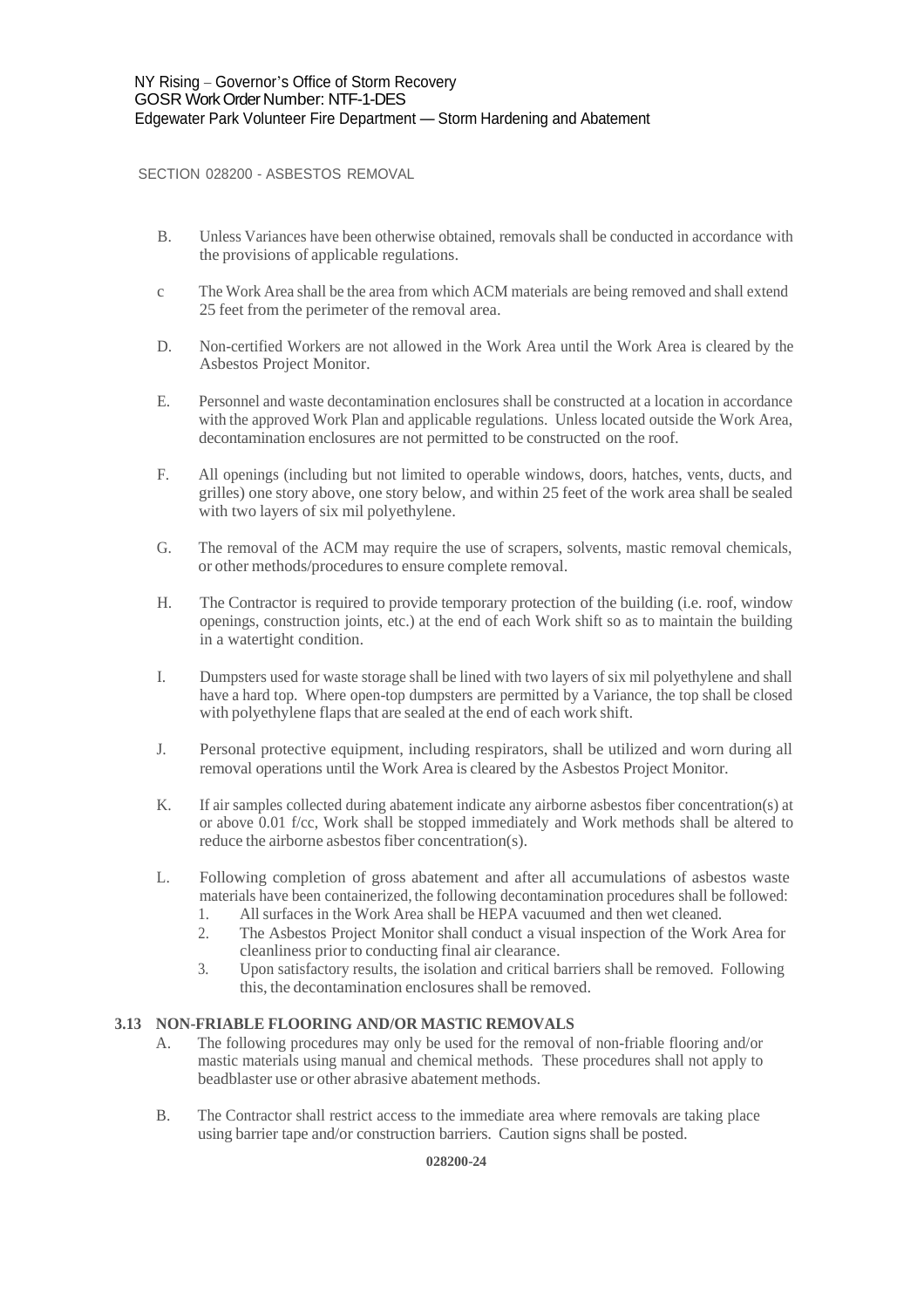

**KATHY HOCHUL** Governor

## **INVITATION FOR BID: Storm Hardening at Edgewater Park Volunteer Fire Department – IFB # GOSR-IFB-2022-01**

## **ATTACHMENT B – INSURANCE REQUIREMENTS**

Prior to commencing any work but no later than ten (10) days after receipt of the Notice of Award, the Contractor shall submit or cause to be submitted any and all Certificates of Insurance and Endorsements, showing that the Contractor has the required insurance, to the attention of GOSR. Such insurance is to be provided at the sole cost and expense of the Contractor. No Work shall be performed until all of the required insurance has been received and approved.

Contractor shall procure and maintain, at its sole cost and expense, in full force and effect without interruption during all periods of services covered by this Contract, the Statement of Work, or any Work Order(s), insurance naming HTFC as an additional insured against claims for injuries to persons or damages to property which may arise from or in connection with the performance of the Contract by the Contractor, its agents, representatives, employees, or subcontractors, and shall be of the type, and with the limits and deductibles, listed below.. It shall be in GOSR's sole discretion to accept or reject alternative insurance requirements. Contractor shall require all of its Subcontractors to procure and maintain the same insurance for the duration of the Contract. Such insurance shall meet at least the following minimum levels of coverage:

Commercial General Liability Insurance. In an amount not less than One Million Dollars (\$1,000,000.00) per occurrence, bodily injury (including death) and property damage combined; One Million Dollars (\$1,000,000.00) per occurrence for personal and advertising injury; Two Million Dollars (\$2,000,000.00) products/completed operations aggregate; and Two Million Dollars (\$2,000,000.00) per location aggregate. Such insurance shall be written on an "occurrence" basis and shall apply on a primary, non-contributory basis irrespective of any other insurance, whether collectible or not. The policy(ies) shall be endorsed to name HTFC, the State of New York, and all "benefitted parties" as "Additional Insureds".

Comprehensive Automobile Liability. In an amount not less than One Million Dollars (\$1,000,000.00) combined single limit for both bodily injury and property damage covering all owned, non-owned and hired vehicles utilized in or related to Contractor's activity or performance under the Contract, the Statement of Work, or any Work Order(s).

Workers' Compensation Insurance and Disability Benefits Insurance. Covering employers' liability, workers compensation coverage, and disability benefits coverage as required by the provisions of the Workers' Compensation Law (WCL) of the State of New York.

Standard "All Risk" Property Insurance covering all equipment and material (owned, borrowed or leased by Contractor or its employees) utilized and/or related to Contractor's activity or performance under the Agreement, the Services or Scope of Services, or any Work Order(s), to the full replacement value, and which shall allow for a waiver of subrogation in favor of HTFC. Contractor hereby agrees to waive its right of subrogation against HTFC. Failure of the Contractor to secure and maintain adequate coverage shall not obligate HTFC, its agents of employees, for any losses.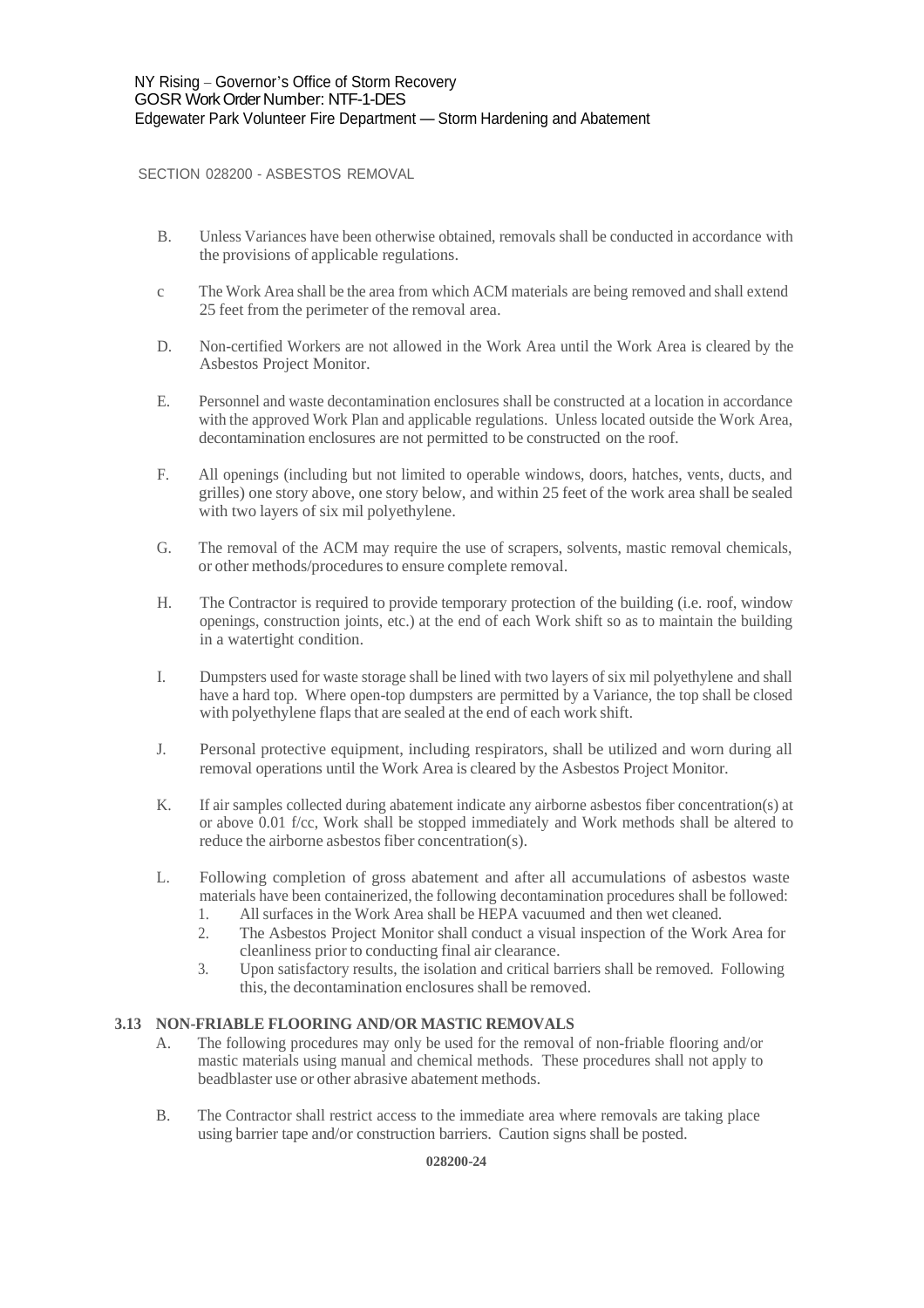

**KATHY HOCHUL** Governor

#### **INVITATION FOR BID: Storm Hardening at Edgewater Park Volunteer Fire Department – IFB # GOSR-IFB-2022-01**

Excess Liability Insurance. In an amount not less than Eight Million Dollars (\$8,000,000.00) per occurrence and Eight Million Dollars (\$8,000,000.00) per location aggregate limit, applying on a primary, non-contributory basis irrespective of any other insurance, whether collectible or not, and applying in excess over all limits and coverages noted in paragraphs (i) and (ii) above. This policy shall be written on an "occurrence" basis and shall be endorsed to name HTFC and the State of New York as "Additional Insureds".

In addition-If Contractor will be hauling hazardous material, Contractor's Pollution Liability (CPL) Coverage. In an amount not less than Five Million Dollars (\$5,000,000.00) covering pollution related claims and also including Non-owned disposal site(s) liability, Transportation pollution liability coverage endorsement, Additional Insured Endorsement, and Additional Insured Endorsement-Products-Completed Operations Hazard. Such insurance shall be written on an "occurrence" basis and shall apply on a primary, non-contributory basis.

If Contractor is providing Professional Services as a Pollution Mitigation and/or Abatement Contractor, Professional Liability Including Pollution Legal Liability Insurance. In an amount not less than Two Million Dollars (\$2,000,000.00) per claim limit, providing coverage for damages arising out of the acts, errors or omissions of the Contractor and/or those acting under the Contractor's direction or control and/or those for whose acts the Contractor may be liable, and relating to the professional services rendered. In the event that coverage under such policy is terminated upon or after completion of the project, then an extended reporting period of not less than two (2) years will be purchased by the Contractor. HTFC, the State of New York, and all "benefitted parties" shall be named as "Additional Insureds" on the Pollution Legal Liability coverage.

All policies shall be written with insurance companies licensed to do business in New York and rated not lower than A+ in the most current edition of AM Best's Property Casualty Key Rating guide. All policies will provide primary coverage for obligations assumed by Contractor under this Agreement, the Services or Scope of Services, or any Work Order(s), and shall be endorsed to provide that HTFC shall receive thirty (30) days prior written notice in the event of cancellation, non-renewal or material modification of such insurance.

The Contractor shall provide Certificates of Insurance to HTFC prior to the commencement of work, and prior to any expiration or anniversary of the respective policy terms, evidencing compliance with all insurance provisions set forth above, and shall provide full and complete copies of the actual policies and all endorsements upon request. Failure to provide adequate or proper certification of insurance, specifically including HTFC, the State of New York, and all "benefitted parties" as "Additional Insureds", shall be deemed a breach of contract.

An Accord Certificate of Insurance is an acceptable form to submit evidence of all forms of insurance coverage except Workers' Compensation Insurance and Disability Benefits Insurance. For evidence of Workers' Compensation Insurance, the Contractor must supply one of the following forms: Form C-105.2 (Certificate of Workers' Compensation Insurance issued by a private carrier), Form U-26.3 (Workers Compensation Insurance issued by the State Insurance Fund), Form SI-12 (Certificate of Workers' Compensation Self- insurance), Form GSI-105.2 (Certificate of Participation in Workers' Compensation Group Self-Insurance), or CE-200 (Certificate of Attestation of Exemption from NYS Workers' Compensation and/or Disability Benefits Coverage). For evidence of Disability Benefits Insurance, the Contractor must supply one of the following forms: Form DB-120.1 (Certificate of Disability Benefits Insurance), Form DB-155 (Certificate of Disability Benefits Self-Insurance), or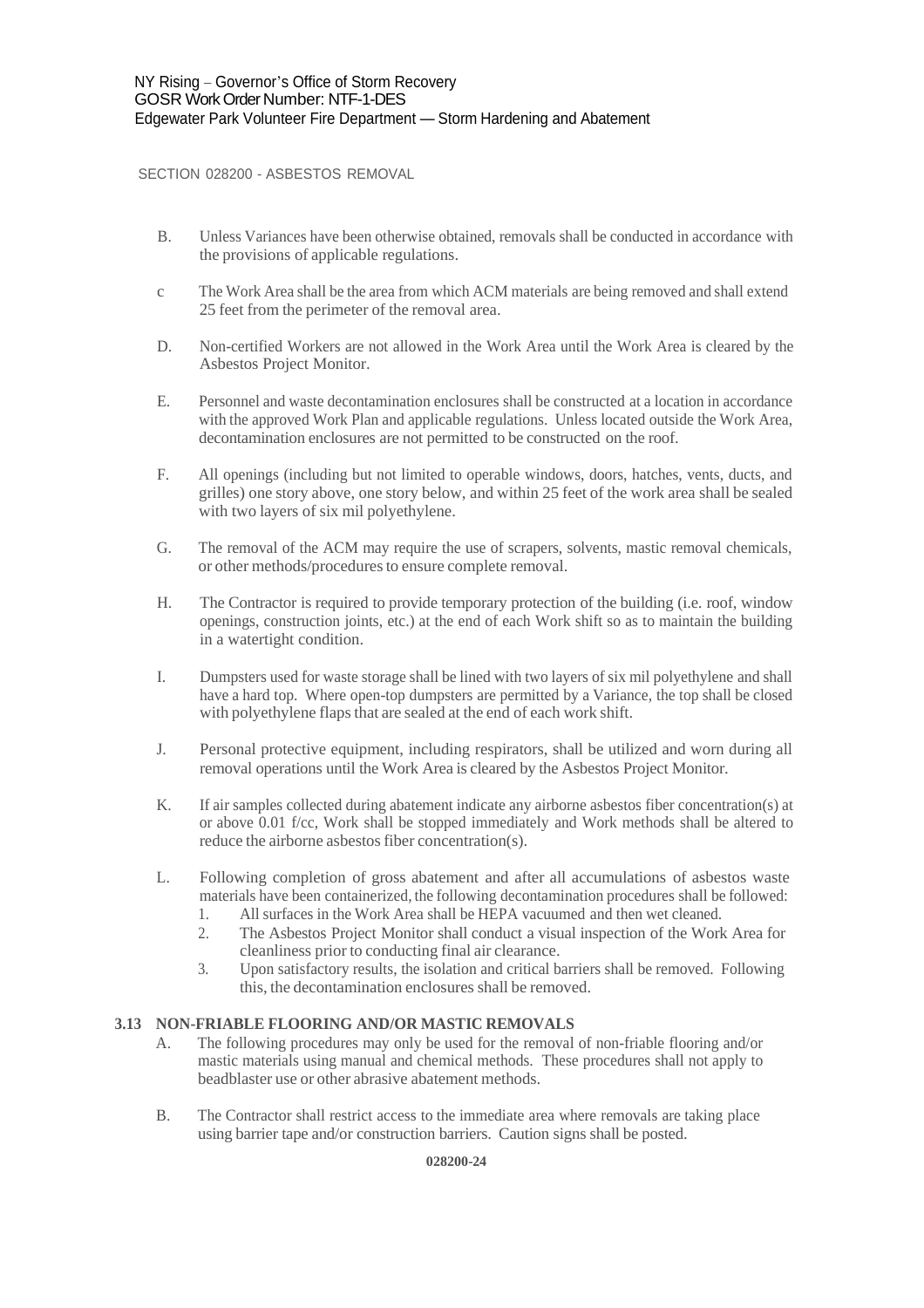

**KATHY HOCHUL** Governor **INVITATION FOR BID: Storm Hardening at Edgewater Park Volunteer Fire Department – IFB # GOSR-IFB-2022-01**

CE-200 (Certificate of Attestation of Exemption from NYS Workers' Compensation and/or Disability Benefits Coverage).

Subcontractors under this Agreement shall only be subject to (i)-(iv) of this Section, except that (vi)-(vii) shall apply where applicable. However, Contractor shall require subcontractors to maintain greater limits and/or other or additional insurance coverages if greater limits and/or other or additional insurance coverages are (a) generally imposed by the Contractor given its normal course of business for subcontracts for similar services to those being provided by the subcontractor at issue; or (b) reasonable and customary in the industry for similar services to those anticipated hereunder.

NOTE: All General Liability, Comprehensive Auto, Excess Liability, and Pollution, Legal Liability policies must be endorsed to name HTFC, and all Indemnities as Additional Insureds.

#### **Indemnification Provisions:**

Contractor will also be required to agree to the following indemnification provisions:

Contractor shall, and hereby agrees, to hold harmless, defend (with counsel acceptable to HTFC), and indemnify HTFC and the State of New York, and its successors, affiliates, or assigns, and any of their employees, officers, directors, attorneys, consultants, agents, managers, representatives, and affiliates (collectively, "HTFC"), from and against any and all losses, expenses, claims, demands, damages, judgments, liabilities or alleged liabilities, costs of any form or nature whatsoever (including reasonable attorneys' fees), resulting from, arising out of, or in consequence of any action or cause of action in connection with this Agreement, the Services or Scope of Services, or any Work Order(s), including, but not limited to, property damage, any injuries or death sustained by any persons, employees, agents, invitees and the like, any infringement of copyright, royalty, or other proprietary right in consequence of any design(s) created and/or specifications prepared in accordance with the Agreement, the Services or Scope of Services, or any Work Order(s), any injuries or damages resulting from defects, malfunction, misuse, etc. of Contractor-provided equipment and materials, any violations of law, violations of this Agreement, or the conduct (including any acts, omissions, malfeasance, or willful misconduct) of Contractor or any subcontractor or supplier of any level or tier or anyone directly or indirectly employed by any of them or anyone for whose acts they may be liable.

This indemnity shall expressly include, but is not limited to, the obligation of Contractor to indemnify and reimburse HTFC for any and all attorneys' fees and other litigation or dispute resolution costs incurred, or to be incurred, in HTFC's enforcement of this Agreement, or any portion thereof, against Contractor or otherwise arising in connection with this Agreement. This clause shall survive indefinitely the termination of this Agreement for any reason.

It is expressly understood and agreed that the risk of loss for property damage during the course of construction or other work passes to HTFC only after completion of the work enumerated in the Agreement, Services or Scope of Services, or any Work Order(s). Accordingly, all of the indemnification provisions as set forth herein shall also apply to any losses sustained prior to the passing of risk of loss to HTFC. This clause shall survive indefinitely the termination of this Agreement for any reason.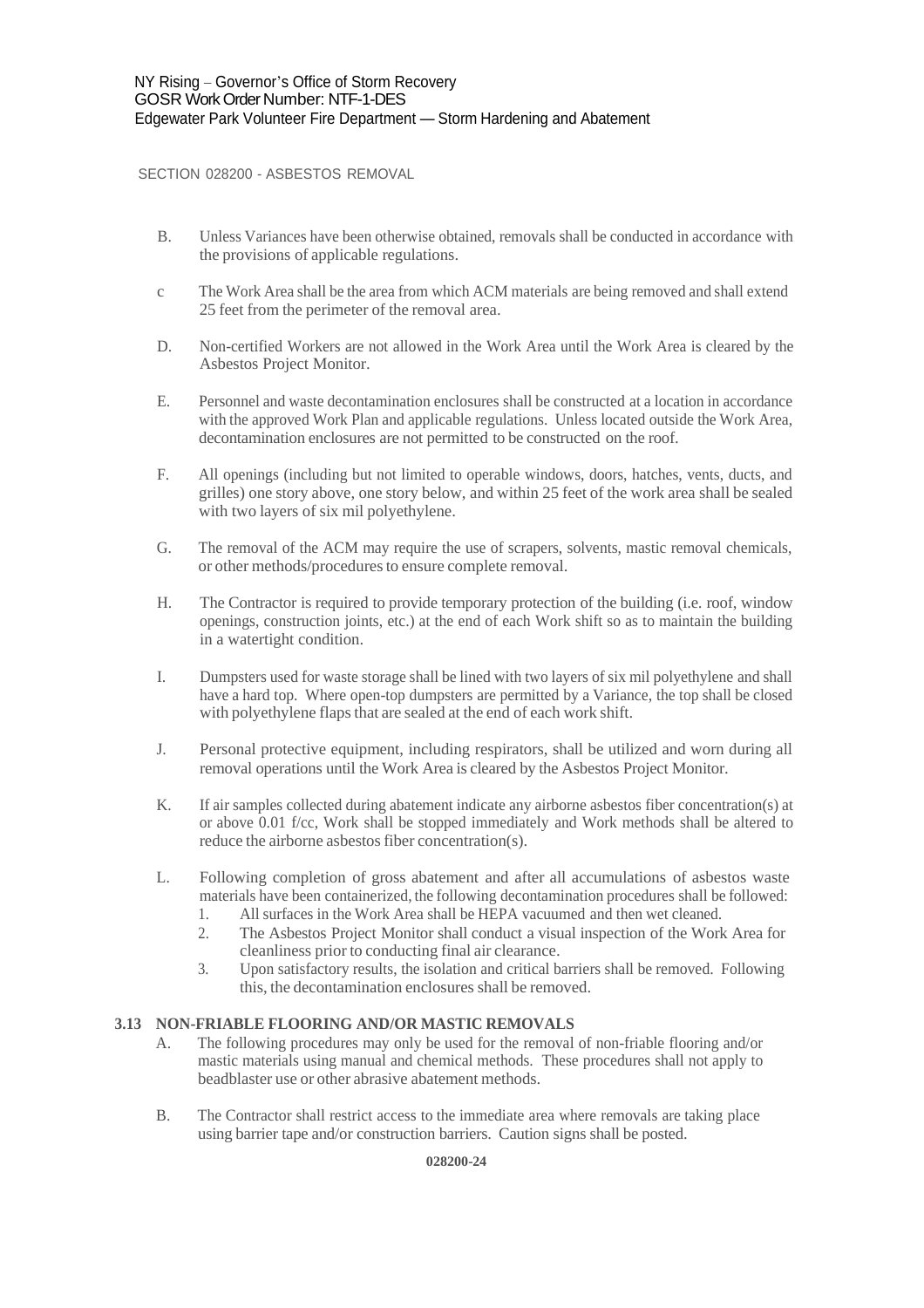

**KATHY HOCHUL** Governor

### **INVITATION FOR BID: Storm Hardening at Edgewater Park Volunteer Fire Department – IFB # GOSR-IFB-2022-01**

For construction, environmental remediation/mitigation, or other work in which HTFC has entered into this contract to perform the work on behalf of homeowners or others who may be determined to be third party beneficiaries of this contract ("benefitted parties"), all of the indemnification provisions set forth herein shall expressly extend to such "benefitted parties" in like manner and degree as to HTFC.

Notwithstanding the foregoing indemnification provisions, Contractor remains liable, without monetary limitation, for direct damages for personal injury, death or damage to real property or tangible personal property or intellectual property attributable to the negligence or other tort of Contractor, its officers, employees or agents.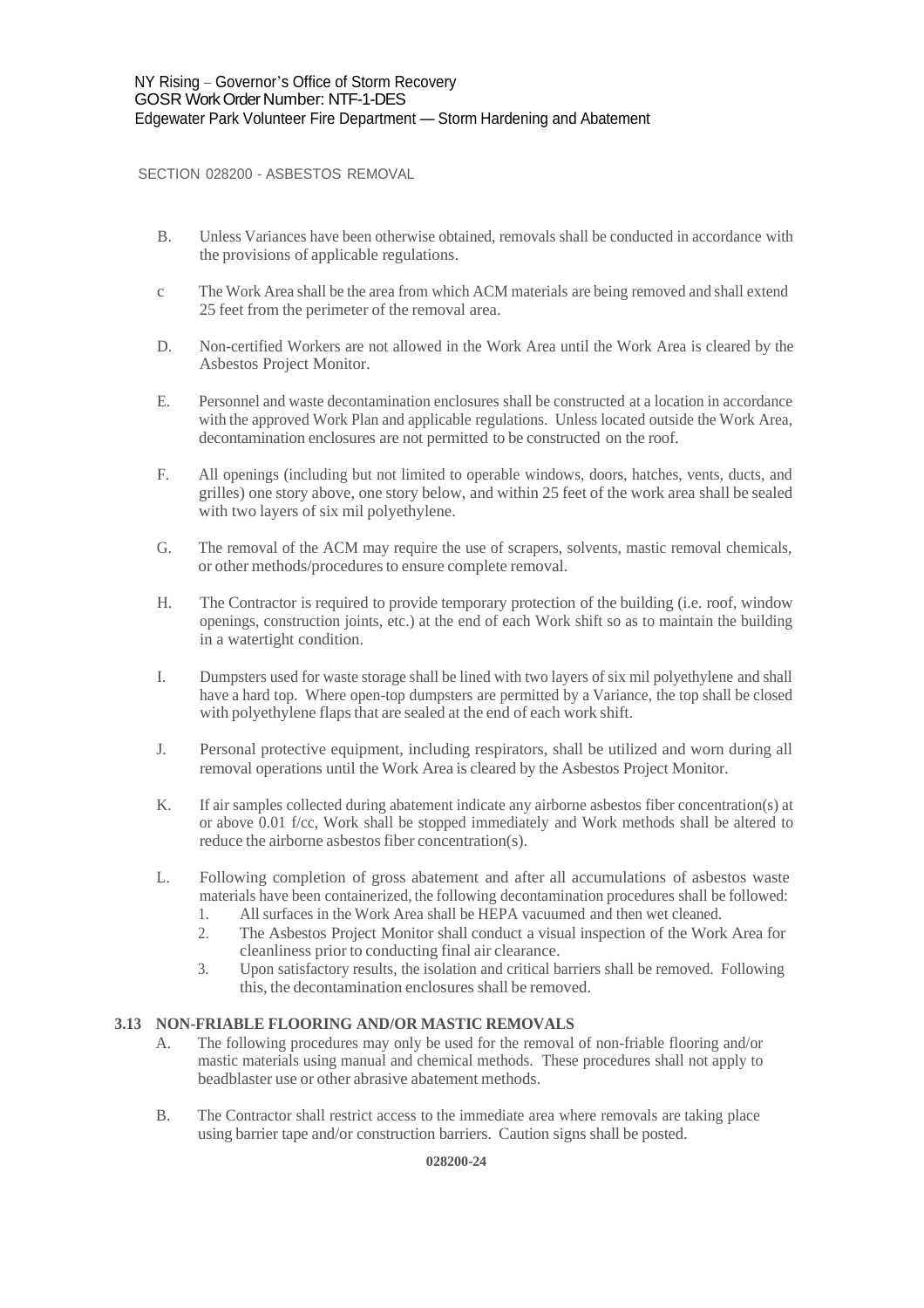

**KATHY HOCHUL** Governor

## **INVITATION FOR BID: Storm Hardening at Edgewater Park Volunteer Fire Department – IFB # GOSR-IFB-2022-01**

## **ATTACHMENT C – STANDARDS & SPECIFICATIONS**

THE FOLLOWING SPECIFICATIONS ARE INCORPORATED HEREIN BY REFERENCE AS IF SET FORTH IN THEIR ENTIRETY:

- 1. Technical Specifications
- 2. Environmental Inspection Report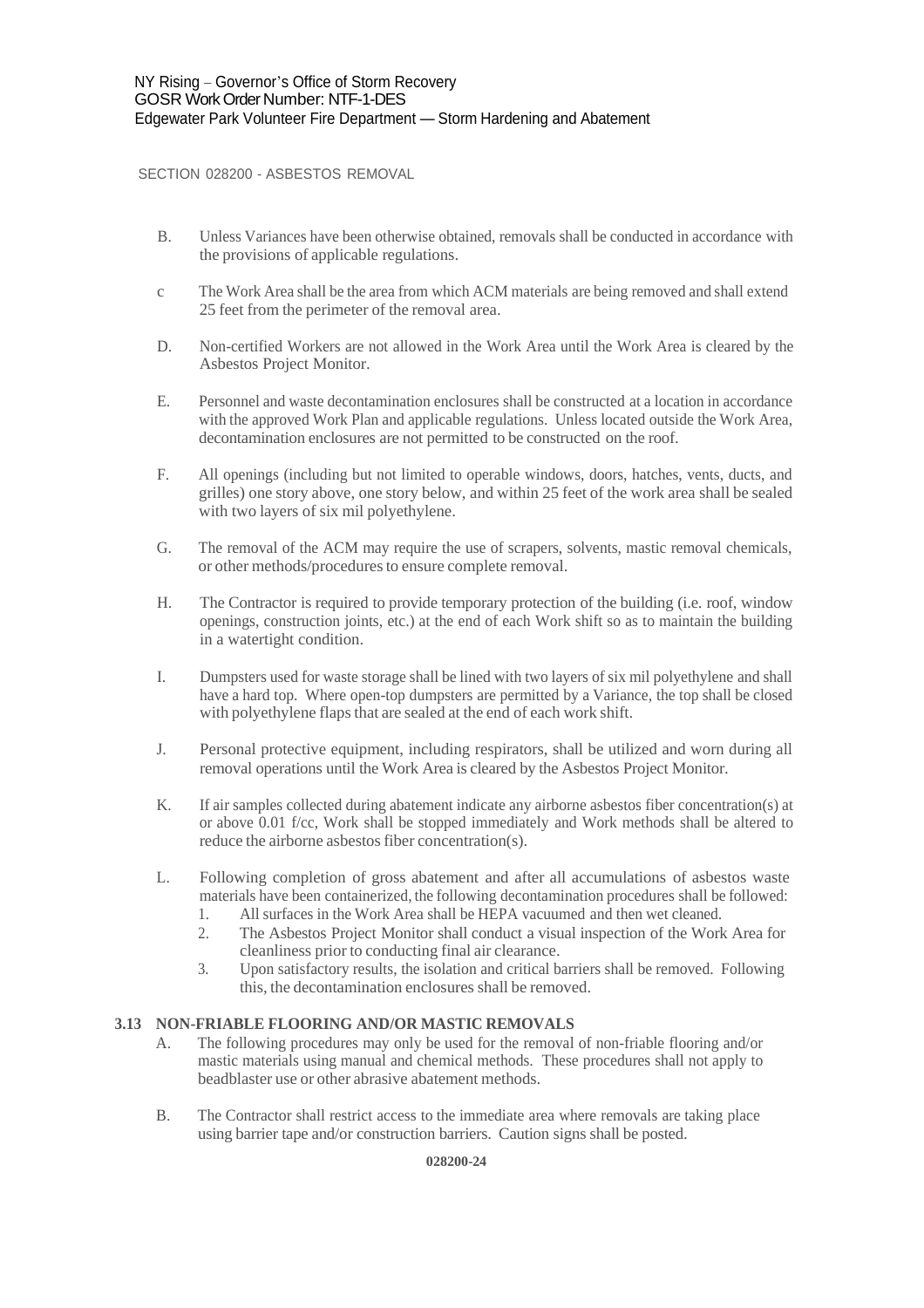

**KATHY HOCHUL** Governor

### **INVITATION FOR BID: Storm Hardening at Edgewater Park Volunteer Fire Department – IFB # GOSR-IFB-2022-01**

## **ATTACHMENT D – PLANS & DRAWINGS**

## THE FOLLOWING PLANS AND DRAWINGS ARE INCORPORATED HEREIN BY REFERENCE AS IF SET FORTH IN THEIR ENTIRETY:

- 1. Approved GC.FO- X00735640-I1
- 2. Approved Electrical Drawings
- 3. Approved Mechanical Plans X00736087-I1
- 4. Approved Plumbing Plans- X00736306-I1
- 5. Fire Alarm Plans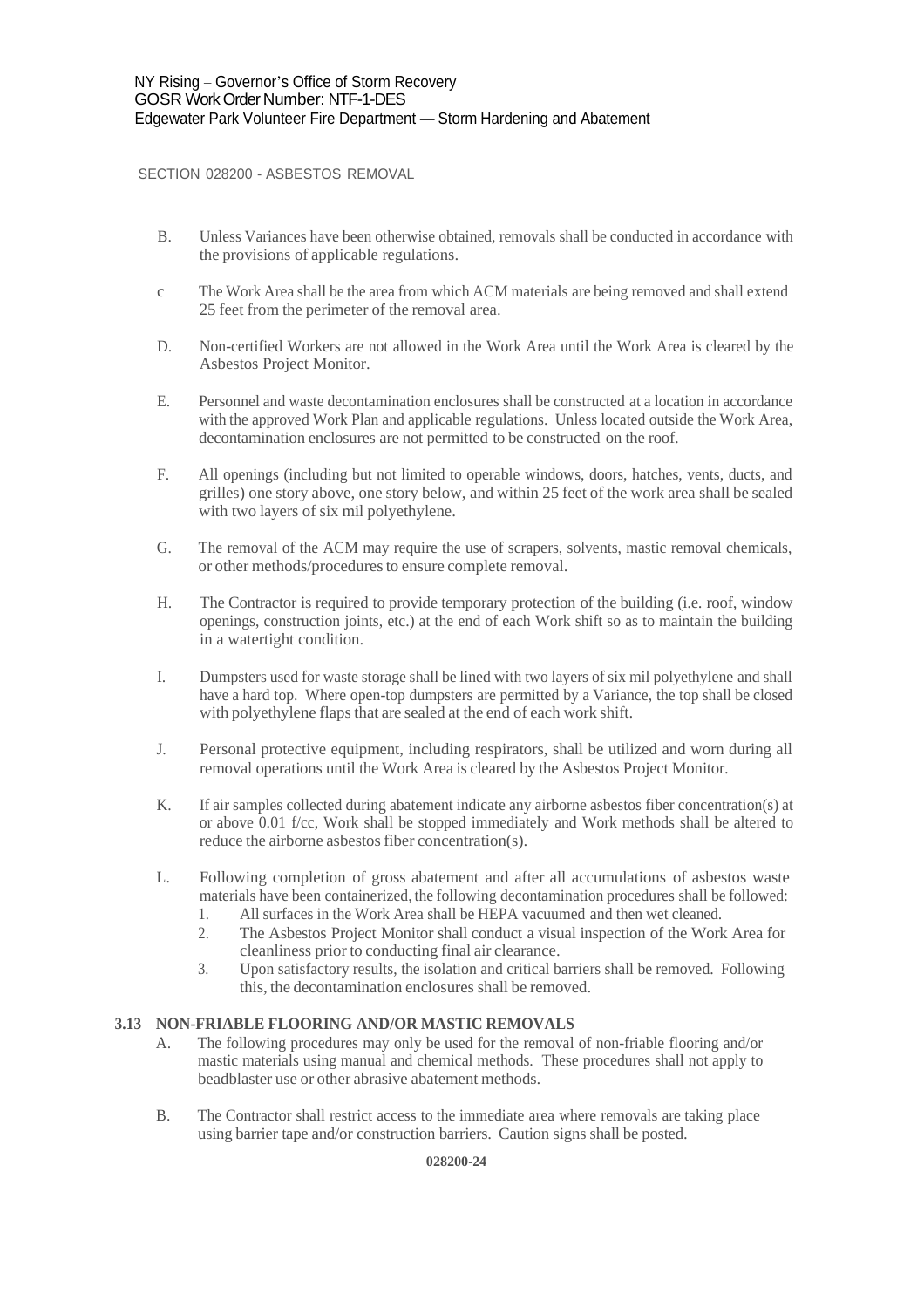

**KATHY HOCHUL** Governor

#### **INVITATION FOR BID: Storm Hardening at Edgewater Park Volunteer Fire Department – IFB # GOSR-IFB-2022-01**

# **ATTACHMENT E – PREVAILING WAGES & OTHER LABOR REQUIREMENTS**

#### *See attached Davis-Bacon Wage Decision*

GOSR reserves the right to visit the job site and to interview any employees on any given date or time during the conduct of the work without prior notification. GOSR will ascertain that the proper wage rates are being paid to the employees in accordance with the contract documents. GOSR shall require the posting, utilization, and/or submission of the following forms or documents to verify compliance with Davis-Bacon, Prevailing Wages, and other labor requirements, which may include, but are not limited to, the following:

- Contractors shall pay the higher prevailing wage between Davis Bacon (Federal) and NYSDOL Prevailing wages. NYSDOL update periodically and it is the contractor's responsibility to pay the most updated wages applicable for the trade being utilized in the field. NYSDOL wages can be found on the following website: <https://apps.labor.ny.gov/wpp/publicViewPWChanges.do?method=showIt>
- DBRA Wage Rates This reflects proper minimum hourly compensation, including fringe benefits, which is owed workers by all contractor/subcontractor for this project. Contractors are required to post these wage rates at the job site visible to all workers and must remain in place until the project is complete.
- Employees Rights Under Davis-Bacon Act Poster This poster will be provided by GOSR to Contractor and must be posted at the job site accompanied by the wage rates, which shall be visible to all workers.
- Equal Employment Opportunity is the Law (EEO) Poster This poster will be provided by GOSR to Contractor, and must be posted at the job site in an area visible to all workers.
- Quarterly Employment Data Report This report shall be provided by GOSR to Contractor and must be submitted by all contractors / subcontractors whose contracts and subcontracts exceed \$10,000.00 regardless of the nature and duration of contract.
- Weekly Certified Payrolls GOSR shall dictate the format and frequency required of contractors / subcontractors when completing certified payrolls, which must be submitted for each week during the course of the project within five (5) working days after the end of the weekly payroll period.
- Project Sign GOSR shall provide Contractor with the Project Sign requirements, if applicable, including language, formatting, size, and other specifications to be used when preparing and installing the required project sign(s).
- Daily Work Logs GOSR may require submission of Daily Work Logs from the Contractor for each day during the course of the project with the corresponding Pay Request.
- GOSR will ascertain that the proper wage rates are being paid to the employees in accordance with the contract documents. Apprentices may be used in any of the crafts listed in the Wage Decision, if they are currently certified in a program recognized by the Office of Apprenticeship Training, U.S. Department of Labor, providing the proper ratio between journeyman and apprentice is observed. Apprenticeship certification certificates must be supplied with the first weekly payroll upon which the apprentice's name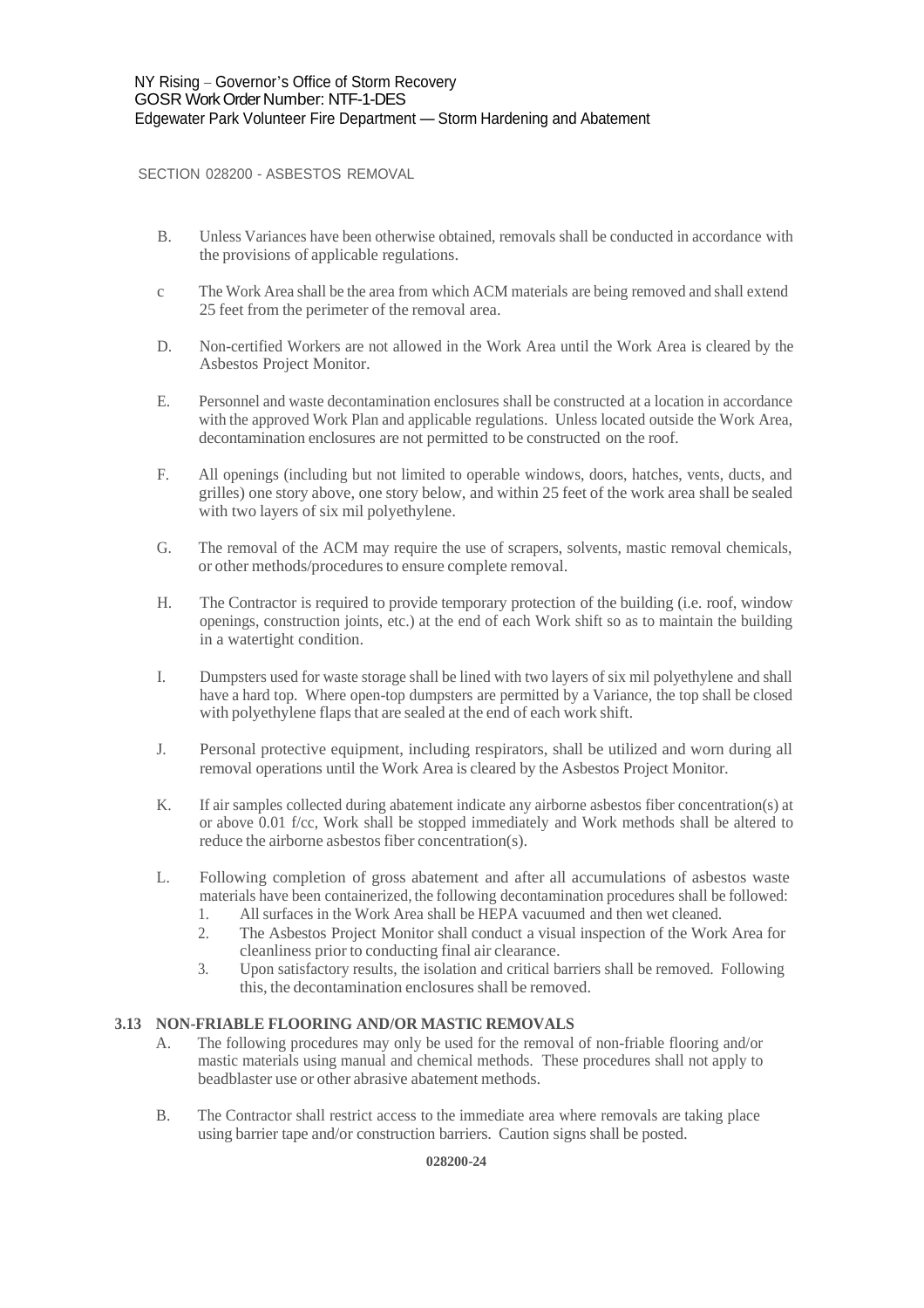

**Storm Recovery** 

**Governor's Office of** 

**KATHY HOCHUL** Governor

#### **INVITATION FOR BID: Storm Hardening at Edgewater Park Volunteer Fire Department – IFB # GOSR-IFB-2022-01**

appears. If they are not certified as an apprentice, they must be paid as a journeyman and used as an apprentice.

• In the event of discrepancy between the services performed and the wages paid, such discrepancy will be documented, and the Contractor will be so notified. GOSR reserves the right to withhold any payment due the Prime Contractor until such discrepancy is resolved and the necessary adjustment made.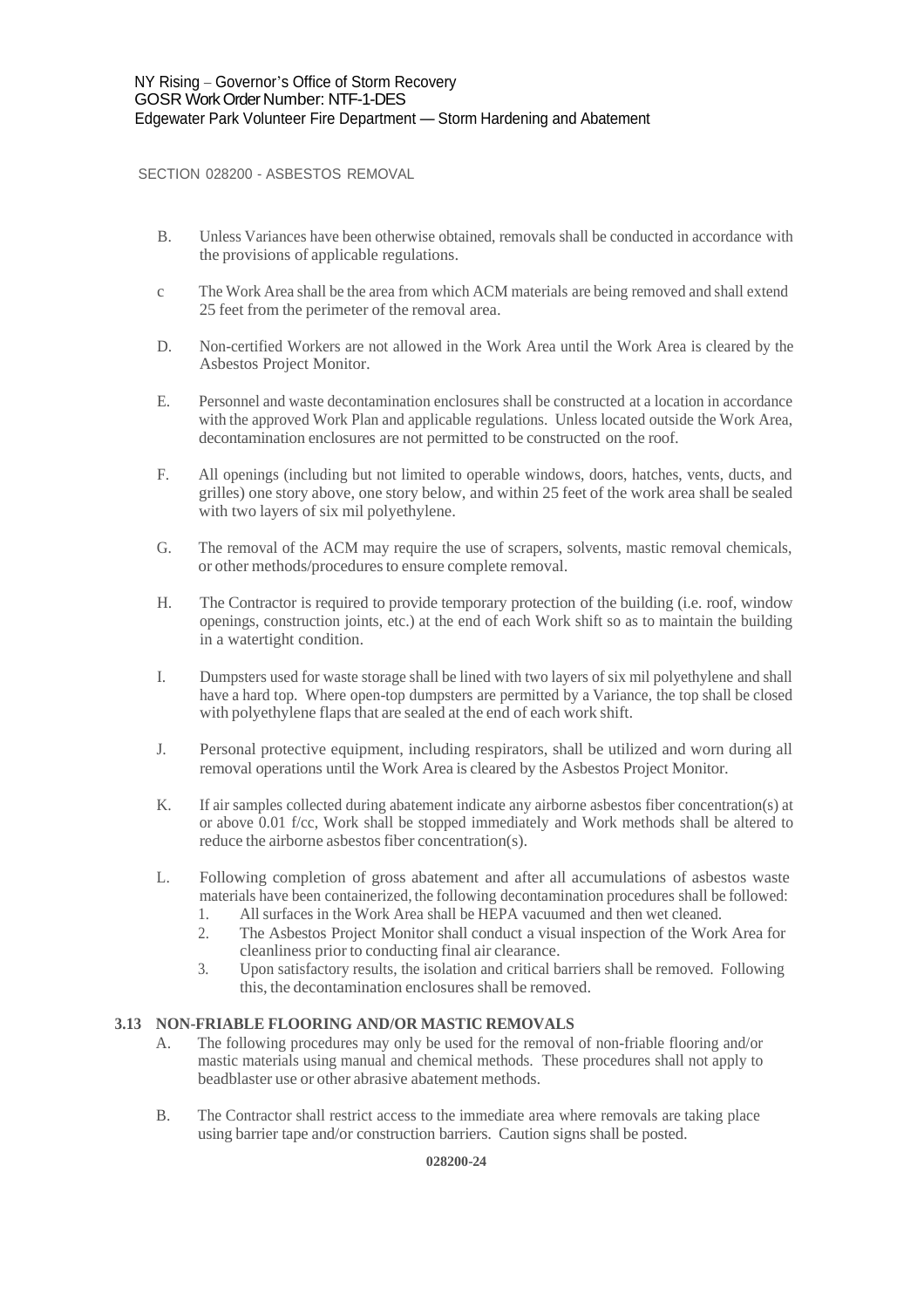

**KATHY HOCHUL** Governor

#### **INVITATION FOR BID: Storm Hardening at Edgewater Park Volunteer Fire Department – IFB # GOSR-IFB-2022-01**

## **APPENDIX I – FEDERAL CONTRACT PROVISIONS**

During the performance of the Contract, Contractor shall comply with all applicable Federal laws and regulations including, but not limited, to the following:

## **A. CONTRACTING WITH SMALL AND MINORITY FIRMS, WOMEN'S BUSINESS ENTERPRISE AND LABOR SURPLUS AREA FIRMS (2 C.F.R. § 200.321)**

Contractor shall be subject to 2 C.F.R. 200.321 and will take affirmative steps to assure that minority firms, women's business enterprises, and labor surplus area firms are used when possible and will not be discriminated against on the grounds of race, color, religious creed, sex, or national origin in consideration for an award.

Affirmative steps shall include:

- 1. Placing qualified small and minority businesses and women's business enterprises on solicitation lists;
- 2. Assuring that small and minority businesses, and women's business enterprises are solicited whenever they are potential sources;
- 3. Dividing total requirements, when economically feasible, into smaller tasks or quantities to permit maximum participation by small and minority business, and women's business enterprises;
- 4. Establishing delivery schedules, where the requirement permits, which encourage participation by small and minority business, and women's business enterprises; and
- 5. Using the services/assistance of the Small Business Administration (SBA), and the Minority Business Development Agency (MBDA) of the Department of Commerce.
- 6. Contractor shall submit evidence of compliance with the foregoing affirmative steps when requested by GOSR.

## **B. ACCESS TO RECORDS & RECORD RETENTION (2 C.F.R. 200.337)**

Contractor must provide GOSR, the State of New York, the U.S. Department of Housing and Urban Development (HUD), the Inspectors General, the Comptroller General of the United States, or any of their pass-through entities or authorized representatives access to any books, documents, papers, and records of the Contractor and its subcontractors which are directly pertinent to this Contract for the purposes of making and responding to audits, examinations, excerpts, and transcriptions. The right also includes timely and reasonable access to the Contractor's personnel for the purpose of interview and discussion related to such documents. Contractor must keep records available upon request of those representatives within twenty-four (24) hours of request by GOSR. Contractor must maintain all records pertaining to the Contract for five (5) years after receiving final payment and after all other pending matters have been closed.

## **C. REQUIRED CONTRACT PROVISIONS IN ACCORDANCE WITH APPENDIX II TO PART 200 – CONTRACT PROVISIONS FOR NON-FEDERAL ENTITY CONTRACTS UNDER FEDERAL AWARDS (2 C.F.R. 200.327)**

**1. Appendix II to Part 200 (A) – Breach of Contract Remedies:**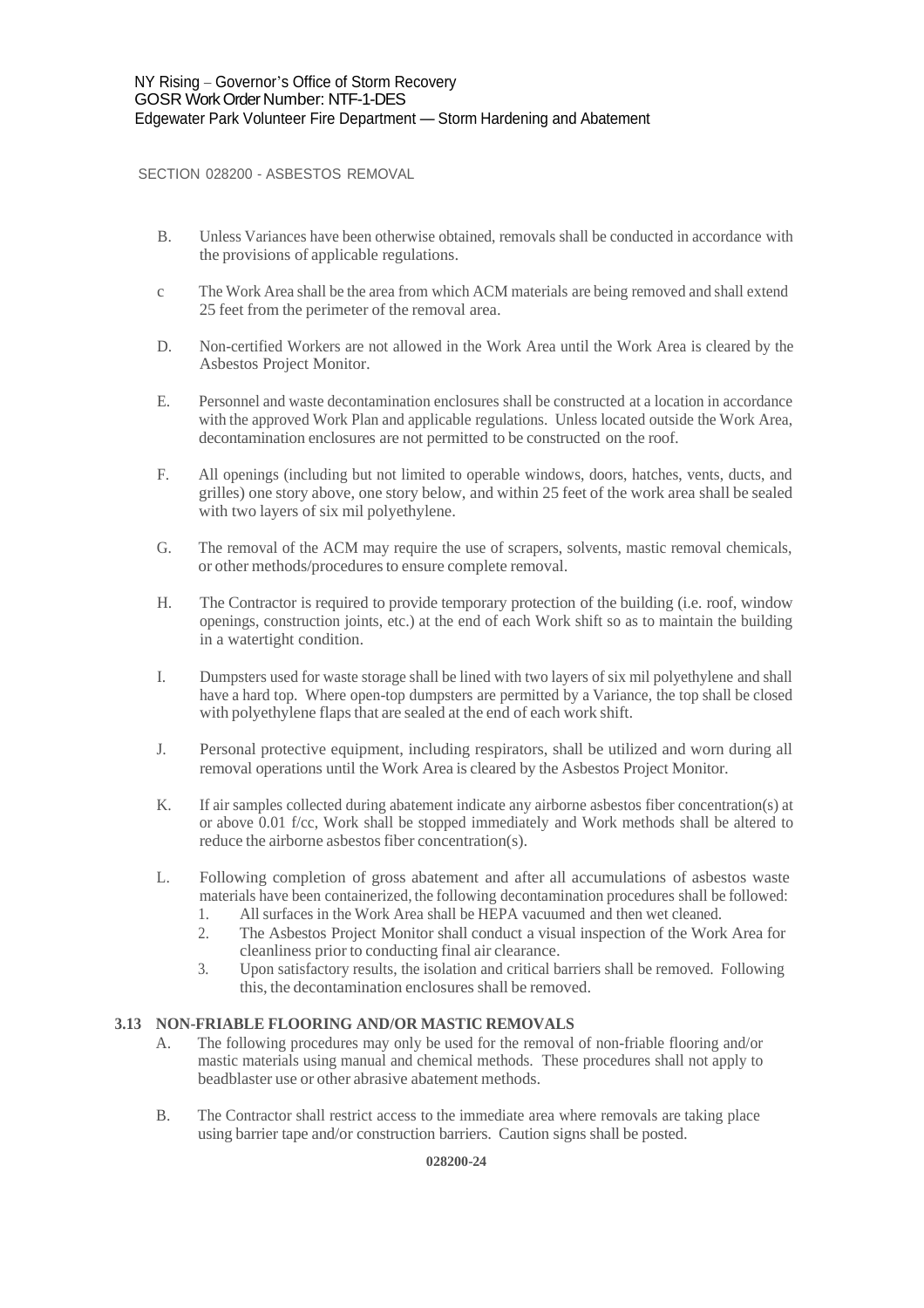

**KATHY HOCHUL** Governor **INVITATION FOR BID: Storm Hardening at Edgewater Park Volunteer Fire Department – IFB # GOSR-IFB-2022-01**

The Contract between HTFC and Contractor shall include administrative, contractual, or legal remedies in instances where Contractor violates or breaches the terms of the Contract.

#### **2. Appendix II to Part 200 (B) – Termination for Cause and Convenience:**

The Contract between HTFC and Contractor shall include provisions for termination for cause or convenience by GOSR, including the manner by which it will be effected and the basis for settlement.

#### **3. Appendix II to Part 200 (C) – Equal Employment Opportunity:**

Except as otherwise provided under 41 C.F.R. Part 60, Contractor shall comply with the following equal opportunity clause, in accordance with Executive Order 11246 of September 24, 1965 entitled "Equal Employment Opportunity," as amended by Executive Order 11375 of October 13, 1967 and implementation regulations at 41 C.F.R. Chapter 60.

During the performance of this Contract, the Contractor agrees as follows:

The Contractor will not discriminate against any employee or applicant for employment because of race, color, religion, sex, sexual orientation, gender identity, or national origin. The Contractor will take affirmative action to ensure that applicants are employed, and that employees are treated during employment without regard to their race, color, religion, sex, sexual orientation, gender identity, or national origin. Such action shall include, but not be limited to the following: Employment, upgrading, demotion, or transfer; recruitment or recruitment advertising; layoff or termination; rates of pay or other forms of compensation; and selection for training, including apprenticeship. The Contractor agrees to post in conspicuous places, available to employees and applicants for employment, notices to be provided setting forth the provisions of this nondiscrimination clause.

The Contractor will, in all solicitations or advertisements for employees placed by or on behalf of the Contractor, state that all qualified applicants will receive consideration for employment without regard to race, color, religion, sex, sexual orientation, gender identity, or national origin.

The Contractor will not discharge or in any other manner discriminate against any employee or applicant for employment because such employee or applicant has inquired about, discussed, or disclosed the compensation of the employee or applicant or another employee or applicant. This provision shall not apply to instances in which an employee who has access to the compensation information of other employees or applicants as a part of such employee's essential job functions discloses the compensation of such other employees or applicants to individuals who do not otherwise have access to such information, unless such disclosure is in response to a formal complaint or charge, in furtherance of an investigation, proceeding, hearing, or action, including an investigation conducted by the employer, or is consistent with the Contractor's legal duty to furnish information.

The Contractor will send to each labor union or representative of workers with which he has a collective bargaining agreement or other contract or understanding, a notice to be provided advising the said labor union or workers' representatives of the Contractor's commitments under this section, and shall post copies of the notice in conspicuous places available to employees and applicants for employment.

The Contractor will comply with all provisions of Executive Order 11246 of September 24, 1965, and of the rules, regulations, and relevant orders of the Secretary of Labor.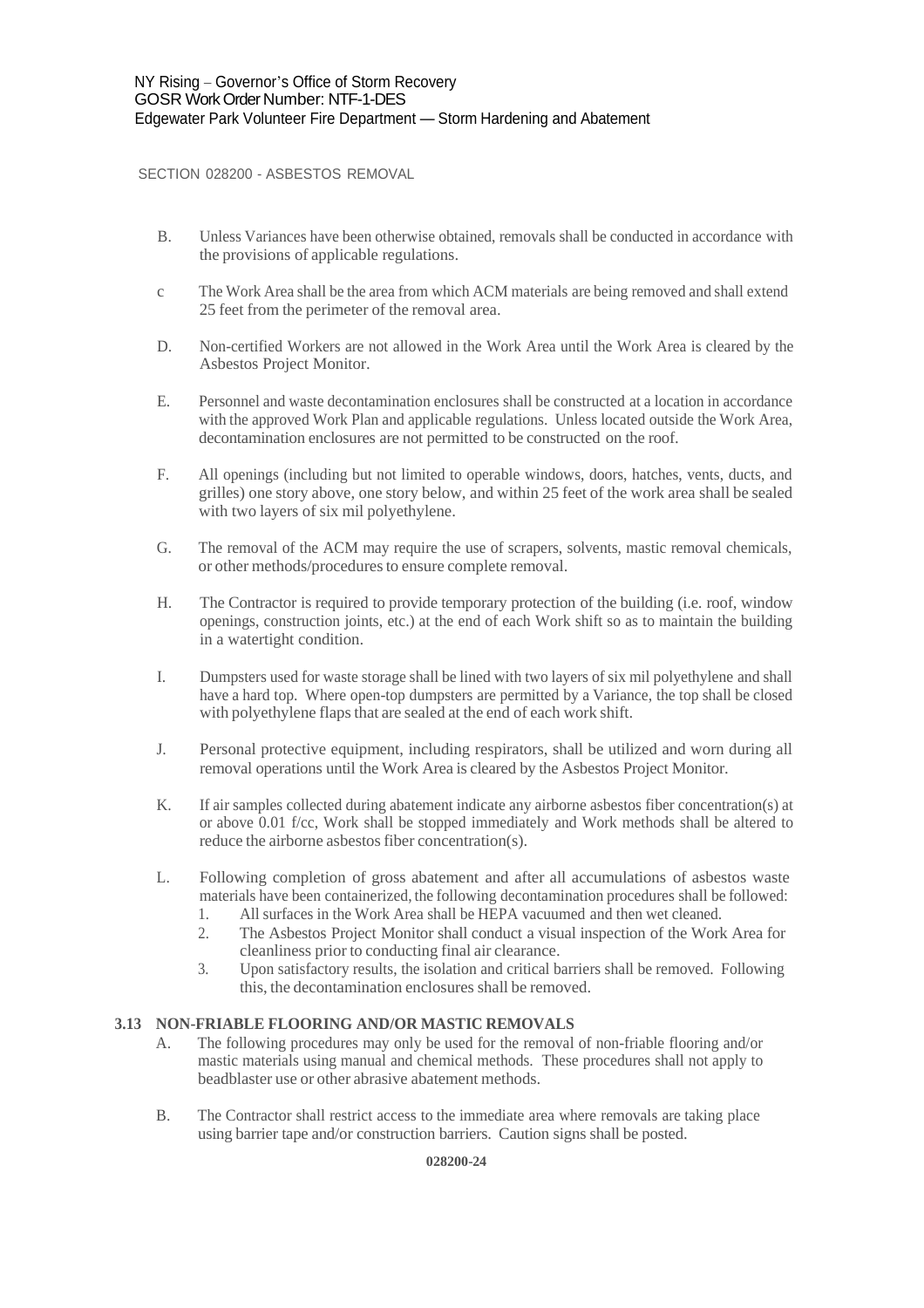

**KATHY HOCHUL** Governor

#### **INVITATION FOR BID: Storm Hardening at Edgewater Park Volunteer Fire Department – IFB # GOSR-IFB-2022-01**

The Contractor will furnish all information and reports required by Executive Order 11246 of September 24, 1965, and by rules, regulations, and orders of the Secretary of Labor, or pursuant thereto, and will permit access to his books, records, and accounts by the administering agency and the Secretary of Labor for purposes of investigation to ascertain compliance with such rules, regulations, and orders.

In the event of the Contractor's noncompliance with the nondiscrimination clauses of this contract or with any of the said rules, regulations, or orders, this contract may be canceled, terminated, or suspended in whole or in part and the Contractor may be declared ineligible for further Government contracts or Federally assisted construction contracts in accordance with procedures authorized in Executive Order 11246 of September 24, 1965, and such other sanctions may be imposed and remedies invoked as provided in Executive Order 11246 of September 24, 1965, or by rule, regulation, or order of the Secretary of Labor, or as otherwise provided by law.

The Contractor will include the portion of the sentence immediately preceding paragraph (1) and the provisions of paragraphs (1) through (8) in every subcontract or purchase order unless exempted by rules, regulations, or orders of the Secretary of Labor issued pursuant to section 204 of Executive Order 11246 of September 24, 1965, so that such provisions will be binding upon each subcontractor or Contractor. The Contractor will take such action with respect to any subcontract or purchase order as the administering agency may direct as a means of enforcing such provisions, including sanctions for noncompliance:

*Provided,* however, that in the event a Contractor becomes involved in, or is threatened with, litigation with a subcontractor or Contractor as a result of such direction by the administering agency, the Contractor may request the United States to enter into such litigation to protect the interests of the United States.

The Contractor further agrees that it will be bound by the above equal opportunity clause with respect to its own employment practices when it participates in Federally assisted construction work: Provided, That if the Contractor so participating is a State or local government, the above equal opportunity clause is not applicable to any agency, instrumentality or subdivision of such government which does not participate in work on or under the contract.

The Contractor agrees that it will assist and cooperate actively with the administering agency and the Secretary of Labor in obtaining the compliance of contractors and subcontractors with the equal opportunity clause and the rules, regulations, and relevant orders of the Secretary of Labor, that it will furnish the administering agency and the Secretary of Labor such information as they may require for the supervision of such compliance, and that it will otherwise assist the administering agency in the discharge of the agency's primary responsibility for securing compliance.

The Contractor further agrees that it will refrain from entering into any contract or contract modification subject to Executive Order 11246 of September 24, 1965, with a contractor debarred from, or who has not demonstrated eligibility for, Government contracts and Federally assisted construction contracts pursuant to the Executive Order and will carry out such sanctions and penalties for violation of the equal opportunity clause as may be imposed upon contractors and subcontractors by the administering agency or the Secretary of Labor pursuant to Part II, Subpart D of the Executive Order. In addition, the Contractor agrees that if it fails or refuses to comply with these undertakings, the administering agency may take any or all of the following actions: Cancel,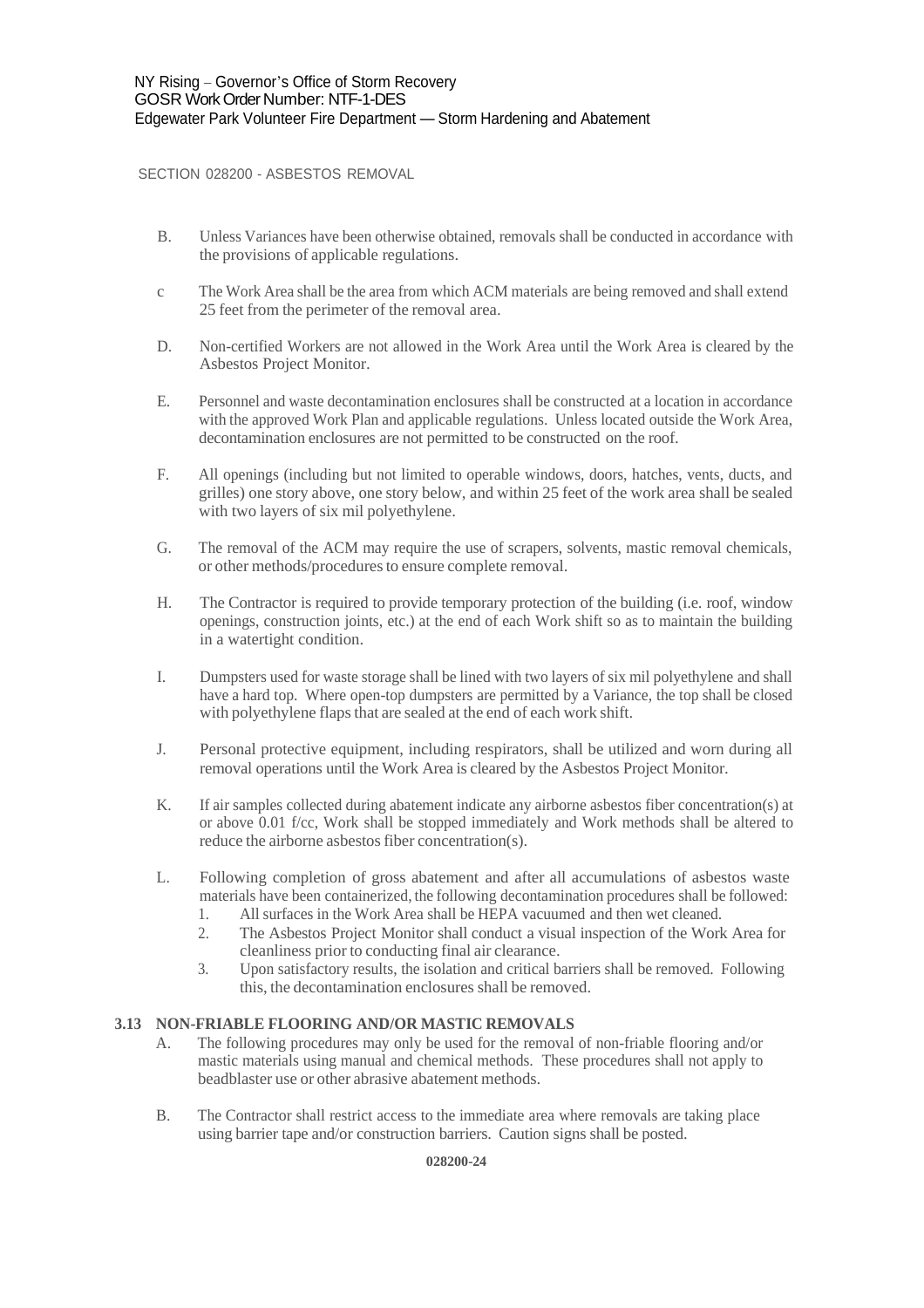

#### **INVITATION FOR BID: Storm Hardening at Edgewater Park Volunteer Fire Department – IFB # GOSR-IFB-2022-01**

terminate, or suspend in whole or in part this grant (contract, loan, insurance, guarantee); refrain from extending any further assistance to the Contractor under the program with respect to which the failure or refund occurred until satisfactory assurance of future compliance has been received from such Contractor; and refer the case to the Department of Justice for appropriate legal proceedings.

Contractor must include the equal opportunity clause in each of its subcontracts, and to require all subcontractors to include the equal opportunity clause in each of its subcontracts.

#### **4. Appendix II to Part 200 (D) – Davis-Bacon Act:**

For any Contract in excess of \$2,000 and if required by the Federal funding program, Contractor must comply with the Davis Bacon and Related Acts, and the requirements shall be applicable to any labor or mechanic work completed in connection with this Contract which fall under the Davis Bacon Act. The Contractor is required to comply with the Davis Bacon Act (40 U.S.C. 3141-3144, and 3146-3148) as supplemented by Department of Labor regulations (29 C.F.R. part 5). In accordance with the statute, Contractor is required to pay wages to laborers and mechanics at a rate not less than the prevailing wages specified in a wage determination made by the Secretary of Labor. In addition, Contractor must pay wages not less than once a week.

Contractor shall submit certified payroll of Contractor and all subcontractors on a weekly basis in the format required by GOSR. At GOSR's request, Contractor shall make available and shall require its subcontractors to make available, copies of cancelled checks and check stubs for comparisons by GOSR or its agents.

Such laborers and mechanics shall be paid the appropriate wage rate and fringe benefits on the wage determination for the classification of work actually performed, without regard to skill, except as provided in 29 C.F.R. Part 5.5(a)(4). Laborers or mechanics performing work in more than one classification may be compensated at the rate specified for each classification for the time actually worked therein: Provided that the employer's payroll records accurately set forth the time spent in each classification in which work is performed. The wage determination (including any additional classification and wage rates conformed under 29 C.F.R. Part  $5.5(a)(1)(ii)$  and the Davis Bacon poster (WH-1321) shall be posted at all times by the Contractor and its subcontractors at the site of the work in a prominent and accessible place where it can be easily seen by the workers.

Each payroll submitted shall be accompanied by a "Statement of Compliance," signed by the Contractor or subcontractor or his or her agent who pays or supervises the payment of the persons employed under the contract and shall certify the following. The Statement of Compliance can be found on page 2 of the WH-347 form, and/or additional certifications of compliance may be required by GOSR. Any Statement of Compliance is subject to the penalties provided by 18 U.S.C. § 1001, namely, a fine, possible imprisonment of not more than 5 years, or both. Accordingly, the party signing the statement should have knowledge of the facts represented as true.

Contractor must include this provision in all contracts between itself and any subcontractors in connection with the services performed under this Contract. GOSR shall report all suspected or reported violations to the Federal awarding agency, as applicable.

**5. Appendix II to Part 200 (D) – Copeland "Anti-Kickback" Act:**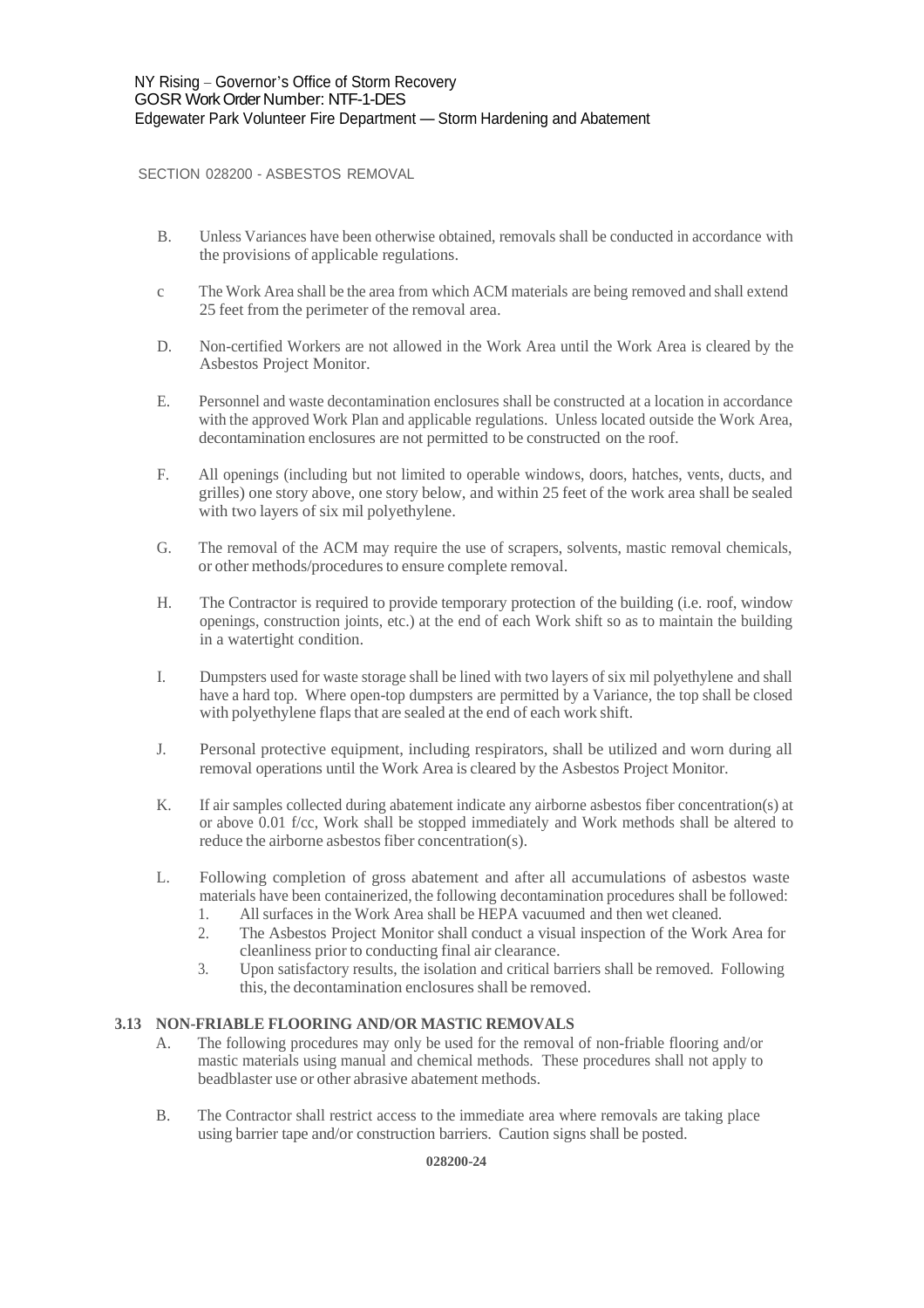

#### **INVITATION FOR BID: Storm Hardening at Edgewater Park Volunteer Fire Department – IFB # GOSR-IFB-2022-01**

Contractor shall comply with the Copeland "Anti-Kickback" Act (18 U.S.C. 874) as supplemented in Department of Labor regulations (29 C.F.R. Part 3). The Act provides that each the Contractor must be prohibited from inducing, by any means, any person employed in the construction, completion, or repair of public work, to give up any part of the compensation to which he or she is otherwise entitled. GOSR must report all suspected or reported violations to the Federal awarding agency.

## **6. Appendix II to Part 200 (E) – Contract Work Hours and Safety Standards Act (40 U.S.C. 3701-3708):**

If this Contract is in excess of \$100,000 and involves the employment of mechanics or laborers, Contractor shall comply with 40 U.S.C. 3702 and 3704, as supplemented by Department of Labor regulations (29 C.F.R. Part 5). Under 40 U.S.C. 3702, each contractor must be required to compute the wages of every mechanic and laborer on the basis of a standard work week of 40 hours. Work in excess of the standard work week is permissible provided that the worker is compensated at a rate of not less than one and a half times the basic rate of pay for all hours worked in excess of 40 hours in the work week. The requirements of 40 U.S.C. 3704 are applicable to construction work and provide that no laborer or mechanic must be required to work in surroundings or under working conditions which are unsanitary, hazardous or dangerous. These requirements do not apply to the purchases of supplies or materials or articles ordinarily available on the open market, or contracts for transportation or transmission of intelligence.

### **7. Appendix II to Part 200 (F) – Rights to Inventions Made Under Contract or Agreement:**

Any discovery or invention that arises during the course of the contract shall be reported to GOSR. This clause requires the Contractor to disclose promptly inventions to GOSR (within 2 months) after the inventor discloses it in writing to Contractor personnel responsible for patent matters. The awarding agency shall determine how rights in the invention/discovery shall be allocated consistent with "Government Patent Policy" and Title 37 C.F.R. § 401.

If the Federal award meets the definition of "funding agreement" under 37 C.F.R. § 401.2(a) and the recipient or subrecipient wishes to enter into a contract with a small business firm or nonprofit organization regarding the substitution of parties, assignment or performance of experimental, developmental, or research work under that "funding agreement," the recipient or subrecipient must comply with the requirements of Title 37 C.F.R. § 401, "Rights to Inventions Made by Nonprofit Organizations and Small Business Firms Under Government Grants, Contracts and Cooperative Agreements," and any implementing regulations issued by the awarding agency.

The regulation at 37 C.F.R. § 401.2(a) currently defines "funding agreement" as any contract, grant, or cooperative agreement entered into between any Federal agency, other than the Tennessee Valley Authority, and any contractor for the performance of experimental, developmental, or research work funded in whole or in part by the Federal government. This term also includes any assignment, substitution of parties, or subcontract of any type entered into for the performance of experimental, developmental, or research work under a funding agreement as defined in the first sentence of this paragraph.

#### **8. Appendix II to Part 200 (G) – Clean Air Act and Federal Water Pollution Control Act:**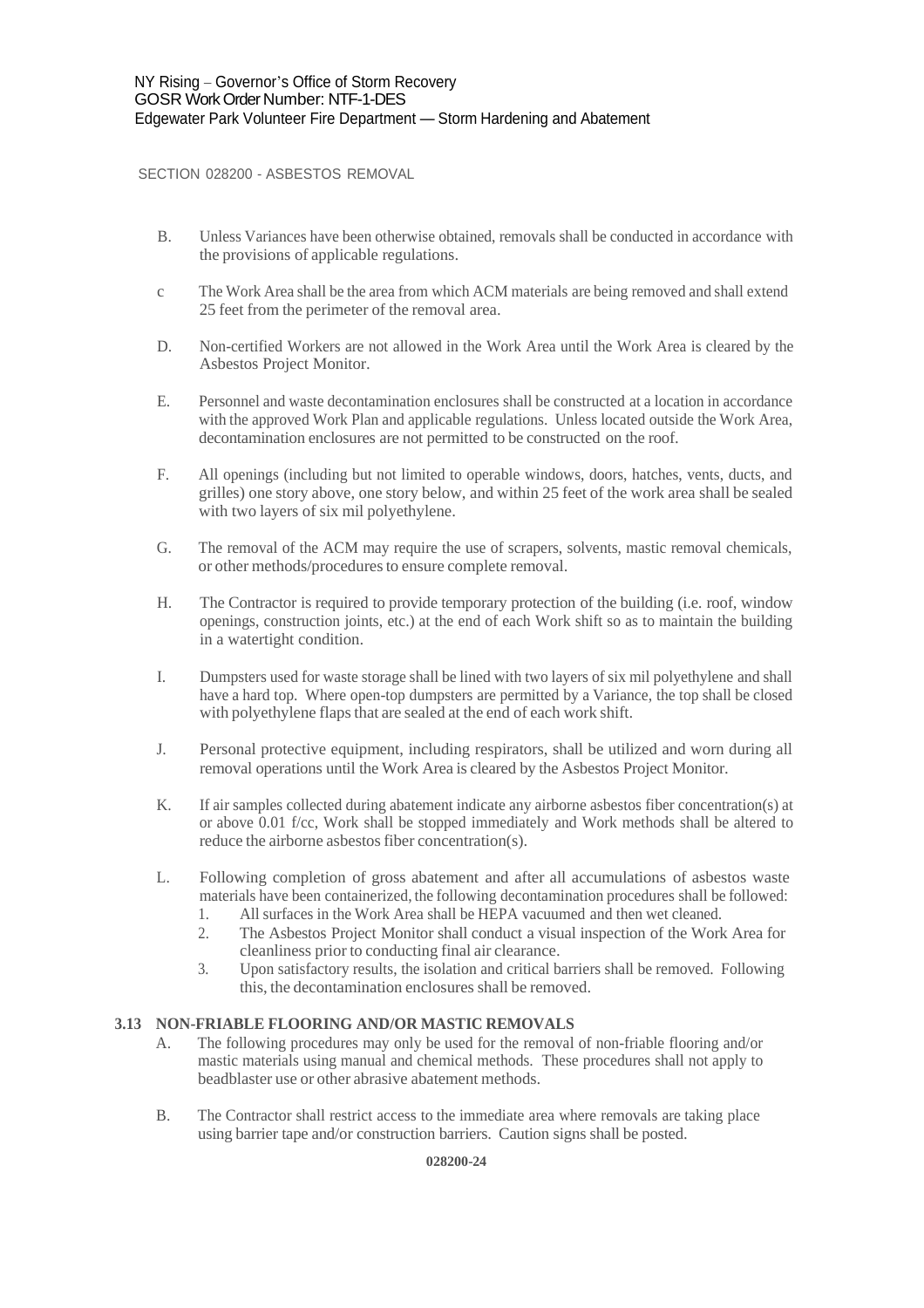

**KATHY HOCHUL** Governor

#### **INVITATION FOR BID: Storm Hardening at Edgewater Park Volunteer Fire Department – IFB # GOSR-IFB-2022-01**

If this Contract is in excess of \$150,000, Contractor shall comply with all applicable standards, orders, or requirements issued pursuant to the Clean Air Act (42 U.S.C. 7401-7671q) and the Federal Water Pollution Control Act as amended (33 U.S.C. 1251-1387).

Pursuant to the Clean Air Act, (1) Contractor agrees to comply with all applicable standards, orders or regulations issued pursuant to the Clean Air Act, as amended, 42 U.S.C. § 7401 et seq., (2) Contractor agrees to report each violation to GOSR and understands and agrees that GOSR will, in turn, report each violation as required to assure notification to the Federal awarding agency and the appropriate Environmental Protection Agency Regional Office, and (3) Contractor agrees to include these requirements in each subcontract exceeding \$150,000.

Pursuant to the Federal Water Pollution Control Act, (1) Contractor agrees to comply with all applicable standards, orders or regulations issued pursuant to the Federal Water Pollution Control Act, as amended, 33 U.S.C. 1251 et seq., (2) Contractor agrees to report each violation to GOSR and understands and agrees that GOSR will, in turn, report each violation as required to assure notification to the Federal awarding agency and the appropriate Environmental Protection Agency Regional Office, and (3) Contractor agrees to include these requirements in each subcontract exceeding \$150,000.

#### **9. Appendix II to Part 200 (H) – Debarment and Suspension:**

A contract award (see 2 C.F.R. § 180.220) must not be made to parties listed on the government wide exclusions in the System for Award Management (SAM), in accordance with the OMB guidelines at 2 C.F.R. 180 that implement Executive Orders 12549 (3 C.F.R. part 1986 Comp., p. 189) and 12689 (3 C.F.R. part 1989 Comp., p. 235), "Debarment and Suspension." SAM Exclusions contains the names of parties debarred, suspended, or otherwise excluded by agencies, as well as parties declared ineligible under statutory or regulatory authority other than Executive Order 12549. SAM exclusions can be accessed at www.sam.gov.

Additionally, no contracts shall be awarded to any Contractor that has been debarred, suspended, or otherwise excluded from or ineligible for participation in any Federal programs, including but not limited to the Department of Health and Human Work (DHHS), Office of Inspector General (OIG) - List of Excluded Individuals & Entities (LEIE); U.S. General Services Administration (GSA) – Excluded Parties List System (EPLS); All States (50) Health & Human Work Commission Medicaid OIG Sanction List; Government Terrorist Watch List (OFAC / Patriot Act); Department of Commerce, Bureau of Industry and Security, Denied Persons List; and Department of Homeland Security, Immigration and Customs Enforcement (ICE) Most Wanted.

This Contract is a covered transaction for purposes of 2 C.F.R. pt. 180 and 2 C.F.R. pt. 3000. As such Contractor is required to verify that none of the Contractor, its principals (defined at 2 C.F.R. § 180.995), or its affiliates (defined at 2 C.F.R. § 180.905) are excluded (defined at 2 C.F.R. § 180.940) or disqualified (defined at 2 C.F.R. § 180.935). These regulations restrict awards, subawards, and contracts with certain parties that are debarred, suspended, or otherwise excluded from or ineligible for participation in Federal assistance programs and activities (See 2 C.F.R Part 200, Appendix II).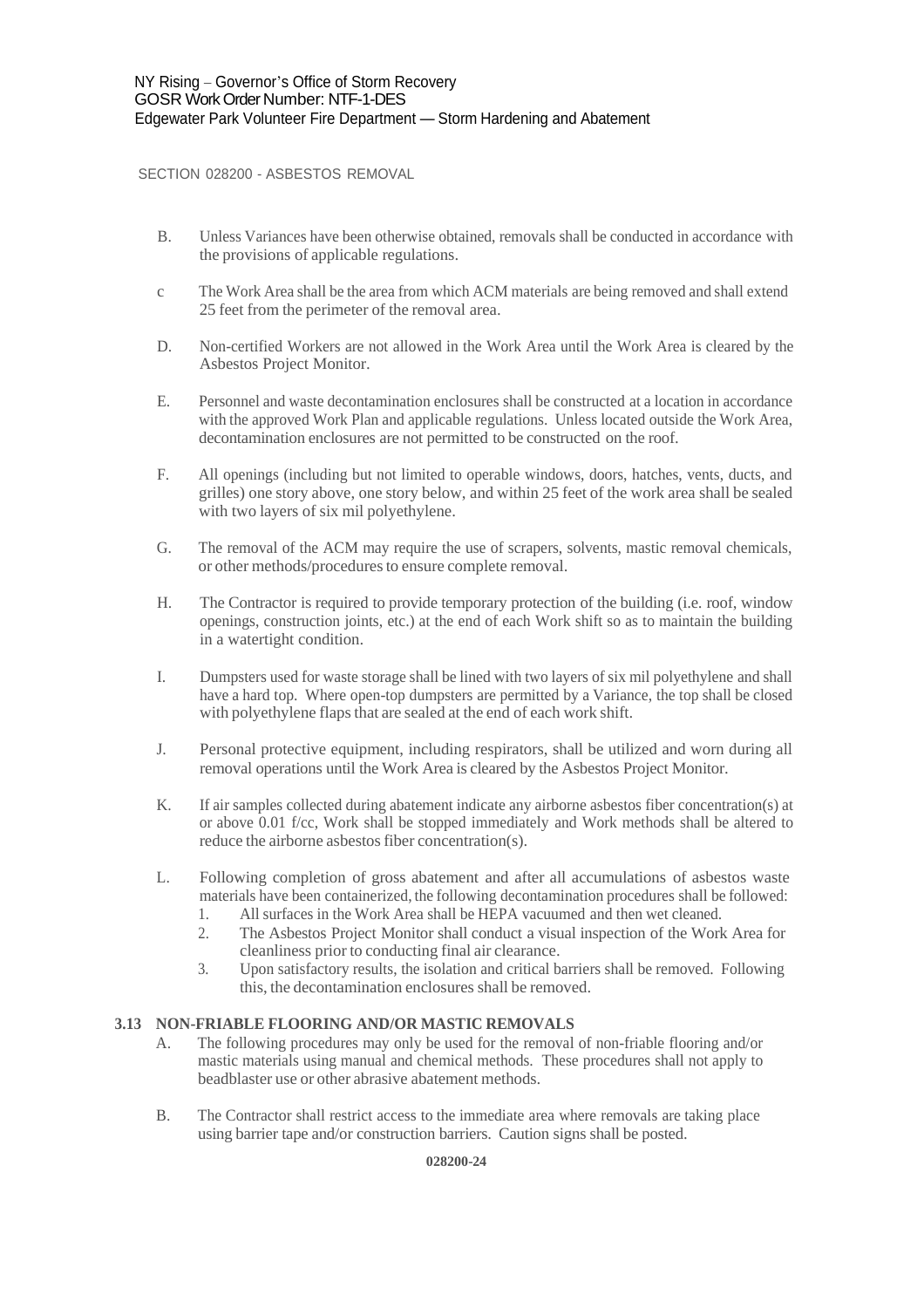

#### **INVITATION FOR BID: Storm Hardening at Edgewater Park Volunteer Fire Department – IFB # GOSR-IFB-2022-01**

Contractor must comply with 2 C.F.R. pt. 180, subpart C and 2 C.F.R. pt. 3000, subpart C and must include a requirement to comply with these regulations in any lower tier covered transaction it enters into.

This certification is a material representation of fact relied upon by GOSR. If it is later determined that Contractor did not comply with 2 C.F.R. pt. 180, subpart C and 2 C.F.R. pt. 3000, subpart C, the Contractor may be subject to available remedies, including but not limited to, refunding GOSR for any payments made to the Contractor while ineligible, and also acknowledges that the Federal Government may pursue available remedies, including but not limited to suspension and/or debarment.

Contractor warrants that it is not debarred, suspended, or otherwise excluded from or ineligible for participation in any Federal programs. Contractor also agrees to verify that all subcontractors performing work under this Contract are not debarred, disqualified, or otherwise prohibited from participation in accordance with the requirements above. Contractor further agrees to notify GOSR in writing immediately if Contractor or its subcontractors are not in compliance during the term of this Contract. GOSR reserves the right to verify Contractor's status and document instances of debarment, suspension, or other ineligibility.

#### **10. Appendix II to Part 200 (I) – Byrd Anti-Lobbying Amendment:**

If this Contract is in excess of \$100,000, Contractor shall have submitted and filed the required certification pursuant to the Byrd Anti-Lobbying Amendment (31 U.S.C. § 1353). If at any time during the Contract term funding exceeds \$100,000.00, Contractor shall file with GOSR the Federal Standard Form LLL titled "Disclosure Form to Report Lobbying." Contractors that apply or bid for an award exceeding \$100,000 must file the required certification. Each tier certifies to the tier above that it will not and has not used Federal appropriated funds to pay any person or organization for influencing or attempting to influence an officer or employee of any agency, a member of Congress, officer or employee of Congress, or an employee of a member of Congress in connection with obtaining any Federal contract, grant or any other award covered by 31 U.S.C. 1352. Each tier must also disclose any lobbying with non-Federal funds that takes place in connection with obtaining any Federal award. Such disclosures are forwarded from tier to tier up to the non-Federal award.

#### **11. Appendix II to Part 200 (J) – Procurement of Recovered Materials (See 2 C.F.R. 200.323):**

Contractor shall comply with section 6002 of the Solid Waste Disposal Act, as amended by the Resource Conservation and Recovery Act. The requirements of Section 6002 include procuring only items designated in guidelines of the Environmental Protection Agency (EPA) at 40 C.F.R. part 247 that contain the highest percentage of recovered materials practicable, consistent with maintaining a satisfactory level of competition, where the purchase price of the item exceeds \$10,000 or the value of the quantity acquired during the preceding fiscal year exceeded \$10,000; procuring solid waste management services in a manner that maximizes energy and resource recovery; and establishing an affirmative procurement program for procurement of recovered materials identified in the EPA guidelines. In the performance of this contract, Contractor shall make maximum use of products containing recovered materials that are EPA-designated items unless the product cannot be acquired—

- Competitively within a timeframe providing for compliance with the contract performance schedule;
- Meeting contract performance requirements; or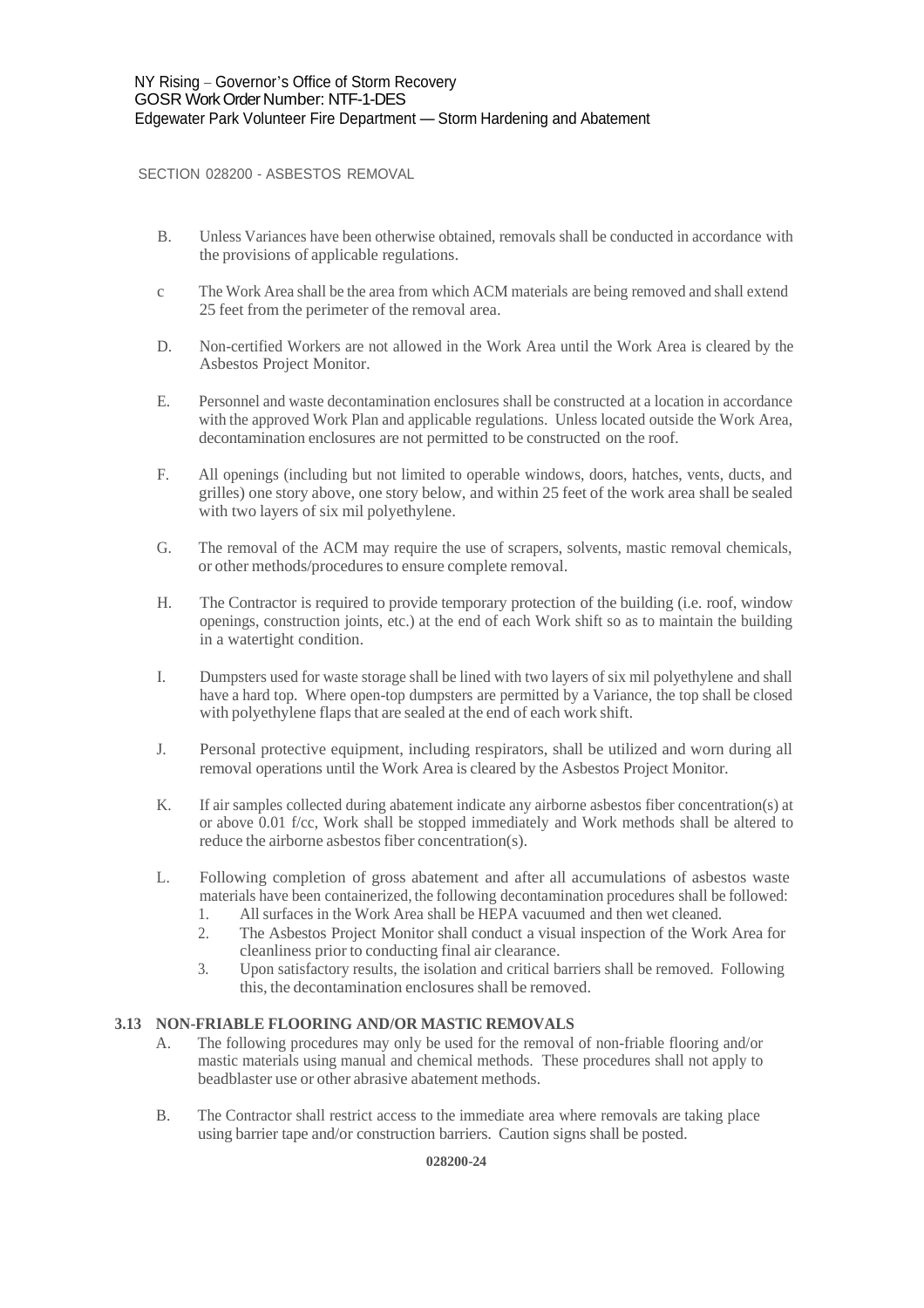

**KATHY HOCHUL** Governor **INVITATION FOR BID: Storm Hardening at Edgewater Park Volunteer Fire Department – IFB # GOSR-IFB-2022-01**

• At a reasonable price.

Contractor shall also comply with all other applicable requirements of Section 6002 of the Solid Waste Disposal Act.

## **12. Appendix II to Part 200 (K) – Prohibition on Certain Telecommunications and Video Surveillance Services or Equipment (See 2 C.F.R. 200.216):**

Contractor shall not contract (or extend or renew a contract) to procure or obtain equipment, services, or systems that uses covered telecommunications equipment or services as a substantial or essential component of any system, or as critical technology as part of any system funded under this Contract. As described in [Public Law](https://1.next.westlaw.com/Link/Document/FullText?findType=l&pubNum=1077005&cite=UUID(I8268A4F099-B011E8B2A4A-B44E977C29C)&originatingDoc=N455EC040DD6E11EAA43FA59EB630F6E1&refType=SL&originationContext=document&transitionType=DocumentItem&contextData=(sc.DocLink))  [115–232,](https://1.next.westlaw.com/Link/Document/FullText?findType=l&pubNum=1077005&cite=UUID(I8268A4F099-B011E8B2A4A-B44E977C29C)&originatingDoc=N455EC040DD6E11EAA43FA59EB630F6E1&refType=SL&originationContext=document&transitionType=DocumentItem&contextData=(sc.DocLink)) section 889, covered telecommunications equipment is telecommunications equipment produced by Huawei Technologies Company or ZTE Corporation (or any subsidiary or affiliate of such entities).

For the purpose of public safety, security of government facilities, physical security surveillance of critical infrastructure, and other national security purposes, video surveillance and telecommunications equipment produced by Hytera Communications Corporation, Hangzhou Hikvision Digital Technology Company, or Dahua Technology Company (or any subsidiary or affiliate of such entities).

Telecommunications or video surveillance services provided by such entities or using such equipment.

Telecommunications or video surveillance equipment or services produced or provided by an entity that the Secretary of Defense, in consultation with the Director of the National Intelligence or the Director of the Federal Bureau of Investigation, reasonably believes to be an entity owned or controlled by, or otherwise connected to, the government of a covered foreign country.

See Public Law 115-232, section 889 for additional information.

#### **13. Appendix II to Part 200 (L) – Domestic Preferences for Procurement (See 2 C.F.R. 200.322):**

As appropriate and to the extent consistent with law, Contractor shall, to the greatest extent practicable, purchase, acquire, or use goods, products, or materials produced in the United States (including but not limited to iron, aluminum, steel, cement, and other manufactured products). The requirements of this section must be included in all subcontracts.

For purposes of this section:

"Produced in the United States'' means, for iron and steel products, that all manufacturing processes, from the initial melting stage through the application of coatings, occurred in the United States.

''Manufactured products'' means items and construction materials composed in whole or in part of nonferrous metals such as aluminum; plastics and polymer-based products such as polyvinyl chloride pipe; aggregates such as concrete; glass, including optical fiber; and lumber.

## **D. SECTION 109 OF THE HOUSING AND COMMUNITY DEVELOPMENT ACT OF 1974 (24 C.F.R. 570.602)**

Section 109 of the Housing and Community Development Act of 1974 requires that no person in the United States shall on the grounds of race, color, national origin, religion, or sex be excluded from participation in, be denied the benefits of, or be subjected to discrimination under any program or activity receiving Federal financial assistance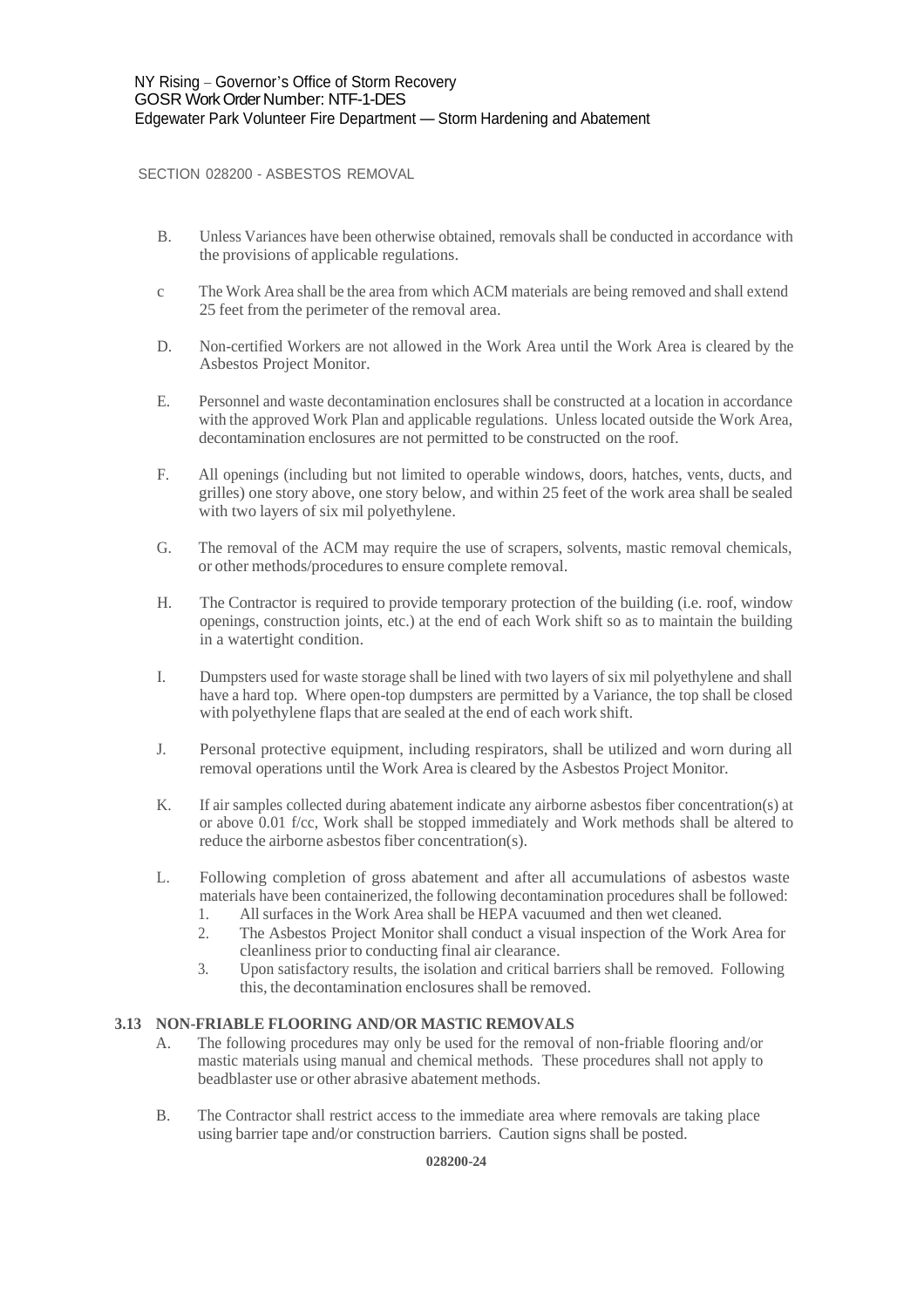

#### **INVITATION FOR BID: Storm Hardening at Edgewater Park Volunteer Fire Department – IFB # GOSR-IFB-2022-01**

made available pursuant to the Act. Section 109 also directs that the prohibitions against discrimination on the basis of age under the Age Discrimination Act and the prohibitions against discrimination on the basis of disability under Section 504 shall apply to programs or activities receiving Federal financial assistance under Title I programs. The policies and procedures necessary to ensure enforcement of section 109 are codified in 24 C.F.R. part 6.

## **E. FLOOD DISASTER PROTECTION ACT OF 1973 (24 C.F.R. 570.605)**

Contractor must comply with the provisions in 24 C.F.R. 570.605, Section 202(a) of the Flood Disaster Protection Act of 1973 (42 U.S.C. 4106), and the regulations in 44 C.F.R. Parts 59-79.

## **F. LEAD-BASED PAINT (24 C.F.R. 570.608)**

Contractor and its subcontractors must comply with the provisions found in 24 C.F.R. 570.608, the Lead-Based Paint Poisoning Prevention Act (42 U.S.C. 4821-4846), the Residential Lead Based Paint Hazard Reduction Act of 1992 (U.S.C. 4851-4856), and 24 C.F.R. Part 35, subparts A, B, J, K, and R. This Article is to be included in all subcontracts, for work in connection with this Contract, which relate to residential structures.

## **G. ACCESSIBILITY (24 C.F.R. 570.614) & SECTION 504 (29 U.S.C. SECTION 794 AND 24 C.F.R. PART 8 & 9)**

Contractor shall comply with all Federal, State and local laws and regulations which prohibit recipients of Federal funding from discriminating against individuals with disabilities. Applicable laws and regulations with which Contractor shall comply shall include, but are not limited to, the following: Section 504 of the Rehabilitation Act of 1973 (29 U.S.C. Section 794) (24 C.F.R. Parts 8‐9); Title II of the Americans with Disabilities Act of 1990; the Architectural Barriers Act of 1968 (42 U.S.C. 4151-4157); the Uniform Federal Accessibility Standards (Appendix A to 24 C.F.R. Part 40 and Appendix A to 41 C.F.R. Part 101-19, subpart 101-19.6); the Americans with Disabilities Act (42 U.S.C. 12131; 47 U.S.C. 155, 201, 218, and 225);

## **H. SECTION 3 OF THE HOUSING AND URBAND DEVELOPMENT ACT OF 1968 (12 U.S.C. 1701U AND 24 C.F.R. PART 75)**

For any HUD-funded housing rehabilitation, housing construction, and other public construction project with a value in excess of \$200,000, contractor and subcontractors must comply with Section 3 of the Housing and Urban Development Act of 1968. The purpose of Section 3 is to ensure that employment and other economic opportunities generated by certain HUD financial assistance shall, to the greatest extent feasible, and consistent with existing Federal, State and local laws and regulations, be directed to low- and very low income persons, particularly those who are recipients of government assistance for housing, and to business concerns which provide economic opportunities to low- and very low-income persons.

Contractors shall ensure that employment, training, or subcontracting opportunities arising in connection with Section 3 projects are provided to Section 3 workers and Section 3 business concerns residing within the metropolitan area (or nonmetropolitan county) in which the project is located.

For any Section 3 covered project, contractor and subcontractors must comply with the implementing regulations under 24 C.F.R. 75.

Where feasible, priority for employment opportunities and training should be given to: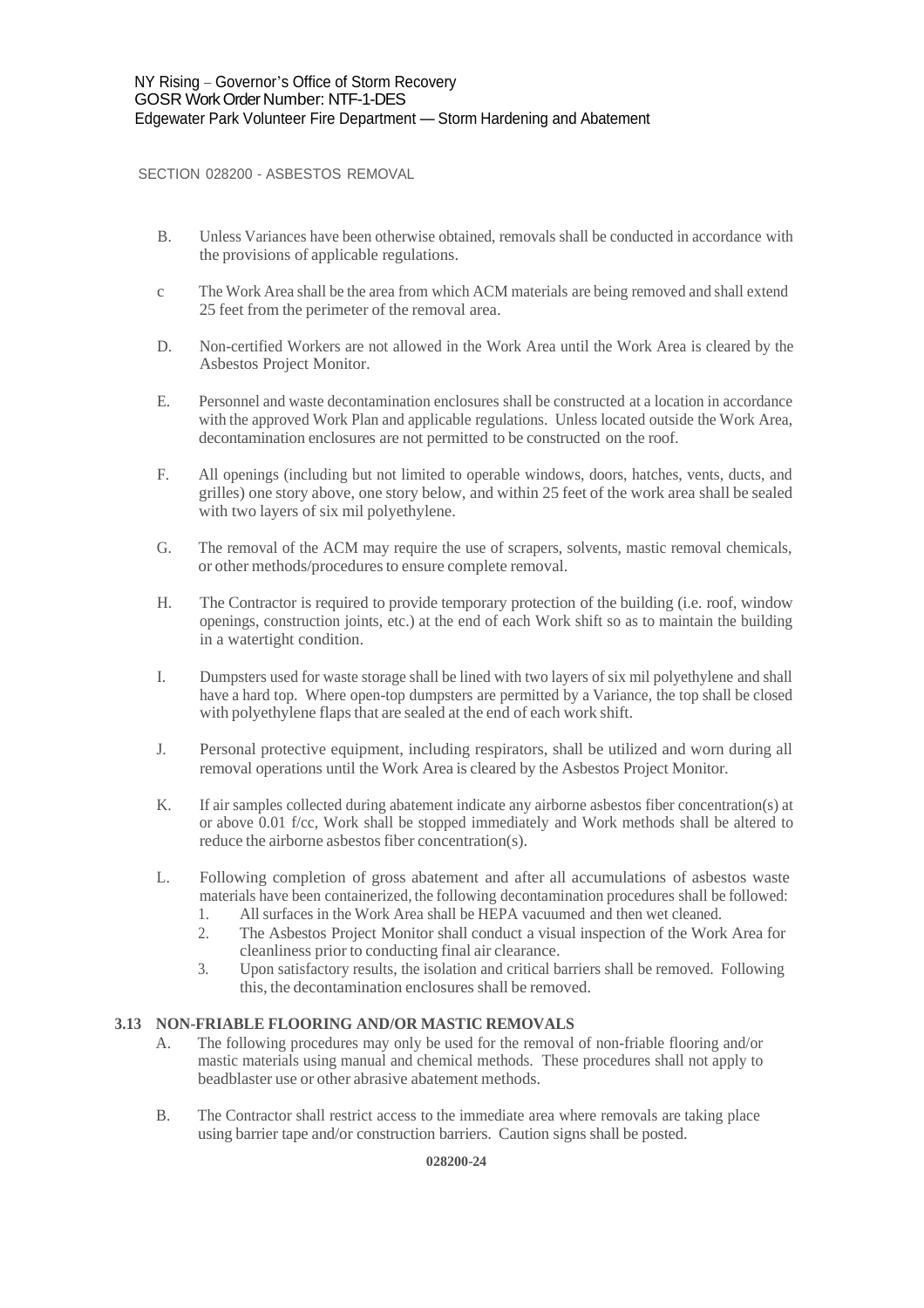

**KATHY HOCHUL** Governor

#### **INVITATION FOR BID: Storm Hardening at Edgewater Park Volunteer Fire Department – IFB # GOSR-IFB-2022-01**

- 1. Section 3 workers residing within the service area or the neighborhood of the project, and
- 2. Participants in YouthBuild programs.

To the greatest extent feasible, and consistent with existing Federal, State, and local laws and regulations, contractors and subcontractors shall ensure contracts for work awarded in connection with Section 3 projects are provided to business concerns that provide economic opportunities to Section 3 workers residing within the metropolitan area (or nonmetropolitan county) in which the project is located.

Where feasible, priority for contracting opportunities should be given to:

- 1. Section 3 business concerns that provide economic opportunities to Section 3 workers residing within the service area or the neighborhood of the project, and
- 2. YouthBuild programs.

Contractors or subcontractors that employ Section 3 workers must maintain documentation to ensure that workers meet the definition of a Section 3 worker or Targeted Section 3 worker, at the time of hire or the first reporting period. Please refer to 24 C.F.R. 75.31 regarding acceptable documentation for a Section 3 worker or Targeted Section 3 worker.

#### **I. ENERGY EFFICIENCY (42 U.S.C. 6201)**

Contractor must comply with the mandatory standards and policies relating to energy efficiency, which are contained in the State energy conservation plan issued in compliance with the Energy Policy and Conservation Act (42 U.S.C. 6201). Contractor must include this provision in all contracts between itself and any subcontractors in connection with services performed under this Contract.

## **J. FAIR LABOR STANDARDS ACT**

Contractor must comply the Fair Labor Standards Act of 1938 (29 U.S.C. Section 201 et seq.) as now or hereafter amended, which regulates wage, hour and other employment practices that govern the use of funds provided and the employment of personnel under this Contract. The Contractor warrants that it will pay all its workers all monies earned by its workers including, but not limited to regular wages, any overtime compensation, or any additional payments pursuant to the Fair Labor Standards Act, 29 United States Code (U.S.C.) Section 207 9a(1), as amended; the Equal Pay Act; Title VII of the Civil Rights Act of 1964, 42 U.S.C. Section 2000, et al., as amended.

## **K. GREEN BUILDING STANDARDS**

At a minimum, the Contractor and its subcontractors must comply with local codes and any applicable national building codes for any work involving rehabilitation or construction, including design. Contractor shall be required to comply with all requirements for Green Building Standards of the Federal awarding agency and/or pass-through entity. Pursuant to Federal Register / Vol. 81, No. 117 / Friday, June 17, 2016 / Notices, Green Building Standards must be met for:

All new construction of residential buildings; and

All replacement of substantially damaged residential buildings. Replacement of residential buildings may include reconstruction (i.e., demolishing and rebuilding a housing unit on the same lot in substantially the same manner)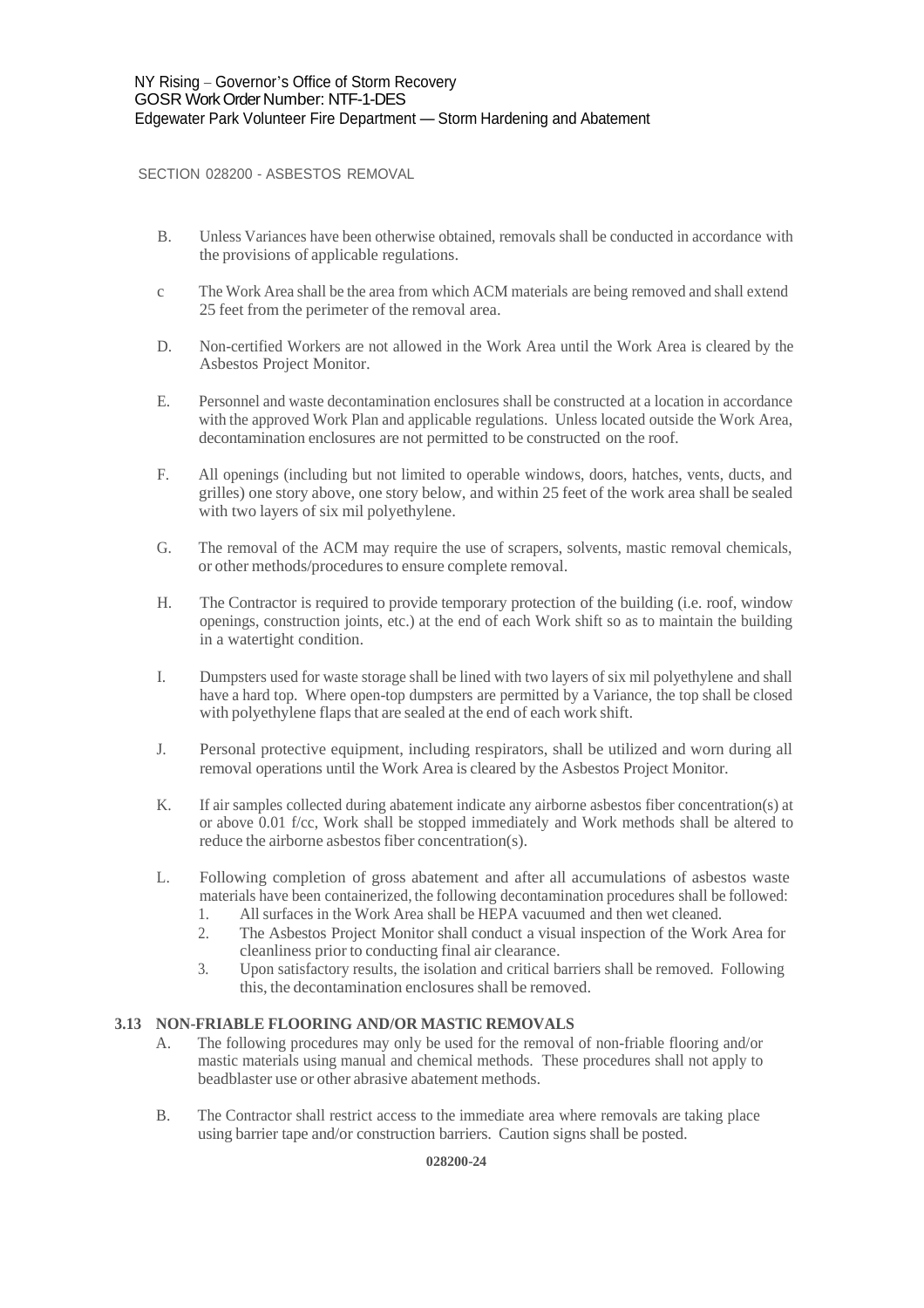

**KATHY HOCHUL** Governor

#### **INVITATION FOR BID: Storm Hardening at Edgewater Park Volunteer Fire Department – IFB # GOSR-IFB-2022-01**

and may include changes to structural elements such as flooring systems, columns, or load bearing interior or exterior walls.

Green Building Standards mean construction that must meet an industry-recognized standard that has achieved certification under at least one of the following programs:

- 1. ENERGY STAR (Certified Homes or Multifamily High-Rise)
- 2. Enterprise Green Communities
- 3. LEED (New Construction, Homes, Midrise, Existing Buildings Operations and Maintenance, or Neighborhood Development)
- 4. ICC–700 National Green Building Standard
- 5. EPA Indoor AirPlus (ENERGY STAR a prerequisite)
- 6. Any other equivalent comprehensive green building program

Residential buildings include single-family properties, multifamily properties, or both. All rehabilitation, reconstruction, and new construction should be designed to incorporate principles of sustainability, including water and energy efficiency, resilience, and mitigating the impact of future disasters.

#### **L. NON-COLLUSION (THE SHERMAN ACT)**

Contractor must comply with the requirements of The Sherman Act, which prohibits collusion. Collusion occurs when two persons or representatives of an entity or organization make an agreement to deceive or mislead another. Such agreements are usually secretive and involve fraud or gaining an unfair advantage over a third party, competitors, consumers or others with whom they are negotiating. The collusion, therefore, makes the bargaining process inherently unfair. Collusion can involve promises of future benefits, price or wage fixing, kickbacks, or misrepresenting the independence of the relationship between the colluding parties.

The Sherman Act prohibits any agreement among competitors to fix prices, rig bids, or engage in other anticompetitive activity. Collusion, bid rigging, or other anticompetitive activity is considered a felony.

Contractor shall not in any way, directly or indirectly:

- Collude, conspire, or agree with any other person, firm, corporation, Bidder or potential Bidder to the amount of this Bid or the terms or conditions of this Bid.
- Pay or agree to pay any other person, firm, corporation Bidder or potential Bidder any money or anything of value in return for assistance in procuring or attempting to procure a contract or in return for establishing the prices in the attached Bid or the Bid of any other Bidder.
- Assemble in coordination with any other organization in an attempt to fix the price of the work.
- Contractor is expected to report any suspected fraud, collusion, or impropriety from the inception of solicitation through the end of the Contract term.

## **M. NON-SEGREGATED FACILITIES**

"Prohibition of Segregated Facilities"

Segregated facilities means any waiting rooms, work areas, rest rooms and wash rooms, restaurants and other eating areas, time clocks, locker rooms and other storage or dressing areas, parking lots, drinking fountains, recreation or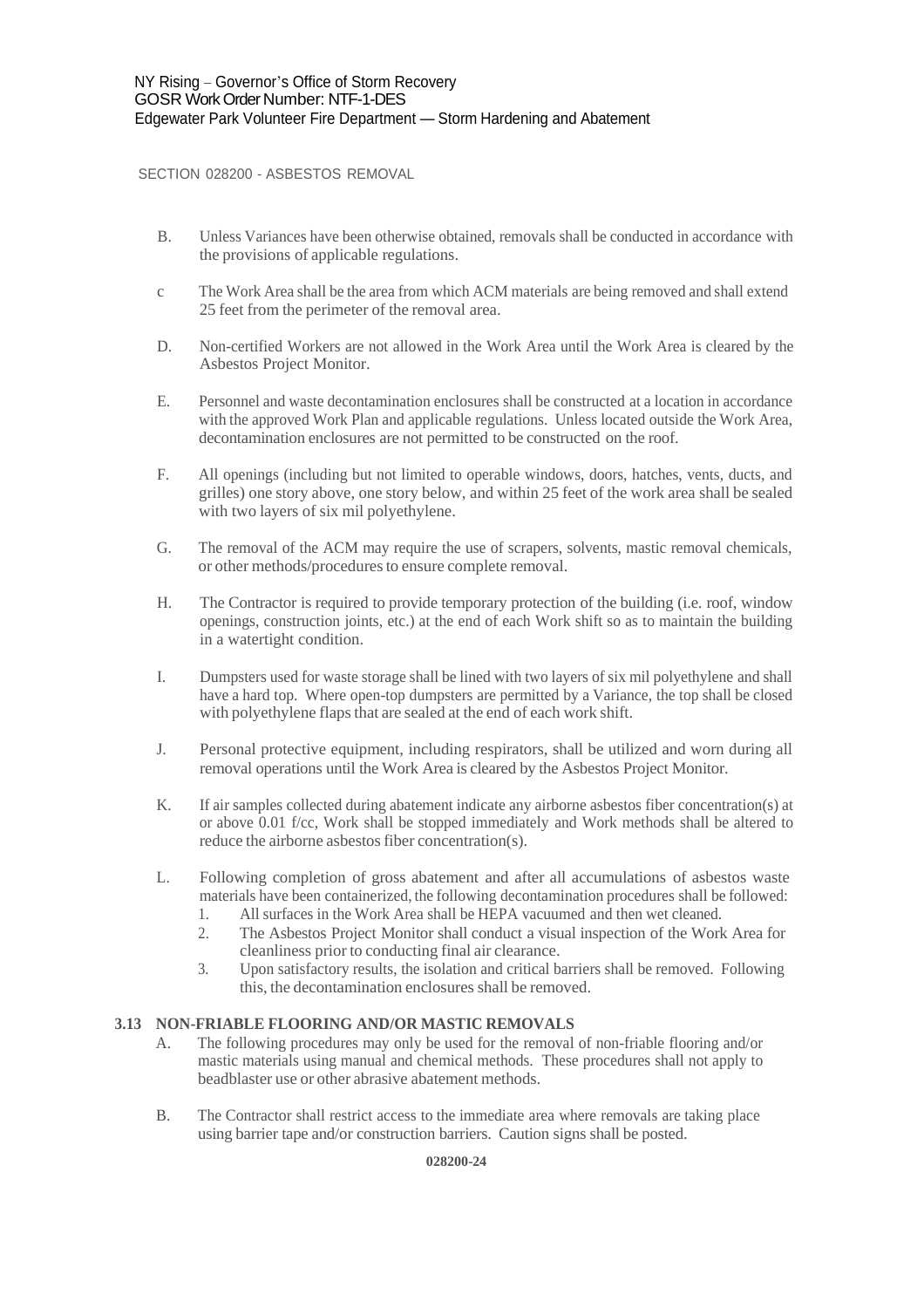

#### **INVITATION FOR BID: Storm Hardening at Edgewater Park Volunteer Fire Department – IFB # GOSR-IFB-2022-01**

entertainment areas, transportation, and housing facilities provided for employees, that are segregated by explicit directive or are in fact segregated on the basis of race, color, religion, sex, sexual orientation, gender identity, or national origin because of written or oral policies or employee custom. The term does not include separate or singleuser rest rooms or necessary dressing or sleeping areas provided to assure privacy between the sexes.

Sexual orientation has the meaning given by the Department of Labor's Office of Federal Contract Compliance Programs, and is found at [www.dol.gov/ofccp/LGBT/LGBT\\_FAQs.html.](http://www.dol.gov/ofccp/LGBT/LGBT_FAQs.html)

The Contractor agrees that it does not and will not maintain or provide for its employees any segregated facilities at any of its establishments, and that it does not and will not permit its employees to perform their services at any location under its control where segregated facilities are maintained. The Contractor agrees that a breach of this clause is a violation of the Equal Opportunity clause in this contract.

The Contractor shall include this clause in every subcontract and purchase order that is subject to the Equal Opportunity clause of this Contract.

## **N. WHISTLEBLOWER PROTECTION ACT**

Contractor, subcontractors, and employees working on this Project shall be subject 41 U.S. Code § 4712, which requires that an employee of a contractor, subcontractor, grantee, or subgrantee or personal services contractor may not be discharged, demoted, or otherwise discriminated against as a reprisal for disclosing information that the employee reasonably believes is evidence of gross mismanagement of a Federal contract or grant, a gross waste of Federal funds, an abuse of authority relating to a Federal contract or grant, a substantial and specific danger to public health or safety, or a violation of law, rule, or regulation related to a Federal contract (including the competition for or negotiation of a contract) or grant.

The Contractor shall inform its employees and subcontractors in writing, in the predominant language of the workforce, of employee whistleblower rights and protections under 41 U.S.C. 4712, as described in section 3.908 of the Federal Acquisition Regulation. The Contractor shall insert the substance of this clause, including this paragraph, in all subcontracts providing services for this Project.

## **O. MISCELLANEOUS PROVISIONS**

Program Fraud & False or Fraudulent Statements or Related Acts: Contractor acknowledges that 31 U.S.C. Chapter 38 (Administrative Remedies for False Claims and Statements) applies to the Contractor's actions pertaining to this Contract.

No Obligation by Federal Government: The Federal Government is not a party to this Contract and is not subject to any obligations or liabilities to GOSR, Contractor, any subcontractors or any other party pertaining to any matter resulting from the Contract.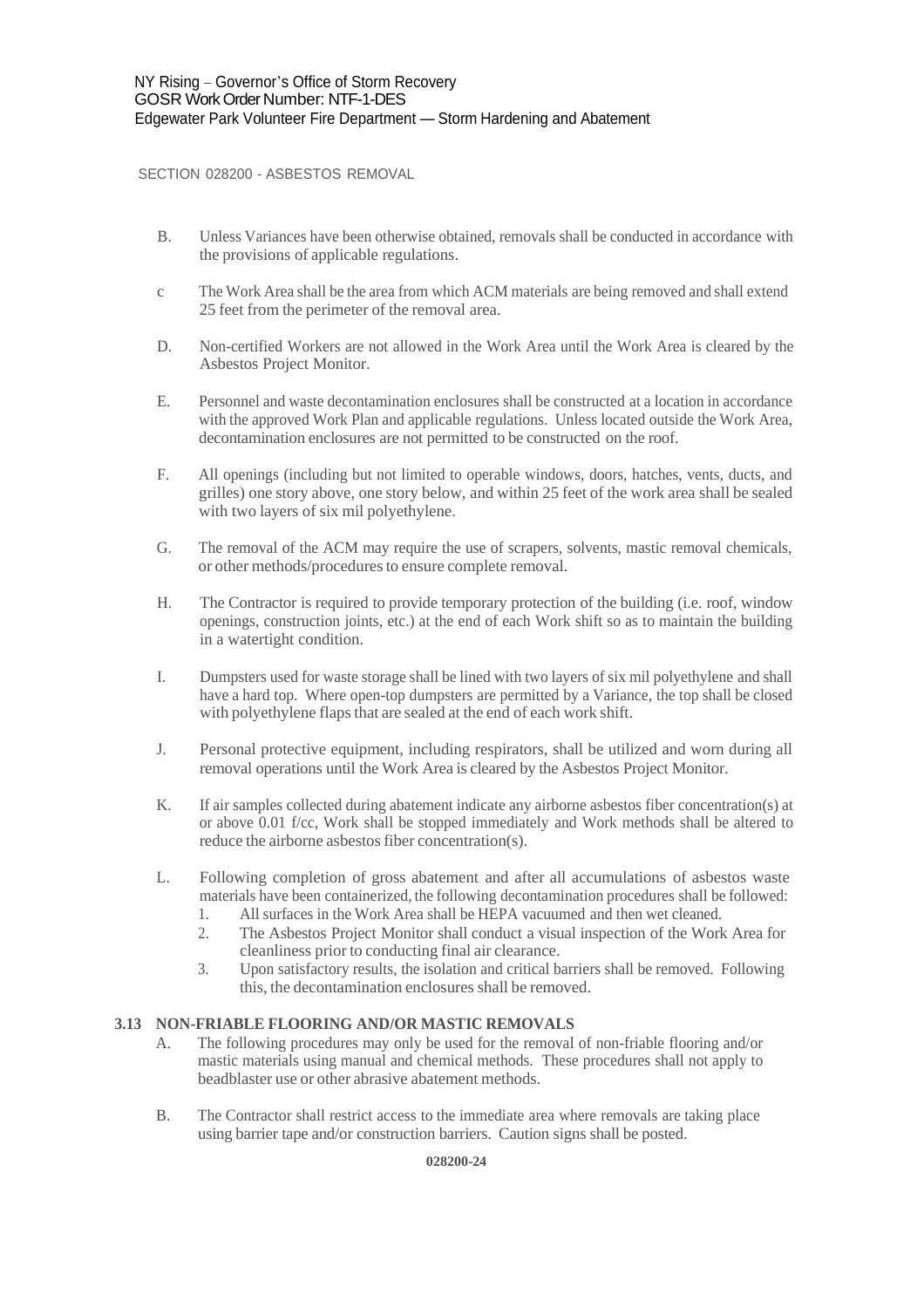



**INVITATION FOR BID: Storm Hardening at Edgewater Park Volunteer Fire Department – IFB # GOSR-IFB-2022-01**

## **APPENDIX II – STANDARD CLAUSES FOR CONTRACTS WITH HTFC**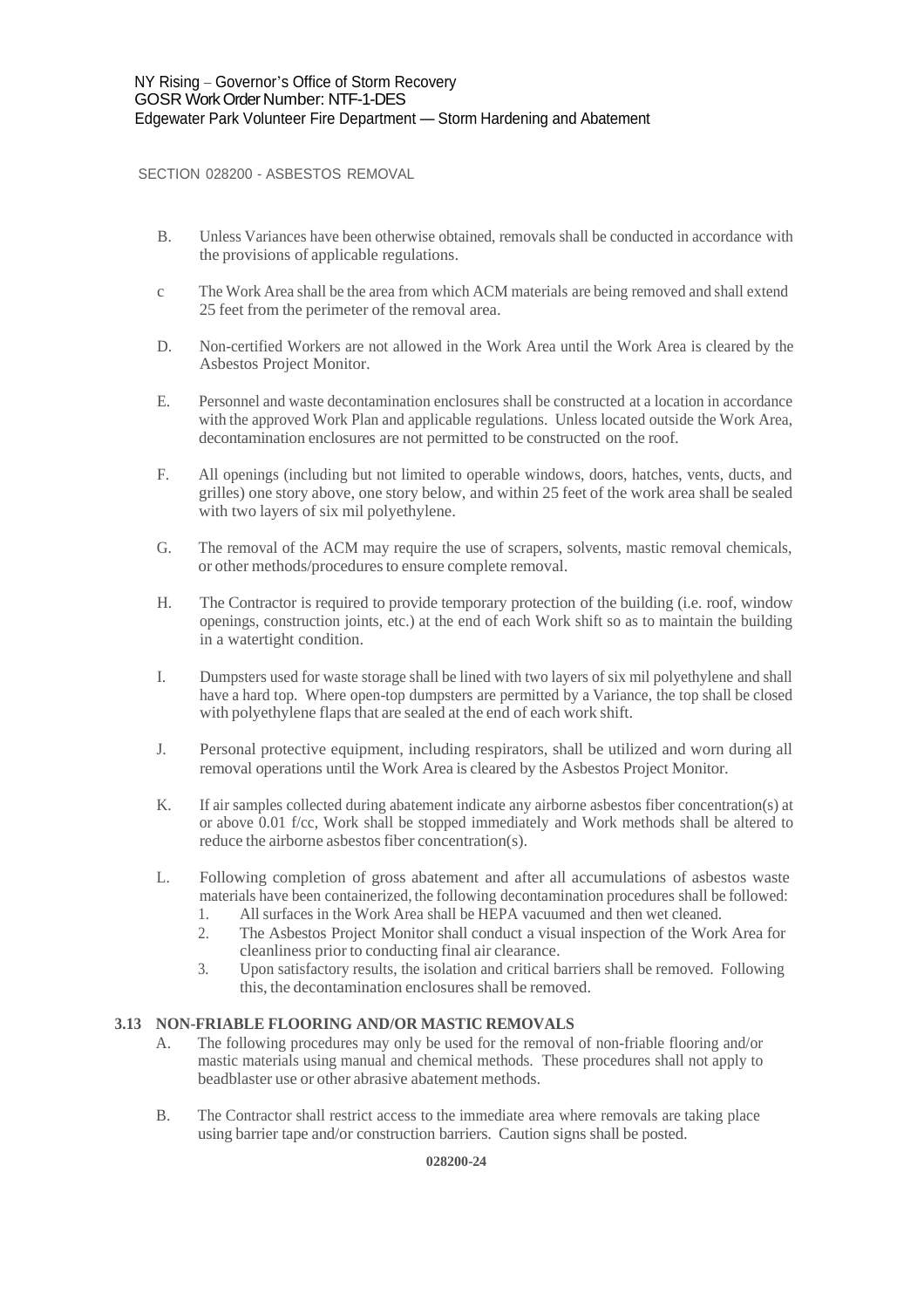

**KATHY HOCHUL** Governor

**INVITATION FOR BID: Storm Hardening at Edgewater Park Volunteer Fire Department – IFB # GOSR-IFB-2022-01**

## **APPENDIX III – DIVERSITY FORMS**